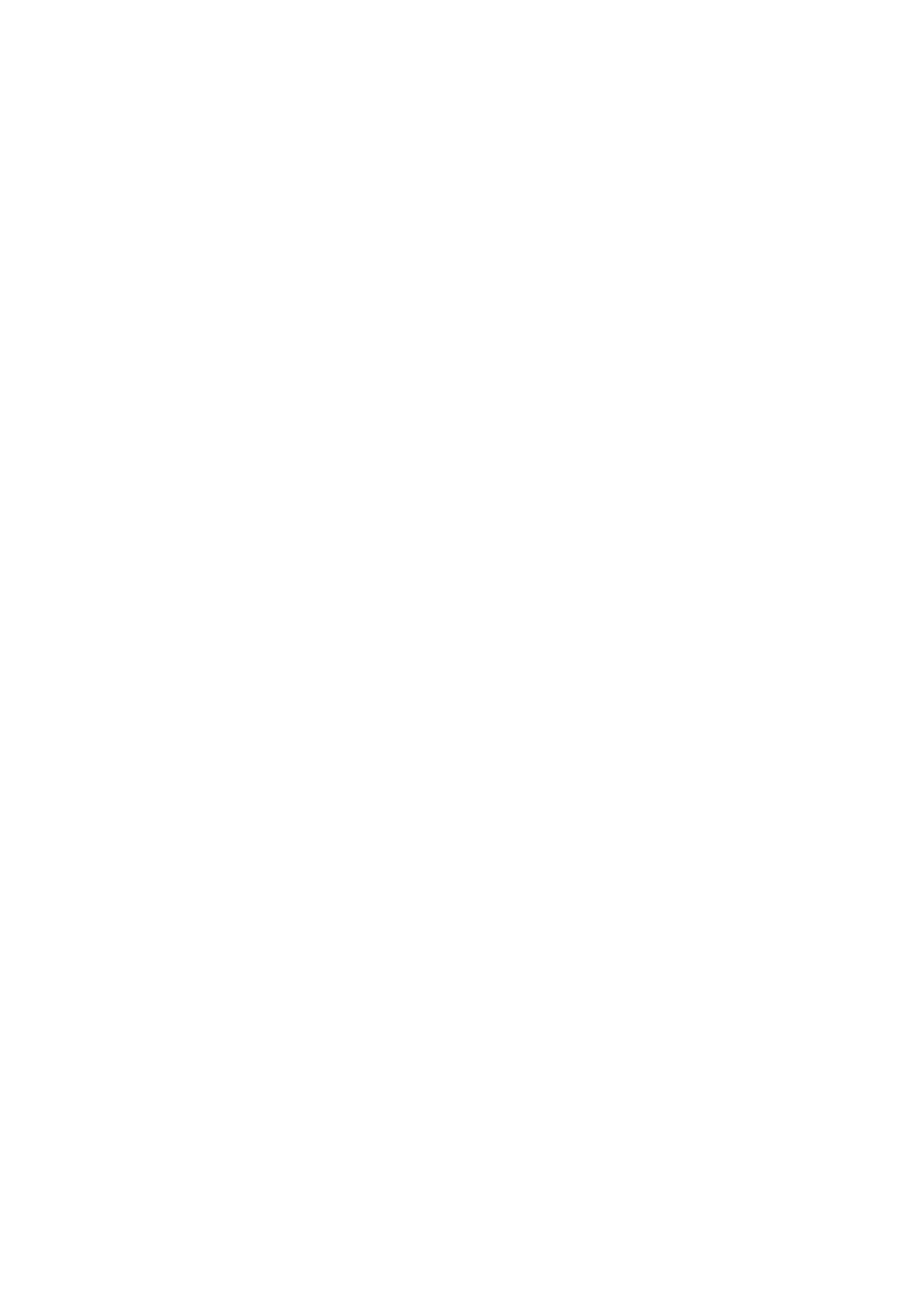# **CONTENTS**

| <b>Acknowledgements</b>                                                                                          | 04 |  |  |  |
|------------------------------------------------------------------------------------------------------------------|----|--|--|--|
| About the Southern African Alcohol Policy Alliance                                                               |    |  |  |  |
| Southern African Alcohol Policy Alliance Approach                                                                |    |  |  |  |
| <b>Acronyms</b>                                                                                                  | 05 |  |  |  |
| <b>Introduction</b>                                                                                              | 06 |  |  |  |
| Drivers of GBV                                                                                                   | 06 |  |  |  |
| Methodology                                                                                                      | 07 |  |  |  |
| The burden of alcohol use and GBV in SSA                                                                         | 07 |  |  |  |
| Similarities between four SSA countries                                                                          | 07 |  |  |  |
| South Africa                                                                                                     | 08 |  |  |  |
| Botswana                                                                                                         | 09 |  |  |  |
| Namibia                                                                                                          | 10 |  |  |  |
| Zimbabwe                                                                                                         | 10 |  |  |  |
| The regulatory and legislative context of alcohol and GBV in South Africa, Botswana, Namibia,                    |    |  |  |  |
| and Zimbabwe                                                                                                     | 11 |  |  |  |
| South Africa                                                                                                     | 11 |  |  |  |
| Botswana                                                                                                         | 12 |  |  |  |
| Namibia                                                                                                          | 13 |  |  |  |
| Zimbabwe                                                                                                         | 14 |  |  |  |
| <b>Alcohol interventions in SSA</b>                                                                              | 15 |  |  |  |
| Structural interventions                                                                                         | 15 |  |  |  |
| Effectiveness of the interventions:                                                                              | 17 |  |  |  |
| Evidence from systematic reviews                                                                                 | 17 |  |  |  |
| Evidence from evidence reviews                                                                                   | 19 |  |  |  |
| Effectiveness of the interventions:                                                                              | 21 |  |  |  |
| Evidence from Randomised Control Trials (RCTs)                                                                   | 21 |  |  |  |
| Evidence from systematic reviews/longitudinal study                                                              | 22 |  |  |  |
| <b>Discussion</b>                                                                                                | 23 |  |  |  |
| <b>Limitations</b>                                                                                               | 24 |  |  |  |
| <b>Recommendations</b>                                                                                           | 24 |  |  |  |
| <b>References</b>                                                                                                | 24 |  |  |  |
| Appendix A: List of Alcohol and GBV Legislation and Policies in South Africa, Botswana, Namibia,<br>and Zimbabwe | 31 |  |  |  |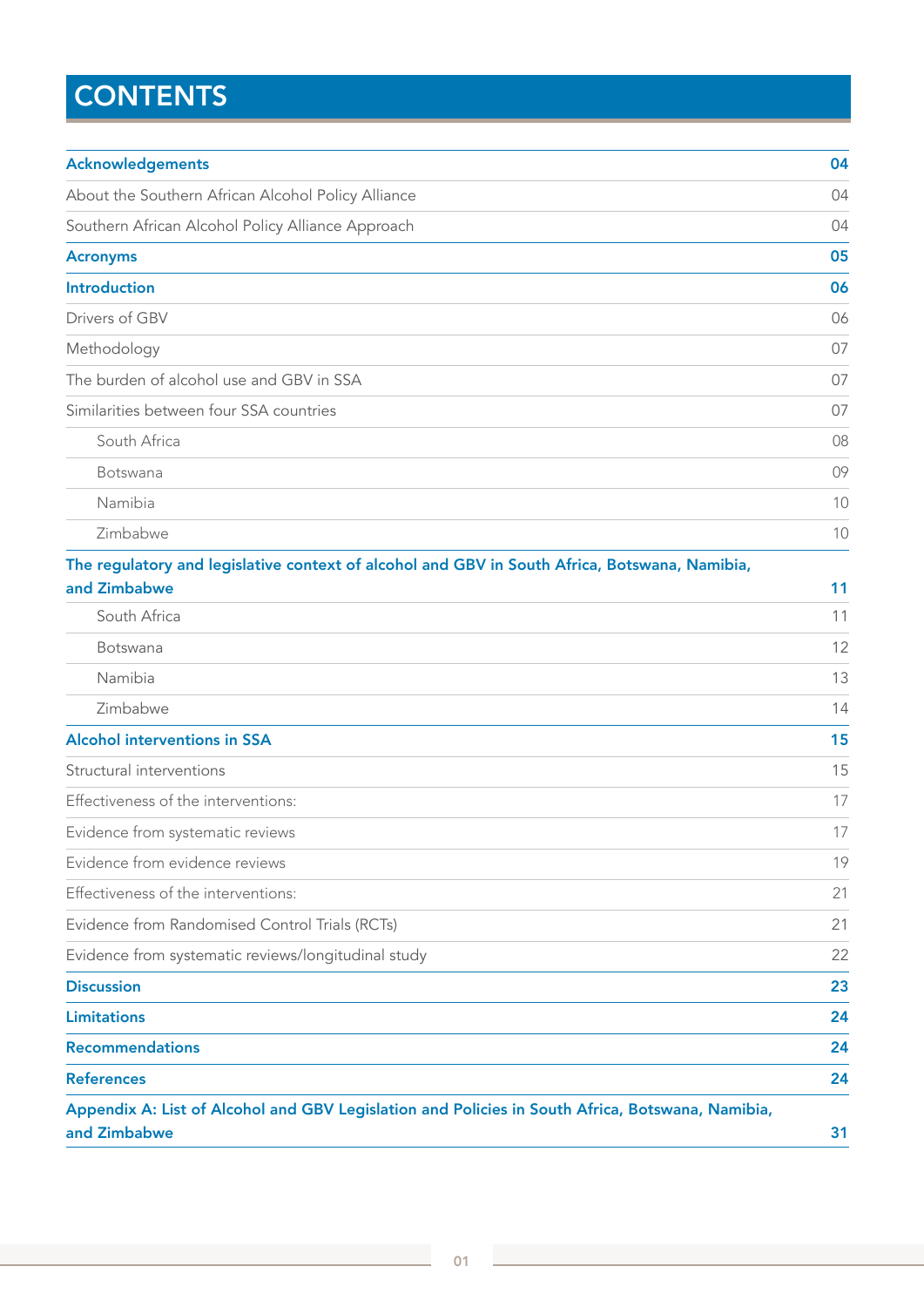# ACKNOWLEDGEMENTS

This report has been funded by the Ford Foundation (FF), via the Southern African Alcohol Policy Alliance (SAAPA). The funds were managed by the Southern African Alcohol Policy Alliance. The views expressed do not necessarily reflect the Ford Foundation's official policies.

The report was authored by Dr Leane Ramsoomar-Hariparsaad of the South African Medical Research Council (SAMRC) and Ms Aadielah Diedericks of the Southern African Alcohol Policy Alliance (SAAPA). The authors would like to thank Prof Susan Goldstein and Prof Rachel Jewkes for their valuable comments on previous versions of this report.

### About the Southern African Alcohol Policy Alliance

The Southern African Alcohol Policy Alliance (SAAPA) is a collaboration of civil society organisations across Southern African countries, SAAPA is a network which aims to promotes the harmonisation and acceleration of evidencebased alcohol policy development and implementation in the region.

### Southern African Alcohol Policy Alliance Approach

SAAPA subscribes to a health promotion and public health framework. Public policy, promoting community action, developing the skills of individuals, reorienting services and creating supportive environments are key principles for enabling sustainable change at individual and social level. Over the past decades research and interventions have focused on building the capacity of individuals and couples to address the GBV/IPV problem. As highlighted in the background of this document, alcohol is acknowledged as one of the key drivers of GBV. The intersecting nature of alcohol abuse and GBV as public health problems requires structural interventions in addition to individual and couple's intervention. SAAPA therefore is of the view that working towards evidence-based public policy and regulations informed by community 'realities' offers the opportunity to facilitate the development of environments that contribute to shifting social change i.e. alcohol trading practices and drinking norms to support individual behaviour change i.e. reduced perpetration and experience of violence.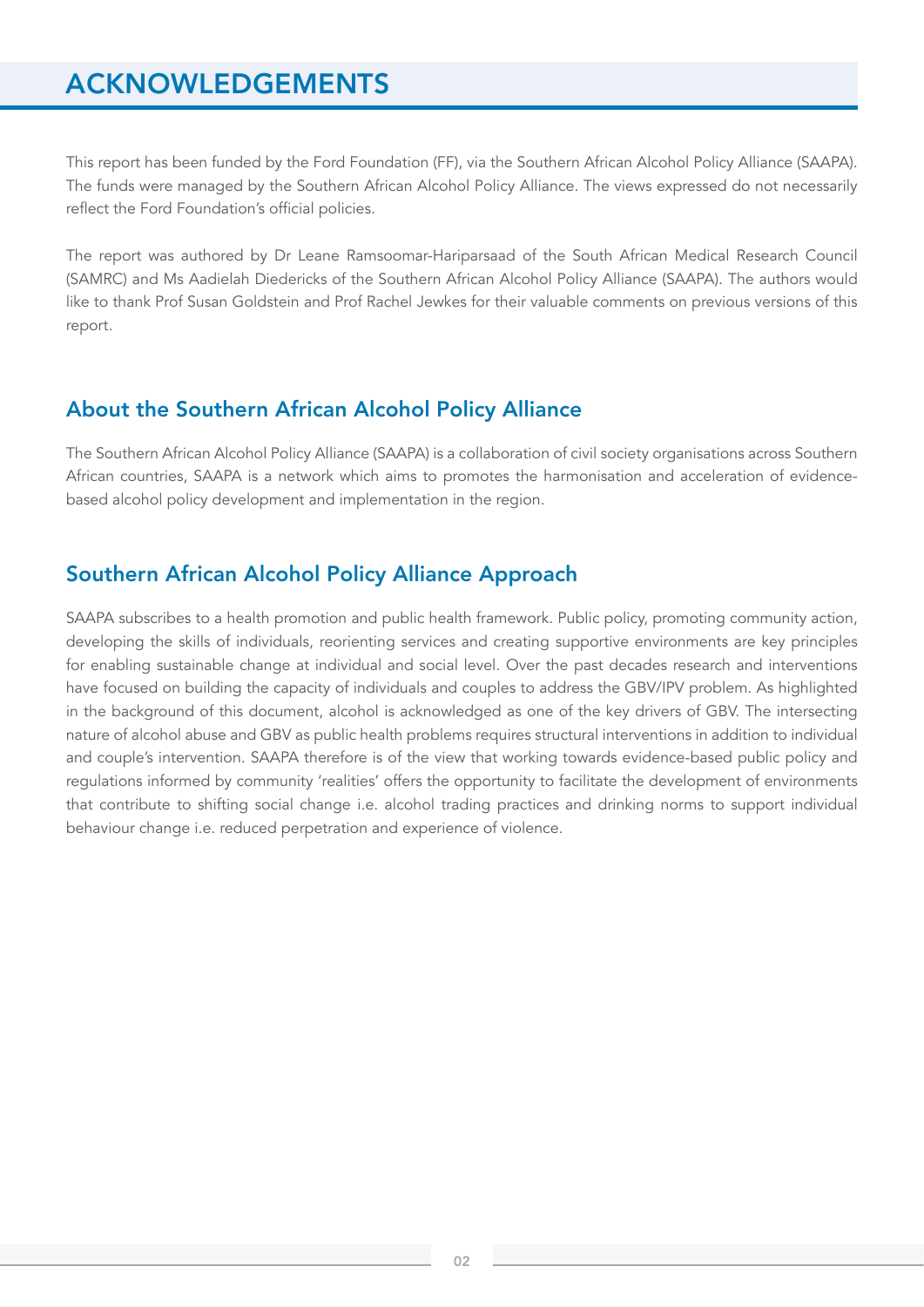# ACRONYMS

| AA           | Alcoholics Anonymous                                                       |  |  |  |  |  |
|--------------|----------------------------------------------------------------------------|--|--|--|--|--|
| <b>AOD</b>   | Alcohol Outlet density                                                     |  |  |  |  |  |
| <b>CEDAW</b> | Convention on the Elimination of All Forms of Discrimination against Women |  |  |  |  |  |
| <b>CETA</b>  | Common Elements Treatment Approach                                         |  |  |  |  |  |
| <b>CHC</b>   | Couples Health Co-Operative                                                |  |  |  |  |  |
| <b>DHS</b>   | Demographic Health Survey                                                  |  |  |  |  |  |
| <b>DV</b>    | Domestic Violence                                                          |  |  |  |  |  |
| FF           | Ford Foundation                                                            |  |  |  |  |  |
| <b>GBV</b>   | Gender-based violence                                                      |  |  |  |  |  |
| <b>HCT</b>   | HIV counselling and testing                                                |  |  |  |  |  |
| <b>HED</b>   | Heavy Episodic Drinking                                                    |  |  |  |  |  |
| <b>HICs</b>  | High income countries                                                      |  |  |  |  |  |
| <b>IPV</b>   | Intimate Partner Violence                                                  |  |  |  |  |  |
| <b>IVPT</b>  | Integrated Violence Prevention Treatment                                   |  |  |  |  |  |
| <b>LMICs</b> | Low- and middle-income countries                                           |  |  |  |  |  |
| <b>MHC</b>   | Men's Health Co-Operative                                                  |  |  |  |  |  |
| MI           | Motivational interviewing                                                  |  |  |  |  |  |
| <b>NCD</b>   | Non-communicable Disease                                                   |  |  |  |  |  |
| <b>OTT</b>   | Outlet trading times                                                       |  |  |  |  |  |
| <b>PBI</b>   | Parent-based intervention                                                  |  |  |  |  |  |
| <b>PTSD</b>  | Post-traumatic stress disorder                                             |  |  |  |  |  |
| <b>RCT</b>   | Randomized control trial                                                   |  |  |  |  |  |
| <b>SAAPA</b> | Southern African Alcohol Policy Alliance                                   |  |  |  |  |  |
| <b>SADC</b>  | Southern African Development Community                                     |  |  |  |  |  |
| <b>SAMRC</b> | South African Medical Research Council                                     |  |  |  |  |  |
| <b>SARR</b>  | Sexual assault and alcohol use risk reduction                              |  |  |  |  |  |
| <b>SMART</b> | Self-Management and Recovery Training                                      |  |  |  |  |  |
| <b>SSA</b>   | Sub-Saharan Africa                                                         |  |  |  |  |  |
| <b>UN</b>    | <b>United Nations</b>                                                      |  |  |  |  |  |
| <b>VATU</b>  | Violence Alcohol Treatment Zambia                                          |  |  |  |  |  |
| <b>VAWG</b>  | Violence against women and girls                                           |  |  |  |  |  |
| <b>WHC</b>   | Women's Health Co-Operative                                                |  |  |  |  |  |
| <b>WHO</b>   | World Health Organization                                                  |  |  |  |  |  |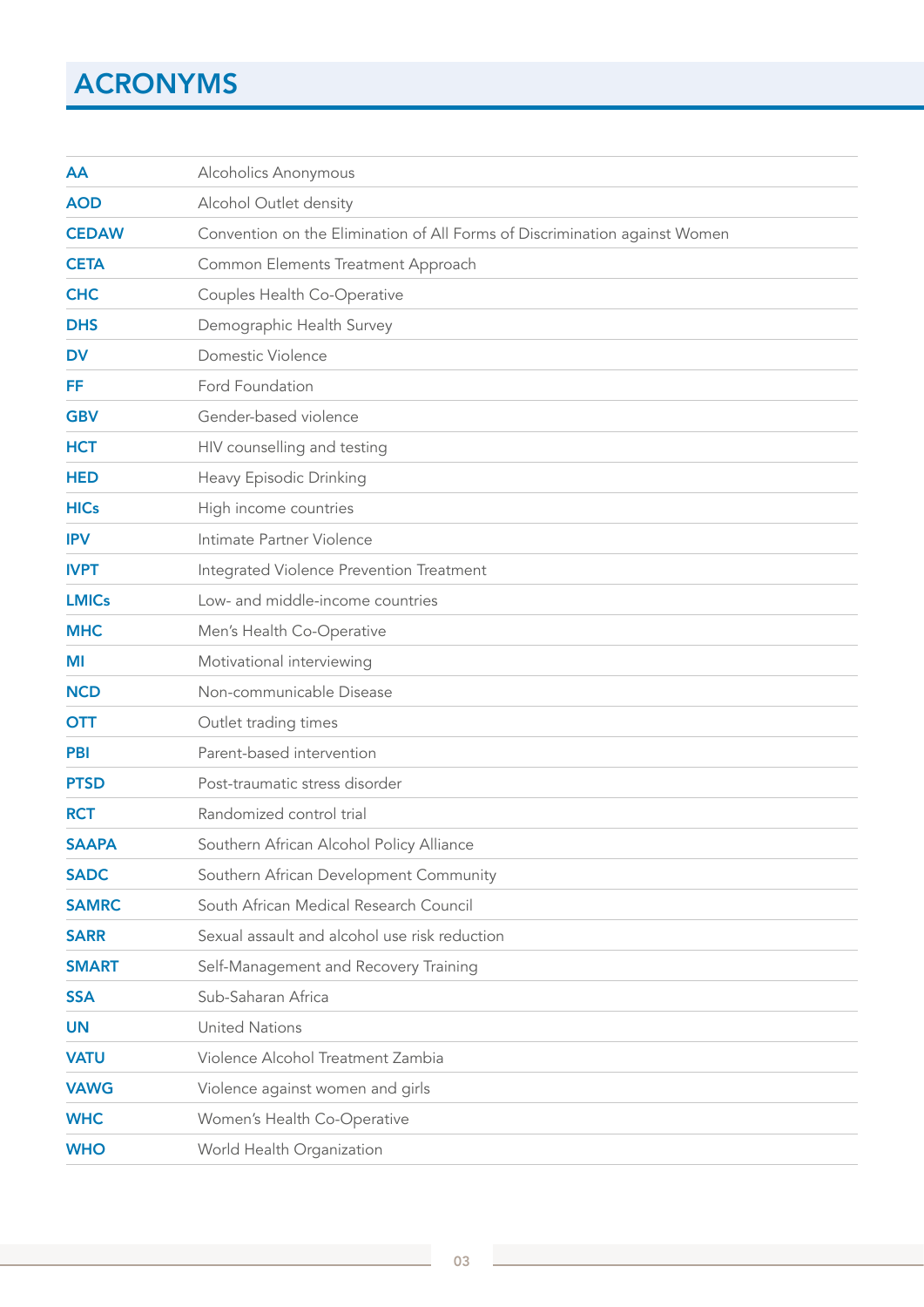## **INTRODUCTION**

Alcohol consumption is a key driver of intimate partner violence (IPV), the most prevalent form of gender-based violence (GBV) globally. One in three women (736 million) globally report having ever experienced intimate partner sexual and physical violence or non-partner sexual violence in their lifetime (1). Simultaneously, alcohol is consumed by 2.3 billion people globally, with 50% of current drinkers doing so in a heavy episodic pattern (≥5 drinks: 60g) in single occasion in the past month (2).

Regionally, the rates of GBV remain high, with 33% of women (aged 15-49 years) in Sub-Saharan Africa reporting having experienced intimate partner violence in their lifetime (1). In terms of alcohol consumption in the African region, 32.2% of the population consume alcohol, and almost 40% of drinkers drink in a heavy episodic manner (2). Furthermore in some Sub-Saharan African countries, heavy episodic drinking is as high as 60% among current drinkers (2). Heavy episodic drinking, particularly binge drinking has been associated with both the frequency and severity of IPV (3-5). This intersectionality has important consequences for public health. However, limited data in sub-Saharan Africa (SSA) on evidence-based interventions to address this intersection results in a response that is inadequate to the scale of the problem.

### Drivers of GBV

A useful starting point to planning effective prevention programmes for GBV is understanding its drivers. The past 25 years of research has focused on (a.) identifying measurable and modifiable drivers of GBV, especially intimate partner violence (IPV) at multiple levels, and (b.) planning interventions to address them. Following an earlier ecological framework, Heise highlights that drivers of IPV exist at the individual, relationship, community, and societal levels (1). This became the main approach to identifying and recognising drivers that impact on IPV exist at multiple levels, and in 2011 Heise updated this approach. She found that childhood violence, situational triggers (infidelity, money, distribution of household resources, division of labour and male drinking) and patriarchy were salient drivers of IPV (2). A slightly different approach to understanding drivers of GBV has been by focusing on a range of latent constructs (those that cannot be directly measured, but which operate to impact on IPV). A key latent variable was masculinity and specifically 'male superiority' and the 'culture of violence' as key influencing factors of IPV, and how these operated with poverty as structural drivers of violence (3). These structural factors operate both directly to drive GBV, but also through 'processes' such as increased alcohol use, poorer mental health, child abuse, to further increase GBV. The work on understanding and expanding the body of evidence on the drivers of IPV continued to gain momentum and a recent update of drivers, based on evidence from 15 global IPV prevention evaluations (4) and United National Multi-Country Study on Men and Violence in Asia and the Pacific (5) provides a comprehensive account of the currently recognized drivers of IPV. Rather than providing a list of different risk and protective factors at multiple levels, it sought to show how poverty and patriarchy, as well as conflict, are key structural drivers of GBV. These all increase childhood trauma, poor mental health and substance misuse, and poor communication and conflict in relationships, which in turn impact on IPV. Alcohol, which is located within this framework is widely recognised as one of key drivers of GBV, shaped by poverty and masculinity, but also childhood trauma, poor mental health, and conflict in relationships, often exacerbating these as well as being driven by these.

Globally, there has been a debate on the causal role of alcohol in GBV, due to concern that alcohol misuse is used as an "excuse" for perpetration of violence. However, the field has advanced in its understanding of this association and numerous studies globally and in low-to-middle-income countries (LMICs), where drinking alcohol is common, found that alcohol is a key driver of GBV (6-8). Specifically, evidence found from SSA found that harmful alcohol use is inextricably linked to IPV. It illustrates this with results from studies in low-middle income settings showing that harmful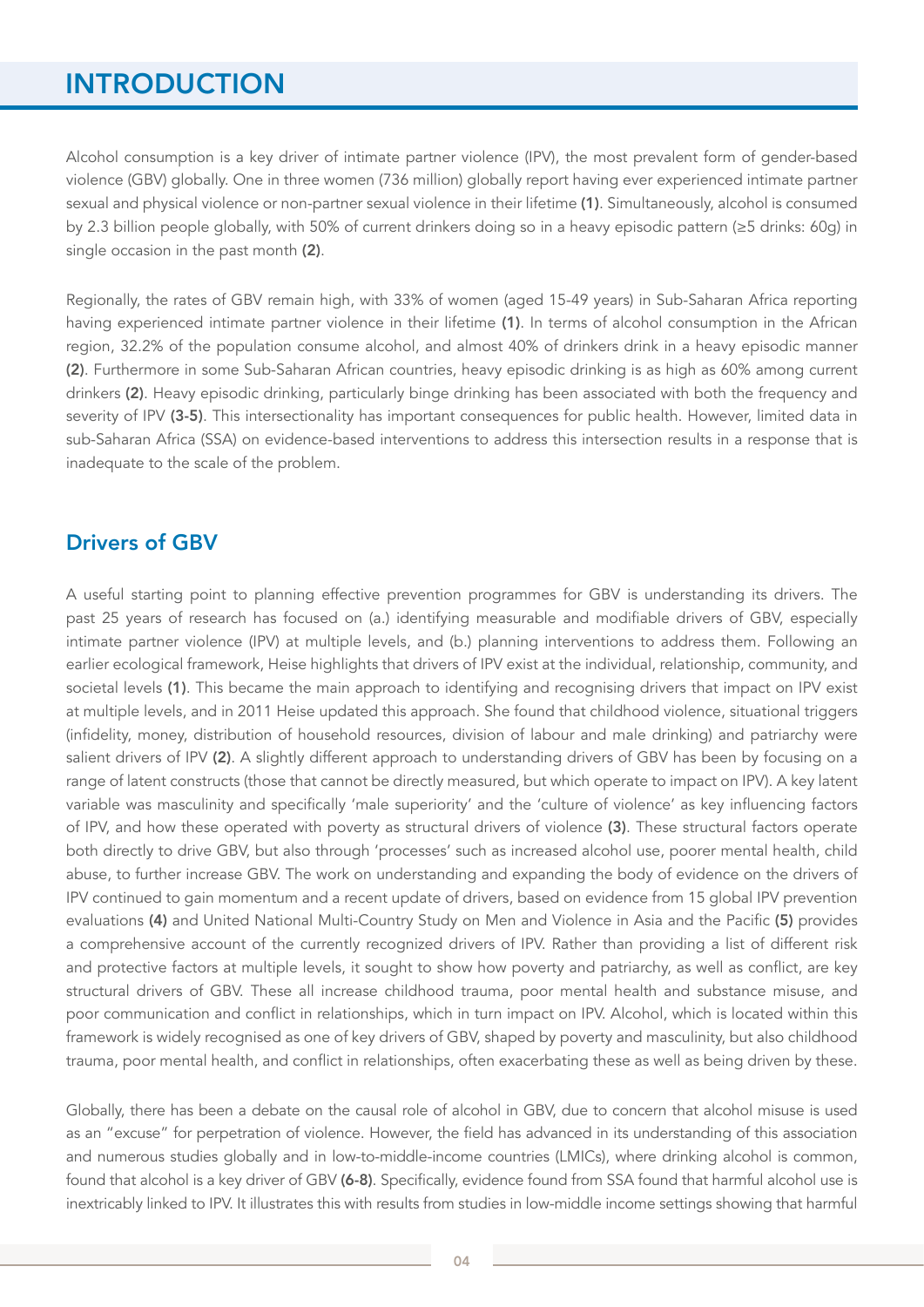alcohol use by men increases women's risk of experiencing IPV; when alcohol use reduces, so too does IPV perpetration and experience thereof (9), and that several modalities including gender transformative interventions, and couples psychotherapeutic interventions have potential to reduce alcohol-related GBV. This review's position, therefore, is that alcohol is one of several important currently recognized drivers of violence globally, and its regulation and control in relation to reducing GBV, particularly in Sub-Saharan Africa needs further interrogation.

This comprehensive evidence review broadly summarises what is known about the association between alcohol and GBV, and what is known about current interventions to address them globally. It also provides the landscape of the legislative and regulatory framework related to both alcohol and GBV in Botswana, Namibia, South Africa and Zimbabwe. It will centre the role of the WHO's criteria for alcohol availability and its association with harm i.e. alcohol density of liquor outlets (AOD) and outlet trading times (OTT), with a particular focus on evidence from these four Southern African countries. However, this focus is not to the exclusion of other evidence-based factors described above that exist at multiple levels of the socio-ecological environment, which directly or indirectly impact on GBV.

### Methodology

This review provides an overview of the epidemiology of alcohol (mis)use, and of GBV (physical and/or sexual intimate partner violence (IPV) and non-partner sexual violence) in four sub-Saharan African countries, an overview of evidence-based drivers, including alcohol use as a key driver of GBV. It centres on one of the World Health organisation's (WHO) recommendations for structural interventions for reducing harmful alcohol use, viz reducing alcohol availability in four Sub-Saharan African countries. The review seeks to a) understand these structural interventions, effectiveness of alcohol availability restrictions i.e. AOD and outlet trading times on the reduction of alcohol use and abuse; b) the effectiveness of alcohol interventions on the reduction on women's experience or men's perpetration of GBV (physical and sexual IPV and non-partner sexual violence) in SSA. Although not a systematic review, the review follows the core principles of a systematic review in order to evaluate the current evidence base on strategies to prevent alcohol related GBV. To be included in the review, studies had to:

- i) Be published in peer-reviewed literature or as international policy guidelines between January 1 2000 -December 31 2020, although some exceptions are noted below;
- ii) Be an intervention that measured physical and/or sexual intimate partner violence (IPV) or, non-partner sexual violence (rape);
- iii) Be a randomised controlled trial (RCT) or a quasi-experimental study, qualitative studies only were excluded;
- iv) Be a systematic review of alcohol availability, and/or of alcohol availability and gender-based violence.

A search was conducted of Google Scholar, PubMed, and Google, as well as searching websites of bilateral and multilateral donors involved in alcohol and GBV work.

### The burden of alcohol use and GBV in SSA

Alcohol use is a formidable public health problem in sub-Saharan Africa, where the prevalence of heavy episodic drinking is as high as 60% among drinkers in some countries (2). In 2016, the harmful use of alcohol resulted in an estimated 3 million global deaths, with the African region experiencing the highest age-standardised alcohol– attributable burden of disease and injury (2). Among both acute and chronic consequences, harmful use of alcohol has negative consequences for interpersonal violence, particularly GBV.

Despite many countries in the global South experiencing GBV and alcohol use as significant intersecting public health problems, there is curently limited evidence from SSA examining these associations, and consequently implications for prevention programming in these contexts. Of the studies that consider these associations, many attest to the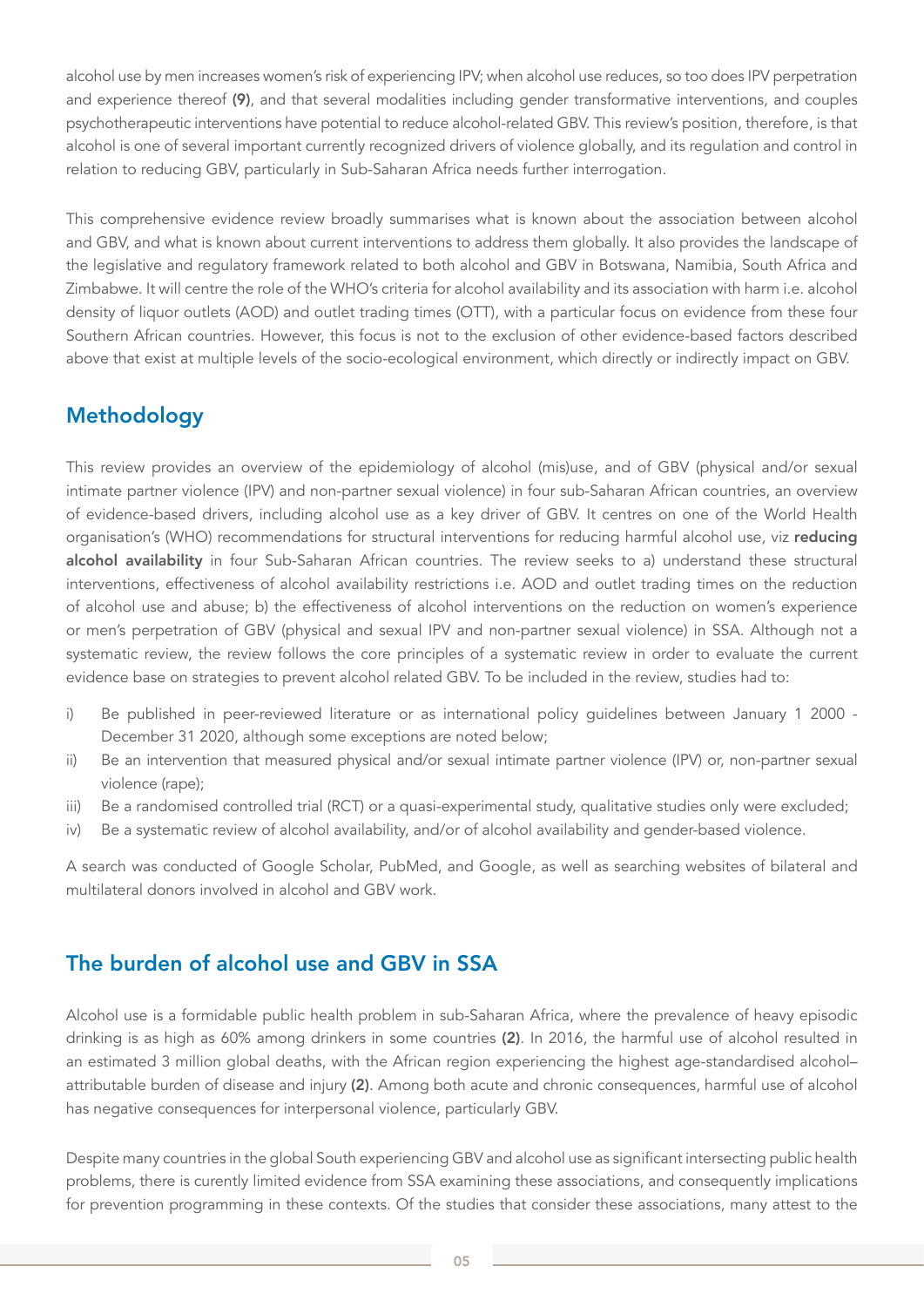role of alcohol in GBV. Findings from the six country Asia-Pacific study on men's violence, found that harmful alcohol abuse was associated with lifetime perpetration of IPV in three of the settings, although it is worth noting that some of these settings (Bangladesh and Indonesia) are majority Muslim settings, and so had very low levels of alcohol consumption (10). A recent study examining nationally representative DHS data from 86 024 women in 14 countries in Sub-Saharan Africa found that partner alcohol use was strongly associated with men's perpetration and women's experience of IPV in Sub-Saharan Africa (11). In addition, an evidence review examining the association between harmful alcohol use, poor mental health and intimate partner violence in five low to middle income settings (4 from SSA) also found clear associations between alcohol use and men's perpetration and women's experience of IPV, alongside an increase in poor mental health outcomes for women, in particular (9). Given the alcohol- GBV nexus, interventions aimed at reducing harmful alcohol use are likely to also have an impact on reductions in GBV.

### Similarities between four SSA countries

Notwithstanding in-country diversity, there are some similarities between the four Sub-Saharan countries under review. For example, Table 1 indicates the similar prevalence of drinking across most of the countries, and a pattern of drinking in all countries characterised by heavy episodic drinking (HED), which is defined as the consumption of at least 60 g of pure alcohol during at least one occasion in the past 30 days (2). Socio-politically, all countries have a history of having been colonised, either by the Dutch, British, or Germans, which has impacted not just on how they have been clustered together for administrative and reporting reasons, but also impacted on their socio-economic circumstances and drinking behaviour. For example, during the colonial era, "native" populations in many of the SSA countries were prohibited from drinking "European liquor" because it was perceived to make them disobedient and difficult to control (12). In the 1900s, various new regulations were enacted to regulate drinking, primarily among native Africans, including the introduction of beer halls, and ultimately the proliferation of many illegal shebeens, as well as homebrews (12). In terms of economic status, three of the countries (Botswana and South Africa and Namibia) are classified by the world Bank as upper middle-income countries, while Zimbabwe is classified as a lower-middle income country. In addition, all countries have a majority non-Muslim population, meaning that drinking is largely permitted and not religiously sanctioned. In terms of gender equality, all four countries subscribe to a dual system in which the constitution recognises the formal statutory system, and the informal or traditional systems pertaining to for example, marriage. Legislation in all countries have some policies in place to address both alcohol use and GBV, but they have either been characterised as being weak (13), or where stronger policies exist, they have not been effectively enforced and/or subject to interference from the alcohol industry (14-16). The socio-demographic, religious political and economic similarities of the four SSA countries are relevant to alcohol consumption and its impact on GBV and will be addressed in the relevant sections that follow in this review.

| <b>Country</b> | *Alcohol Prevalence (%)<br>$\mid$ *Heavy Episodic drinking (%) $\mid$ |    | **GBV Prevalence (%) |  |
|----------------|-----------------------------------------------------------------------|----|----------------------|--|
| South Africa   |                                                                       | 59 | 26                   |  |
| Botswana       | 32                                                                    | 59 | $***67$              |  |
| Namibia        | 30                                                                    | 60 | 33                   |  |
| Zimbabwe       | 18                                                                    | 51 | 35                   |  |

#### Table 1: Prevalence of current alcohol use and GBV in South Africa, Botswana, Namibia, and Zimbabwe

\* Source: WHO Global Status report on Alcohol and Health, 2018

\*\* DHS in-country data \*\*\* GBV Indicators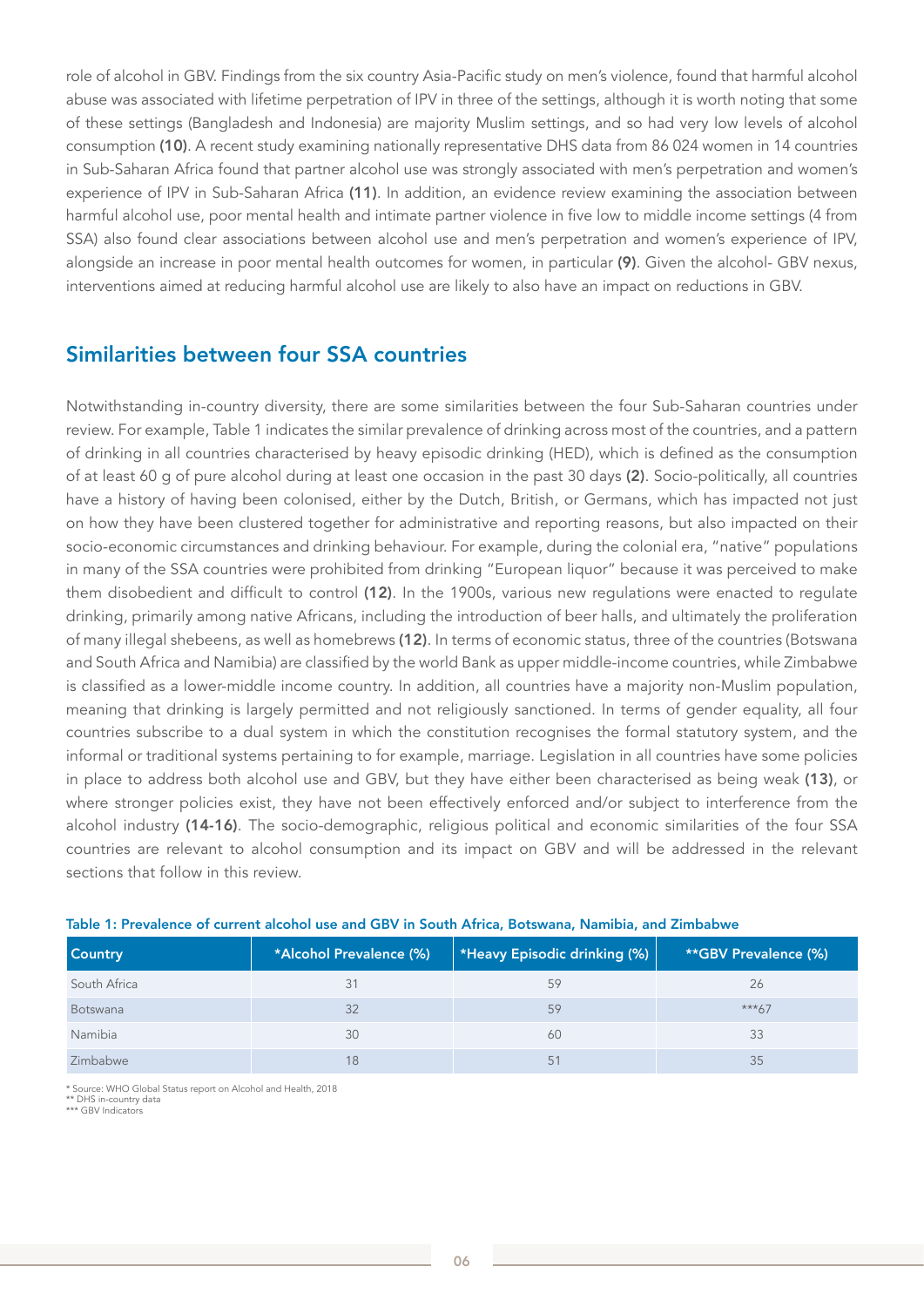### South Africa

South Africa, an upper middle-income country, with a total population of 58.56 million (2019) has an estimated 31% of current drinkers. When disaggregated by gender, 42% comprise male and 19% female drinkers (2). Furthermore, the patterns by which South Africans consume alcohol is worrying. Among those who drink, 59% do so in a HED manner (≥5 drinks: 60g on a single occasion past 30 days) (2), and males (70%) outnumber females (33%) in HED. National surveys attest to the harmful patterns of alcohol consumption, both among adult and adolescent populations (17-19). GBV is a significant intersecting problem with harmful alcohol use in South Africa. At the first Presidential Summit on GBVF in November 2018, the President of the Republic declared GBV and femicide "a national crisis" (20) and in subsequent public addresses highlighted the role of alcohol in GBV. While the most recent populationbased national Demographic Health Survey (DHS) in 2016 estimates that 26% of South African women experienced emotional, physical, or sexual violence by an intimate partner in the past year (17), these figures are masked by variations in sub-groups, where rates of GBV, particularly IPV are much higher. For example, studies from informal settlements in South Africa (Ethekwini municipality) and (City of Johannesburg Municipality) found rates of lifetime physical and sexual IPV to be as high as 65% and 60% respectively (21, 22).

As in the rest of the world, harmful alcohol and GBV are inextricably linked in South Africa, although the literature base on this association remains limited. Of the limited available studies, there is clear evidence that men's alcohol use overlaps with the perpetration of IPV, as well as other sexual risk behaviours (23). Results from the South African Stepping Stones and Creating Futures intervention, and its predecessor, Stepping Stones also found clear associations between IPV and alcohol use (21, 24). Other research has found that alcohol use is also associated with non-partner sexual violence (particularly rape) in South Africa (25). Although data on rape is less available for most SSA countries, largely due to non-reporting, available studies from South Africa show that men who perpetrate rape often consume more alcohol than those who do not (26).

#### Botswana

Botswana, a small landlocked country in Southern Africa, with an estimated population 2.304 million (2019), borders South Africa, Namibia, and Zimbabwe and has an estimated 32% of current drinkers and 59% of heavy episodic drinkers. In keeping with global trends, males outnumber females both in overall drinking, as well as HED in the country. Among drinkers, 71% of men and 35% of women reported HED in 2016 (2). There has been no nationally representative data on the prevalence of alcohol use in Botswana. This limits the ability to make evidence-based decisions on both preventing and responding to alcohol use in the country. However, evidence from the nationally representative 2012 GBV indicators survey found that 60% of men and 32% of women consumed alcohol in the past 12 months (27). Furthermore, both the WHO global status report, and cross-sectional in-country research indicates that problematic alcohol use is prevalent in Botswana.

Gender Based Violence (GBV) is also a significant public health problem in Botswana. In the absence of a recent DHS, the GBV Indicators research project conducted in 2012 remains the most recent comprehensive national level assessment of the prevalence, consequences, and responses to GBV in Botswana (27). It found that 67% of women report having experienced some form of GBV in their lifetime, and 44% of men report perpetrating violence. One in three women (29%) report having experienced IPV in the past 12 months , while 22% of men admitted to perpetrating the IPV in the same period. In addition, 11.4% women and 10.7% of men reported experiencing and perpetrating non-partner rape in their lifetime respectively.

In terms of alcohol, almost a quarter of men (24%) who perpetrated IPV in the past 12 months, report consuming alcohol in the same recall period. Of the men who consumed alcohol in the 12 months prior to the survey, 19%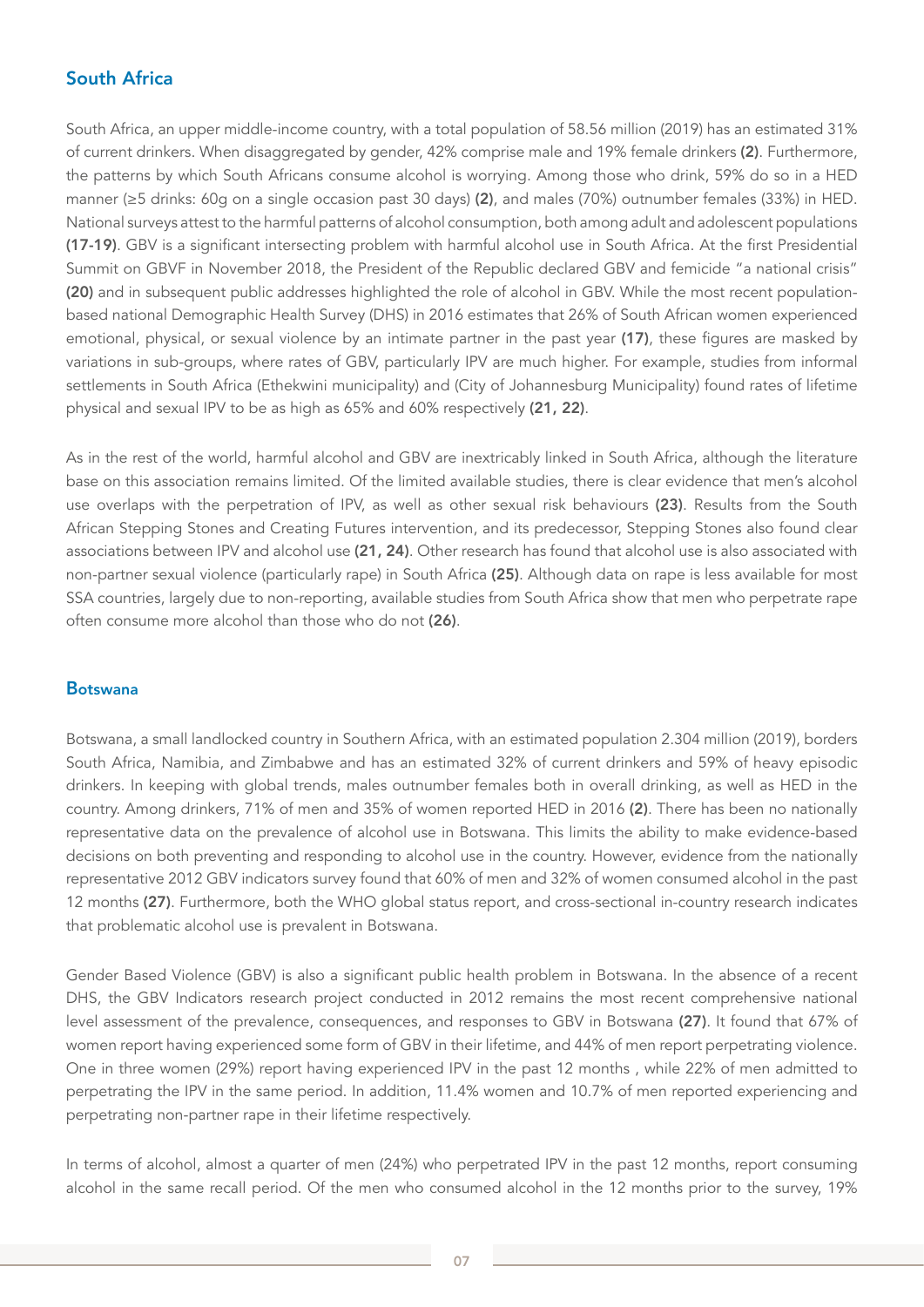perpetrated IPV, while 4% did not. Among this group of men, 14% perpetrated emotional IPV, while 3% did not and 5% perpetrated sexual IPV, while less than 1% did not in the same period (27). Qualitative research in Francistown, Botswana on the role of alcohol in domestic violence found that alcohol use and, particularly excessive alcohol use was associated with psychological, physical and economic abuse (28). Specifically, key informants reported that in more than half the cases of reported GBV cases, the perpetrator was under the influence of alcohol.

### "In more than 50% of the (GBV) cases reported here we learnt from a number of witnesses other than victims that the abusers were not violent when they were sober but became violent when they were intoxicated"

**(District commissioner) (28)**

### Namibia

Namibia, is a small upper-middle income sub-Saharan country in southwest Africa, with an approximate population of 2.495 million people (2019). According to the most recent WHO global status report on alcohol and health, 30% of Namibians are current drinkers. Similar to its SSA counterparts, the drinking profile in Namibia is characterised by HED, with 60% of drinkers doing so in a heavy episodic pattern, and male drinkers (72%) outnumbering female drinkers (36%) in the prevalence of HED (2). Namibia consistently features as a country with not just a high prevalence of alcohol use, but also of alcohol use disorders and alcohol dependence (2, 29).

Nationally, results from the most recent Namibian DHS found that one in two women (50%) and three in five men (57%) reported drinking alcohol in their lifetime. In keeping with global patterns of drinking men (31%) had higher rates of engaging in HED than women (23%) (30, 31). The issue of GBV is described as "an endemic problem" in Namibia, with over a third (33%) of ever-married women age 15-49 having reported experiencing physical, sexual, and/or emotional violence from their spouse in their lifetime, and 28% having reported experiencing this in the past 12 months (30). Findings from a Ministerially commissioned national survey in Namibia, the Social Impact Assessment and Policy Analysis Corporation study, found that (34.6%) of female respondents and 16.4% of male respondents reported being hit or slapped by their partners, while a WHO study found that 36% of women in a long-term relationship had experienced physical or sexual violence in their lifetime (32). The most widely recognised drivers of GBV in Namibia include cultural acceptance of violence perpetuated against women and patriarchal norms (33, 34). Despite the high prevalence of alcohol use and dependence in Namibia, its association with GBV has not been fully explored. The evidence for this association comes largely from exploratory or qualitative studies, and technical reports, all of which attests to the positive association between alcohol use and GBV (33, 34). Qualitative research undertaken in Namibia found that there is a proliferation of alcohol outlets in both rural and urban Namibia; alcohol functions as a risk factor for sexual risk behaviour, particularly exchange of alcohol for sex among young girls; underage drinking is prevalent; and alcohol is easily available (35). In addition, qualitative research examining the association between alcohol and GBV in Namibia found that heavy alcohol use, in particular, is associated with physical and psychological violence perpetration by men, with alcohol use being a trigger for violence perpetration. Among some women who experience GBV, alcohol is reported to be used as a coping mechanism after GBV has occurred (33). Accounts from wives of heavy drinking husband reported that the "presence of shebeens" resulted in heavy drinking, and that heavy drinking resulted in a change in their husbands behaviour, exacerbated by environmental stressors such as unemployment (33).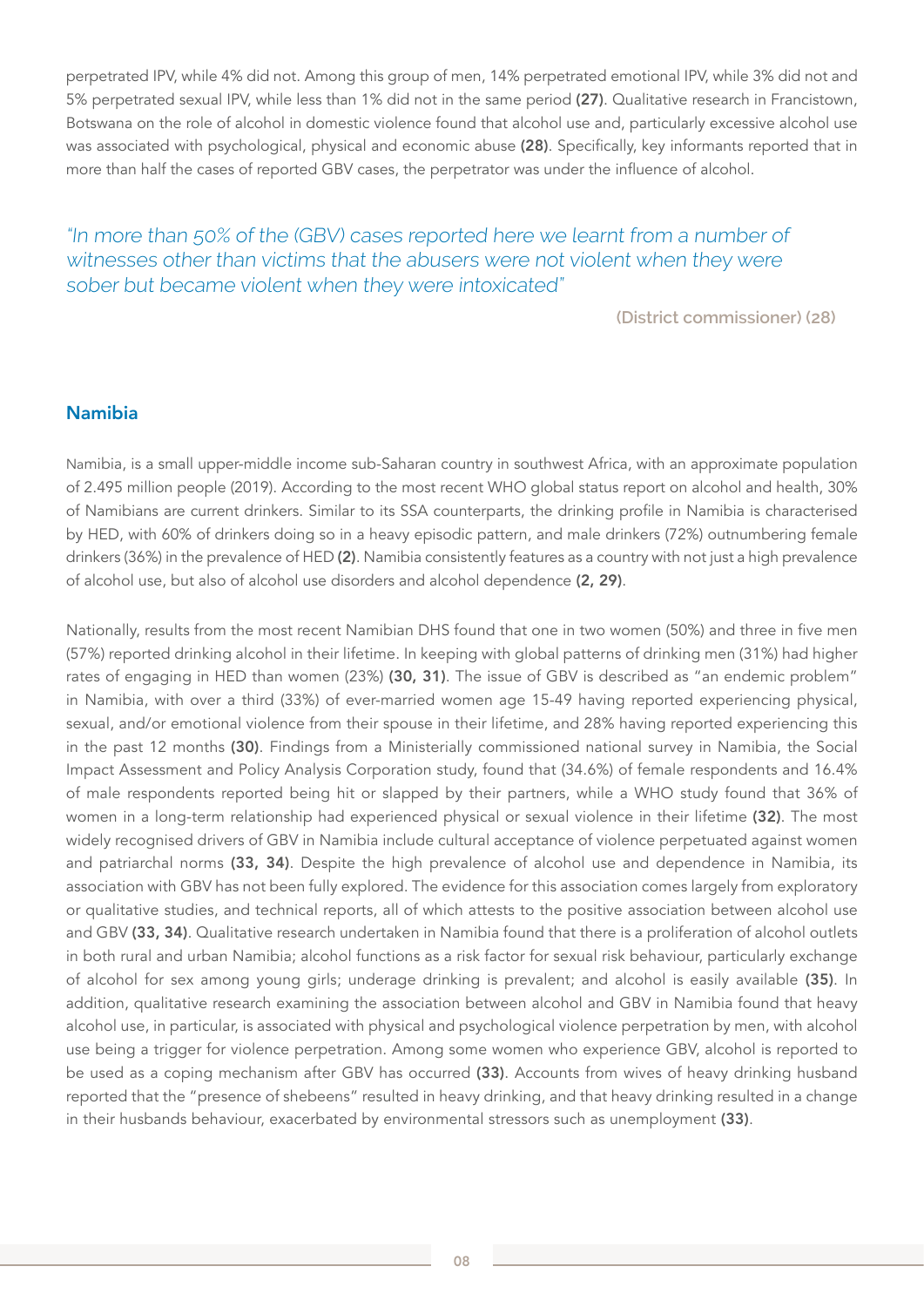"My husband drinks but I don't drink but the things he says when he is drunk disturb me. He also says I go to other men just because he is unemployed, and that they buy me things that I need simply because he can't provide"

**(Anna) (33)**

"My partner drinks on a daily basis; just look around you what can you expect? Beer is everywhere, look at these shebeens, it is even sold at some homes illegally. For me, my worst experience is one time he went away for days and he came back very drunk he demanded to sleep with me. So, when I refused he just physically beat me."

**(Rosia) (33)**

### Zimbabwe

Zimbabwe is a low-income landlocked country with an estimated population of 14.65 million people (2019). Despite only 18% of the population being current drinkers, 51% drink in a HED manner. When disaggregated by gender, males (61%) outnumber females (26) in HED. While the most recent DHS conducted in Zimbabwe does not provide an estimate of alcohol consumption, it does estimate that among women who reported that their husbands were frequently drunk, 75% experienced physical, sexual, or emotional spousal violence (36). Gender based violence is prevalent in Zimbabwe; one third of ever-married women (35%) report having experienced physical or sexual violence from a spouse since age 15, of these 37% report experiencing physical injuries as result, and 15% report experiencing physical violence from a spouse in the past 12 months. Thirty two percent of women report having experienced emotional violence from a partner in their lifetime, and 24% of these report experiencing the same in the past 12 months (36). Trend data from DHS on IPV in Zimbabwe found that between 2005-2015 the prevalence of IPV decreased from 45% in 2005 to 40% in 2010, but increased again to 43% in 2015 (37). Both early and more recent research on GBV in Zimbabwe found that the lack of women's economic empowerment, women's low status in the family, stress related to rapid social and political change, gender inequitable social norms, alcohol use and the normalization of violence are some of the key drivers of GBV in Zimbabwe (36, 38, 39). Again, despite the burden of both alcohol and GBV, and evidence of their inter-relatedness from available research, much of the research from Zimbabwe is limited to studies among small cross-sectional samples. Qualitative data from Zimbabwe on stakeholders perspectives on the causes of GBV highlighted alcohol as a key driver of GBV, with some stakeholders reporting that "beer holes", bars and shebeens characterised as risky places where drinking, violence and sex work took place (38).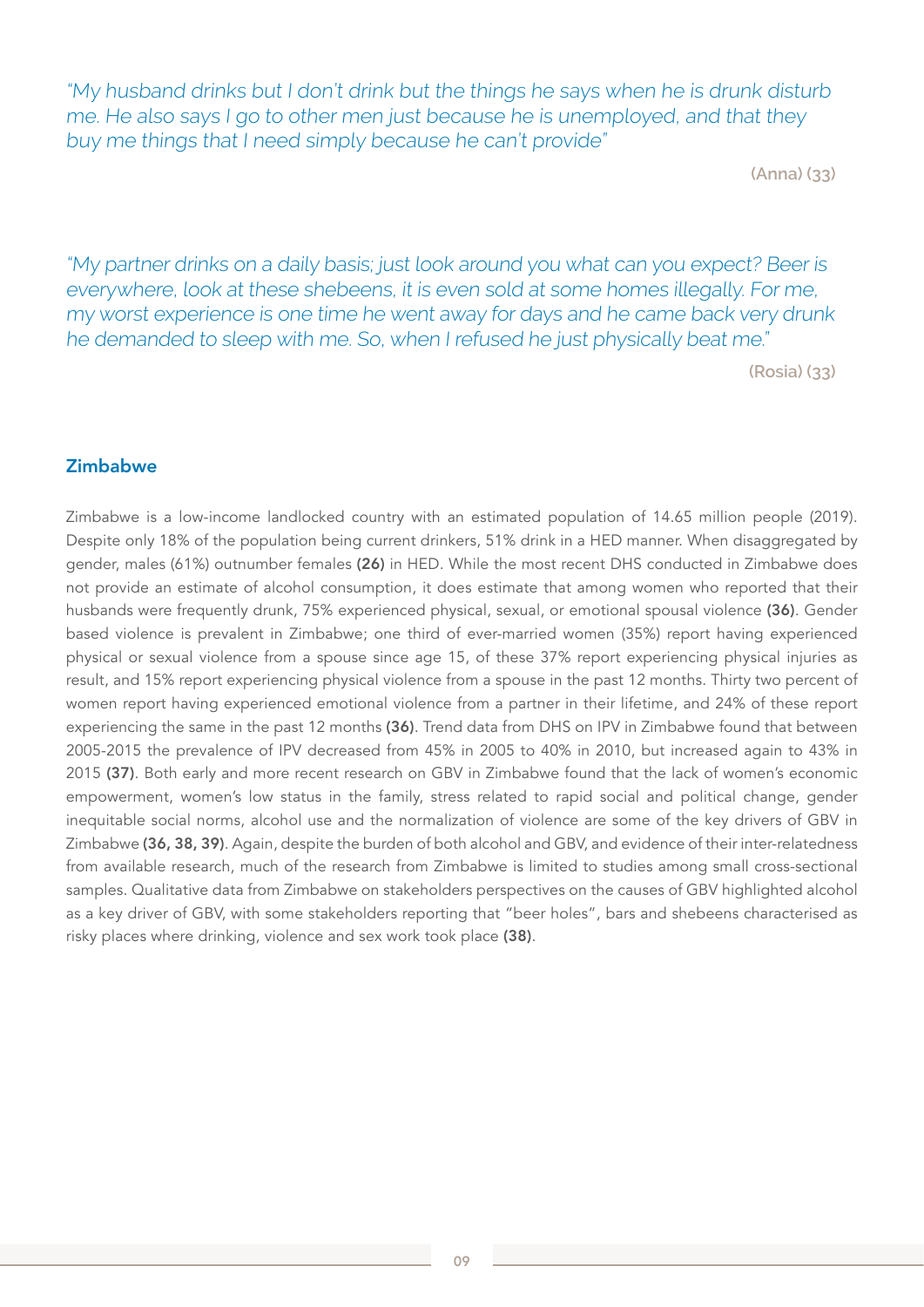# THE REGULATORY AND LEGISLATIVE CONTEXT OF ALCOHOL AND GBV IN SOUTH AFRICA, BOTSWANA, NAMIBIA, AND ZIMBABWE

Many countries in SSA subscribe to a range of global, regional and national policy frameworks to prevent and respond to both harmful alcohol use and GBV in their respective contexts. (See Table 2). While these remain too many to name here (See Appendix A), it is notable that the four countries under review have various international and national level policies and interventions in place to address alcohol and GBV. However, several challenges impede meaningful and effective prevention and response.

### South Africa

South Africa is considered to have a very progressive legal and policy framework for addressing gender equality. It scores 19 out of 149 countries on the Global Gender Gap score (40). In addition to being a signatory of international treaties (CEDAW, Maputo Protocol and the Beijing Declaration), it is actively involved in national policy reform to address gender-based violence, with the ultimate goal being gender equality. These include the Domestic Violence Act (1998), Presidential Emergency Response Action Plan 2020 (ERAP) to address (GBVF) and the National Strategic Plan on Gender-based Violence and Femicide 2020 (NSP-GBVF) (41).

In terms of alcohol policy, significant strides have been made in alcohol policy development in South Africa in the past three decades. South Africa subscribes to international (WHO 2010 Global Strategy to Reduce the Harmful Use of Alcohol, Global action plan for the prevention of NCD 2013-2020: Best buys), regional (WHO regional strategy for the reduction of harmful alcohol use, 2010).

Alcohol policy is formulated at national level and translated into national and provincial legislation, and municipal by-laws. However, these are not applied in a harmonised manner, often leading to uneven regulations across the country. For example, the national Norms and Standards of 2016 sets out the regulation of days of sale. Its implementation differs by province in South Africa, where the licensing of the sale of liquor falls under the remit of individual provinces and sometimes differs even within provinces. In practice, this means that liquor can be sold on a Sunday in one province but not in another province. Should a municipal by-law prohibit the sale on a Sunday, one may be able to purchase alcohol in one municipality but not in another within the same province. In terms of alcohol outlet density (AOD) no limits have been set in South Africa, though these are currently being considered. The National Liquor Amendment Bill (2017) sets out criteria for reducing availability by limiting trading hours and days, introducing trading zones, and restricting the location of alcohol outlets. It includes other regulations e.g. increasing the legal drinking age to 21 years, limiting alcohol advertising, and liability for alcohol distributors, retailers, and traders whose patrons may be held responsible for alcohol-related harm. However, the adoption of the Bill has been stalled. (See case study 1). At a provincial level, the 2003 Gauteng Liquor Act sets proximity criteria for alcohol outlet density by stipulating that it would only grant licences for alcohol premises not situated within a 500m radius of a place of worship, educational institution, similar licenced premises, or public transport facility (42). However, this is not effectively implemented to date, and remains a good policy approach "on paper" only.

A similar scenario has played out with regards to outlet trading times. The National Liquor Act Norms and Standards recommends that the trading times in all provinces should be aligned with the minimum standards of trading hours (43). However, to date this remains differentially implemented, with provinces trading at different times and lengths of time (44).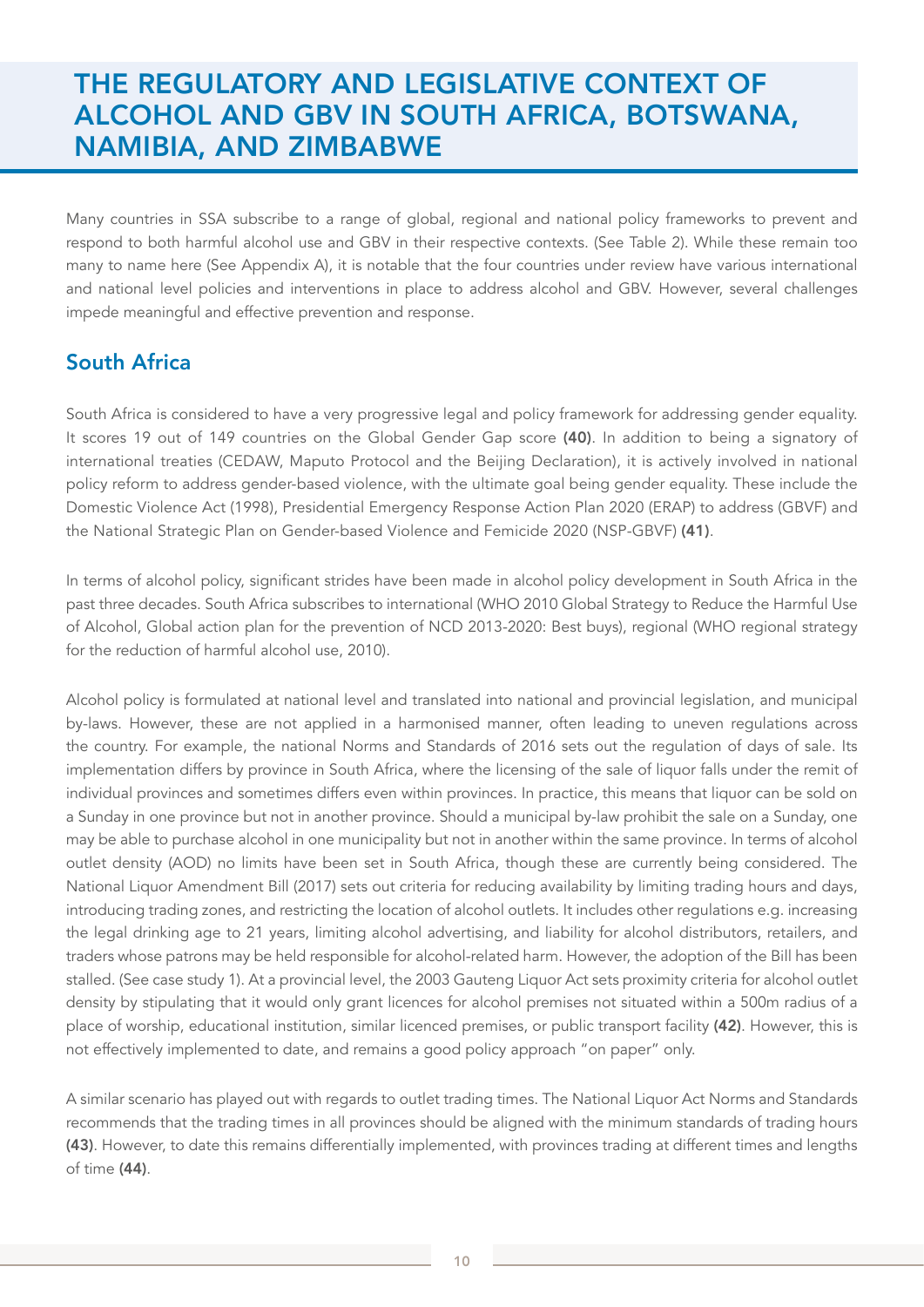In summary, despite the presence of national policy in South Africa, these are either not uniformly applied or efforts are thwarted by poor enforcement. This is due in large part to the lack of translation into national and provincial legislation, resulting in uneven implementation of regulations across the country. In addition, the South African government have not acted upon calls to reignite the process of liquor amendment bill to date (See case study 1).

#### CASE STUDY 1

#### SOUTH AFRICA, DELAY IN ADOPTION OF LIQUOR AMENDMENT BILL OF 2017

In response to the World Health Organisation's (WHO) call to reduce the harmful use of alcohol, the South Africa government, through the Department of Trade and Industry (DTI) signalled their political will and commitment to a reduction in alcohol related harms by adopting a new Liquor Policy in 2016. The policy stipulates:

- licensing requirements such that the location of outlets not be within 500m radius from educational institutions, places of worship, recreational facilities, rehabilitation or treatment centres, residential areas, and public institutions;
- reducing availability by limiting trading hours and days, and introducing trading zones;
- increasing the legal drinking age to 21 years to curb binge drinking among young people, a particular high-risk group in South Africa;
- liability for alcohol distributors, retailers, and traders responsible for alcohol-related harm perpetrated by their customers; and
- limiting alcohol advertising, including a complete ban of alcohol advertisements on social media, platforms largely targeting and used by young people.

The Liquor Amendment Bill based on that policy was approved by Cabinet in 2016 after extensive public participation, and two regulatory impact assessments. The adoption of the Bill would create a shift in the alcohol retail and marketing environment. However, since 2017, following pressure from the alcohol industry, the adoption of the Bill has been delayed, and in effect put into abeyance.

#### Botswana

Botswana lags behind its counterparts in terms of gender equality, scoring 55 out of 149 countries on the Global Gender Gap score (40). In 2008, the country passed the Domestic Violence Act (DVA) to protect survivors from domestic abuse, which it defines as "any controlling or abusive behaviour that harms the health or safety of the applicant" (45) and defines the types of abuse as physical, sexual or emotional, abuse. However, it does not make provisions for women outside of a marriage (cohabiting) or for sexual abuse within a marriage. Hence, the DVA was criticised by the UN's Committee on the Elimination of Discrimination Against Women for having a dual system and customary laws that discriminates against women (46). Botswana developed the National GBV Strategy 2016-2020, a multi-sectoral approach to preventing and responding to GBV (47). Alcohol is only mentioned once as a strong enabler of gender-based violence in the strategy, but nothing further is mentioned regarding how to address alcohol-related GBV. In terms of alcohol policy, Botswana has a long and complicated relationship with alcohol control policy. Despite several attempts by the early traditional leaders to ban alcohol in the 1800's, alcohol use continued as an "underground activity" (16) thwarting such legislative steps to ban alcohol. Since its independence in 1966, several strides have been made in alcohol policy development, including the recognition of alcohol use as a major public health and social problem, the promulgation of the Trade and Liquor Act of 1986, later revised into the Trade Act, 2003 (Act No. 5 of 2004) and the Liquor Act, 2003, and a proposal in 2008 by the Botswana Presidency for a 70% levy on alcohol products, later reduced to 30% (16). Currently Botswana has a written national alcohol policy (2011) and restrictions on availability of alcohol (hours, days of sale), but not on alcohol outlet density. In 2014 the Ministry of Health amended the liquor trading hours/days by outlet type. For example, the hours of sale at a bar, liquor depot, and club liquor were reduced from 9am-11pm Monday to Thurs to 2pm-10pm on the same days. The sale of liquor on Sundays and public holidays was reduced from 11am-11pm to 3pm-10pm. This however changed in 2018, following pressure from the alcohol industry, resistance from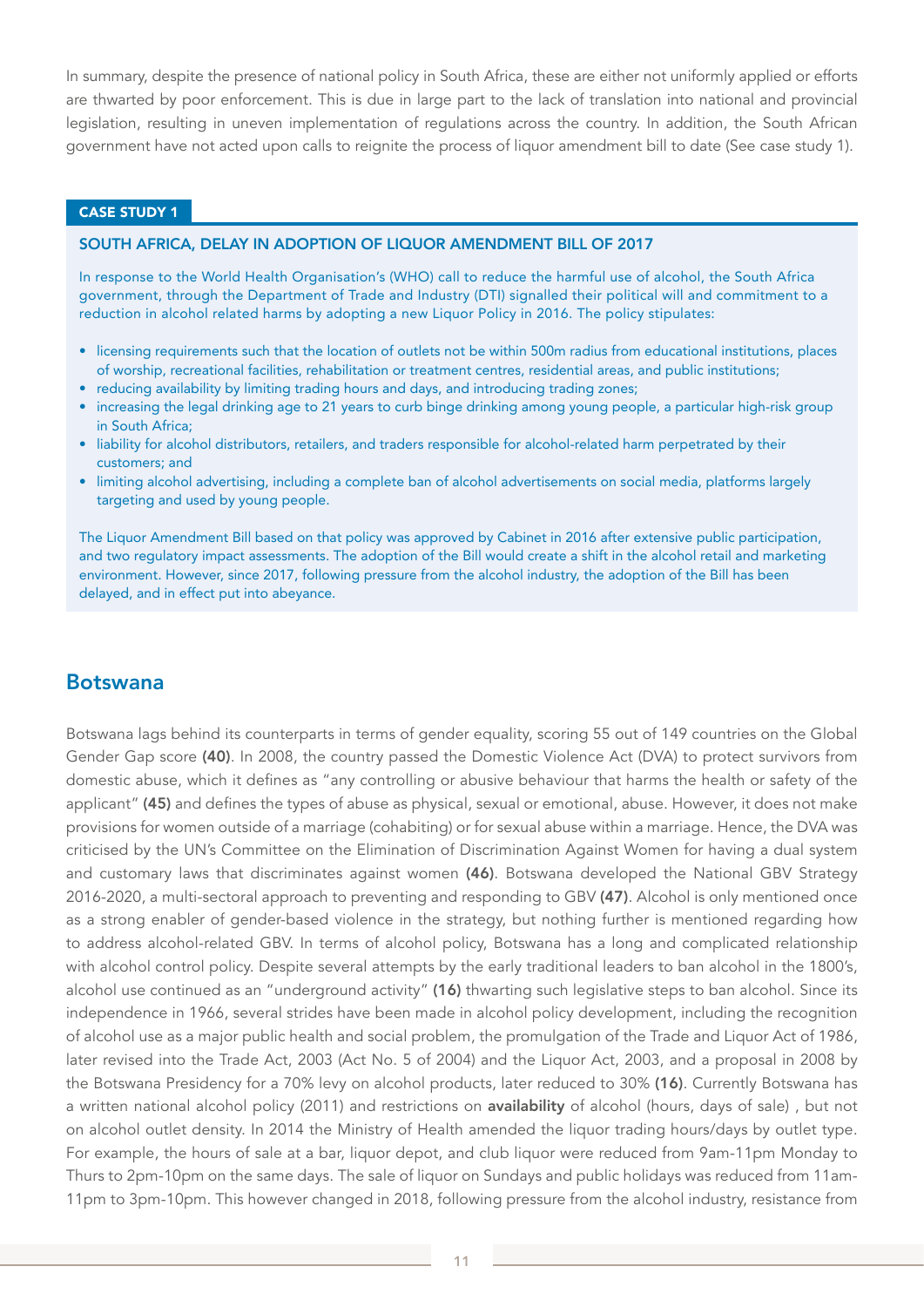drinkers and traders to the policy, and the change in Presidential administration. While there were progressive steps in alcohol control, pressure from the alcohol industry, the proliferation of un-regulated informal alcohol outlets (shebeens) which trade in opaque liquor (e.g. sorghum/traditional beer), and poor implementation of the existing policy threaten to reverse the gains of alcohol policy development in Botswana (See case study 2).

#### CASE STUDY 2

#### THE BOTSWANA ALCOHOL POLICY AND THE LEVY

The Botswana alcohol levy is a case of an effective tax policy that was not fully implemented due to a lack of extensive consultation with stakeholders, heavy interference from the alcohol industry, including threatened legal action, and biased portrayal by the media, heavily influenced by the alcohol industry (16) of only the negative effects (e.g. job losses) of the levy. The alcohol levy was shrouded in controversy when it was first proposed in 2008 as a 70% levy on alcohol products, later reduced to a 30% tax. However, the alcohol industry argued that even a 30% levy would not address the issue of harmful drinking and approached the high court with an urgent application to stop the Botswana government from implementing the 30% levy. It demanded a review of its application, as well as further deliberations between government and the industry.

However, on 31 October 2008, Botswana President Ian Khama released the levy on Alcohol Beverages Fund Order,2008 (16). In addition to the release of the Alcohol Beverages Fund order, 2008, the hours of trading times were reduced, and the sale of alcohol from homes became illegal (48). For example, the hours of sale at a bar, liquor depot, club liquor were reduced from 9am-11pm Monday to Thurs to 2pm-10pm on the same days. The sale of liquor on Sundays and public holidays was reduced from 11am-11pm to 3pm-10pm. In 2010, the alcohol levy was increased to 40%, further increased to 50% in 2013 and for beverages exceeding 5% volume, to 55% in 2015. However, this changed again in 2018 to 35%, following pressure from the alcohol industry, resistance from drinkers and traders to the policy, and the change in Presidential administration. Since 2018, the effects of the levy on job, profit and personal income losses have been fore fronted in the media while the benefits of the levy, including lower drinking rates, less spend on alcohol and its related risks, and lower vehicle accidents have been neglected (13). To date alcohol industry continues lobbying the government to further reduce alcohol levy.

### Namibia

The policy environment for gender equality in Namibia is considered to be very progressive, particularly since it achieved its independence from South Africa in 1990. On the Global Gender Gap report 2018, Namibia scores 10 out of 149, the highest among the four countries under review (40). Namibia subscribes to a range of policies and declarations via the United Nations (UN), the African Union (AU) and the Southern African Development Community (SADC) (49). In recognition of two separate judicial systems at independence: the formal statutory system based on Roman Dutch law and an informal, or traditional, system, Namibia subscribes to a dual system to address GBV. Both systems operate alongside each other, although neither may violate the constitution as the supreme law of the land.

In spite of its heavy alcohol burden, Namibia has no written national policy or action plan on alcohol use, according to the WHO. The Namibian Liquor Act, No 6 of 1998 is the alcohol legislation, that regulates the sale and supply of liquor, the licencing and zoning of liquor outlets and control of certain alcoholic substances and prohibitions (50). However, it is often criticised as being outdated and weak. It does however have some restrictions on availability of alcohol (hours, days / places), but not on alcohol outlet density, which is a prevalent problem in Namibia. Several studies conducted in Namibia attest to the proliferation of alcohol outlets in both urban and rural areas and the term "mushrooming of alcohol outlets" is often used to describe the growth of alcohol establishments in Namibia. These outlets are usually formal and informal premises that are used for the sale of on and off premise consumption of liquor and refreshments. This is partly due to an increase in shebeens in the post-independence era in Namibia, the avoidance of the costs and efforts associated with obtaining a licence, as well as efforts to ensure that basic economic needs are met through the sale of alcohol. A popular example of an area with a high concentration of shebeens is that of Eveline Street in the Greenwell Matongo in Windhoek, though the existence of shebeens extends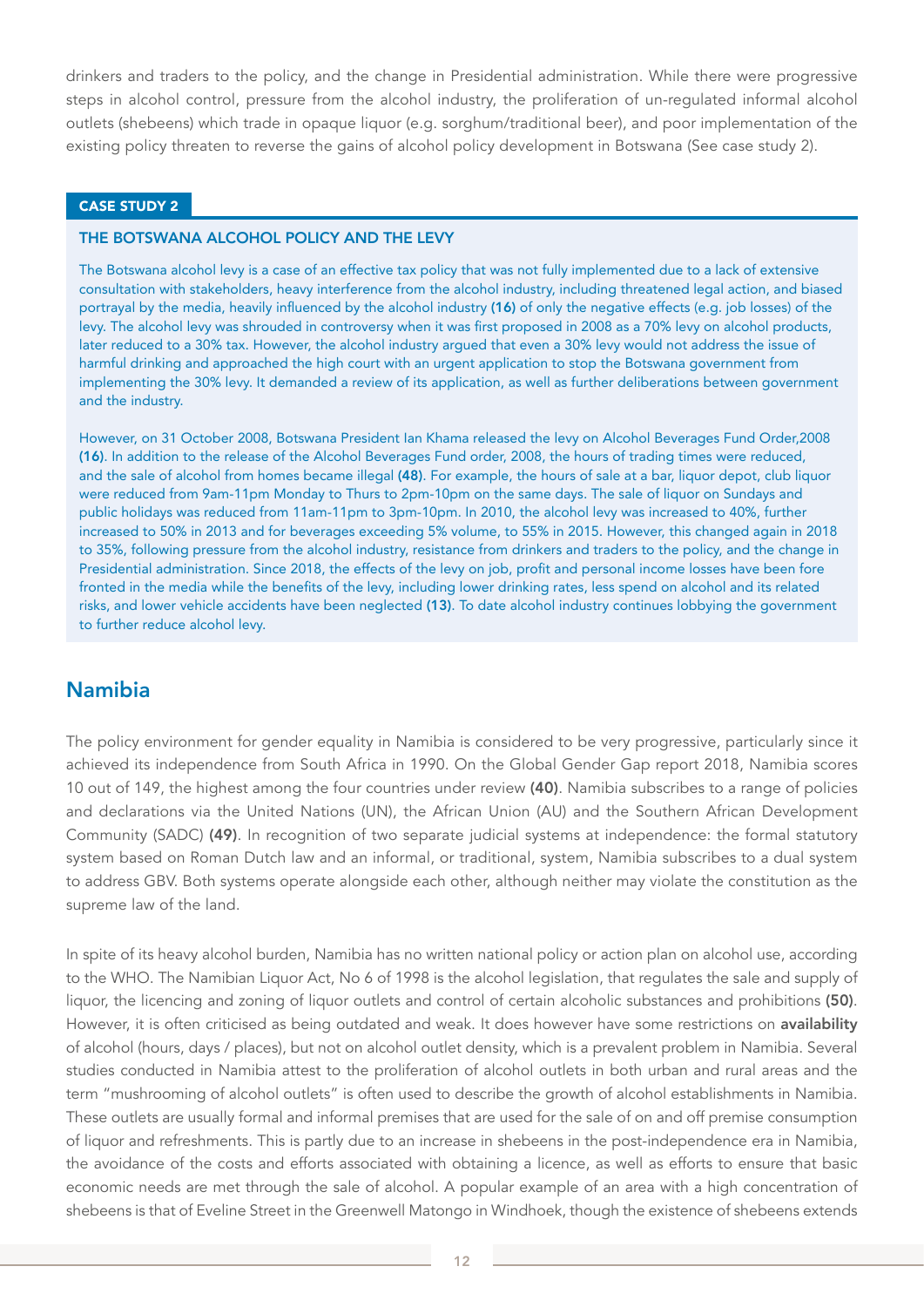well into many rural communities in Namibia too. Eveline Street, a residential area, that has been transforming into an entertainment hub, and has been popularised for its bars, shops and restaurants, but has also been referred to as resembling "Sodom and Gomorrah', given its large number of illegal shebeens and reported criminal activity and social problems (51, 52). In terms of hours of trading, the Namibian Liquor Act, No 6 of 1998 stipulates that alcohol may be sold only during business hours and the sale of alcohol is prohibited on Sundays. However existing evidence suggests that these hours are largely contravened, with shebeens operating as long as 15 hours a day (52, 53). In addition to resistance from shebeen owners, efforts to regulate alcohol sale and consumption in Namibia are also subject to influence from the alcohol industry (53). Not unlike other SSA countries, the alcohol control regulations in Namibia are in place, but its effectiveness is thwarted by contraventions, poor enforcement, and industry involvement in alcohol policy.

### **Zimbabwe**

Zimbabwe's policy progress on Gender equality can be measured by its ranking in the Global Gender Gap report 2018, where it scores 47 out of 149 in the Global Gender Gap score (40). However, the constitution of Zimbabwe (2013) does provide a solid legal framework to promote gender equality (54), in addition to the Domestic Violence Act which was passed in Zimbabwe in 2006 (55). In terms of alcohol policy, the early Liquor Act (1984-Chapter 14:12) governed the licencing, control of the sale and supply of liquor, and the conduct of licenced premises (56). In addition, other legalisation applying to all alcoholic beverages which are sold or manufactured for sale in Zimbabwe include the Traditional Beer Act of 1984 Chapter 14:24 (57) and the Food and Food Standards (Alcoholic Beverages) Regulations 2001 (58). In 2010 Zimbabwe released a revised national alcohol policy (57). However, adoption of the policy has been delayed, largely due to opposition from the alcohol industry, making it difficult to implement. This draft policy is heavily influenced by the alcohol industry, and perusal of it indicates that it had limited CSO participation and despite, referring to outlet trading times, it is silent on the detail of what these strategies will entail and on how it will be implemented (57).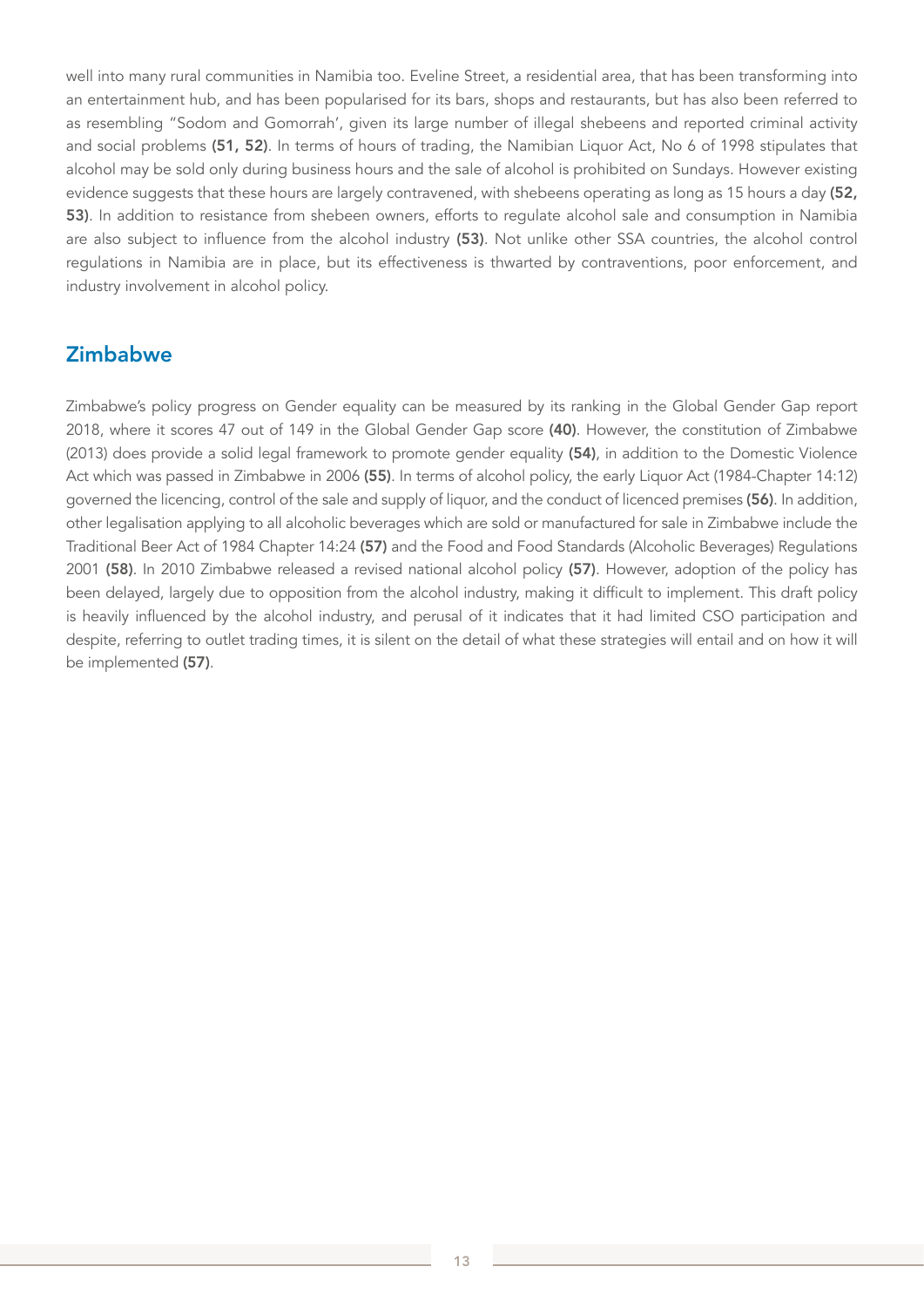#### Table 2: National level Alcohol and GBV Legislation and Policies in South Africa, Botswana, Namibia, and Zimbabwe

| <b>South Africa</b>                                                           |                                                                                          | <b>Botswana</b>                                            |                                        | <b>Namibia</b>          |                                                                                                                                                                   | <b>Zimbabwe</b>                                                   |                                  |
|-------------------------------------------------------------------------------|------------------------------------------------------------------------------------------|------------------------------------------------------------|----------------------------------------|-------------------------|-------------------------------------------------------------------------------------------------------------------------------------------------------------------|-------------------------------------------------------------------|----------------------------------|
| <b>Alcohol</b>                                                                | <b>GBV</b>                                                                               | <b>Alcohol</b>                                             | <b>GBV</b>                             | <b>Alcohol</b>          | <b>GBV</b>                                                                                                                                                        | <b>Alcohol</b>                                                    | <b>GBV</b>                       |
| Liquor Act,<br>59 of 2003                                                     | Constitution of<br>the Republic<br>of South Africa<br>108 of 1996                        | Trade and<br>Liquor Act of<br>1986                         | Domestic<br>Violence Act in<br>2008    | Liquor Act 6 of<br>1998 | The Combating<br>of Domestic<br>Violence Act 4<br>of 2003                                                                                                         | <b>Traditional Beer</b><br>Act 14:24                              | Domestic<br>Violence Act<br>2006 |
| Gauteng Liquor<br>Act, 2003**                                                 | The Bill of<br>Rights under<br>the Constitution 2004)                                    | Trade Act, 2003<br>(Act No. 5 of                           | National GBV<br>Strategy 2015-<br>2020 |                         | The Combating<br>of the Rape Act<br>8 of 2000,                                                                                                                    | Liquor Act<br>(Chapter 14:12)                                     |                                  |
| W Cape Liquor<br>Bill of 2005**                                               | Domestic<br>Violence Act of<br>118 of 1998                                               | Levy on Alcohol<br><b>Beverages Fund</b><br>Order,<br>2008 |                                        |                         | The Protocol<br>of the African<br>Charter on<br>Human and<br>People's Rights<br>of Women in<br>Africa and the<br><b>SADC Protocol</b><br>on Gender<br>Development | Food Standards<br>(Alcoholic<br>Beverages)<br>Regulations<br>2001 |                                  |
| Norms and<br>Standards in<br>Terms of the<br>Liquor Act, 59<br>of 2003 (2015) | Sexual Offences National<br>Act 32 of 1957                                               | Alcohol Policy,<br>2010                                    |                                        |                         |                                                                                                                                                                   |                                                                   |                                  |
| National Liquor<br>Norms and<br>Standards, 2014 Act (2019)                    | Criminal Law<br>Amendment                                                                | <b>Traditional Beer</b><br>Regulation,<br>2011             |                                        |                         |                                                                                                                                                                   |                                                                   |                                  |
| The Liquor<br>Amendment Bill<br>2016 (stalled)                                | National<br>Strategic Plan<br>on Gender<br><b>Based Violence</b><br>and Femicide<br>2020 |                                                            |                                        |                         |                                                                                                                                                                   |                                                                   |                                  |
|                                                                               | Domestic<br>Violence<br>Amendment Bill<br>2020                                           |                                                            |                                        |                         |                                                                                                                                                                   |                                                                   |                                  |
|                                                                               | Criminal justice<br>reform bill 2020                                                     |                                                            |                                        |                         |                                                                                                                                                                   |                                                                   |                                  |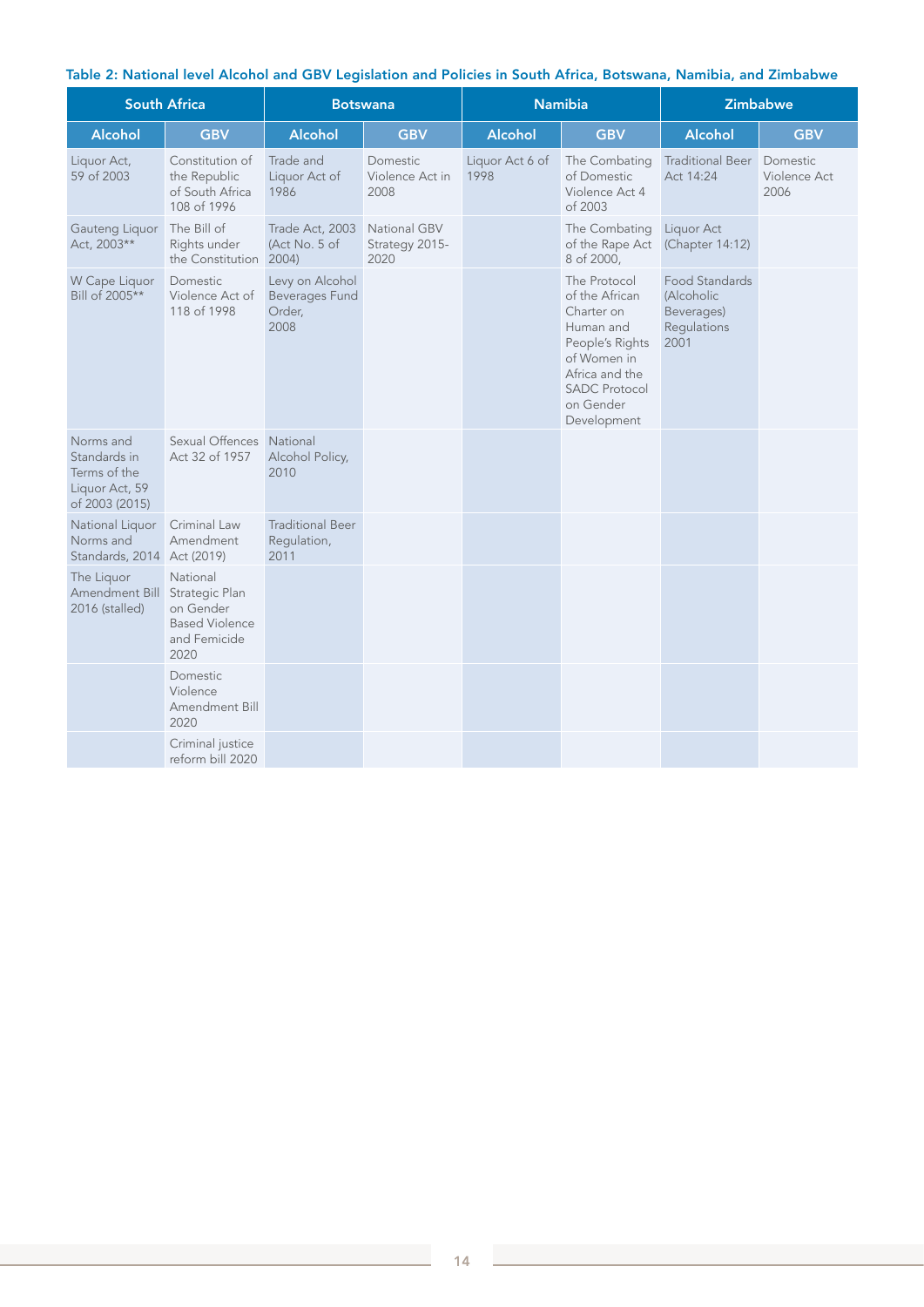# ALCOHOL INTERVENTIONS IN SSA

Many interventions exist at multiple levels to reduce alcohol use, but less is known about how these interventions impact on reducing the experience of violence among women and the perpetration of violence among men. These identified alcohol interventions include:

- Alcohol screening and brief interventions: These interventions are usually of short duration and used to identify and intervene with problem drinkers, or as a complement to universal and/or tailored prevention approaches.
- Community-based interventions: These interventions are aimed at modifying the drinking environment through social norms campaigns, often through education in schools or public dialogues.
- Treatment and self-help support systems: These interventions include therapeutic approaches to intervene by raising awareness of a person/group's awareness of positive and negative thoughts and behaviour with the aim of effective problem solving. Other self-help systems include Alcoholics Anonymous (AA), SMART (Self-Management and Recovery Training) Recovery, Women for sobriety, and Al-Anon.
- Structural interventions: These interventions include alcohol taxation, policy and pricing, regulating density of outlets and operating hours, and the distribution and retail of alcohol, and the costing of alcohol and its related harms (59-62).

### Structural interventions

The focus of this review is on structural interventions, in particular on reducing the **availability of alcohol** by restricting alcohol outlet densities (AOD) and outlet trading times (OTT). Structural interventions are designed to make alcohol less available and affordable to the general public. They are recommended by the WHO, as among the "best buys" to reduce the harmful use of alcohol globally, meaning it is considered both cost-effective and feasible to implement at a population level (63). The "best buys" continue to be underpinned by strong economic costing data, which also recommend reducing the availability of alcohol (reduced hours of sale) and restricting advertising as key cost-effective legislative actions to reduce alcohol-related harm (64). Although structural interventions have been in place globally for a long time, the extent to which they are implemented, particularly in SSA has been varied, inconsistent and challenging. Yet, an example of the positive effects of structural interventions (availability and outlet trading times) on reductions in alcohol and alcohol-related harm can be been seen through the "natural experiment" that occurred during the COVID-19 related lockdown in South Africa. Results from a preliminary study which observed trauma admissions during the pre-COVID (1 February-March 2020) and COVID period, during which the sale of alcohol was banned (May-June 2020), found that a ban on alcohol sales coincided with a decrease in the mean of 53% of trauma admissions, a 15% decrease in admissions for gunshot wounds and an 85% decrease in drunk driving convictions. In contrast, in the period post lockdown, when the alcohol sales ban was lifted, there was an 80% increase in trauma admissions (62). In addition, evidence from another South African study on the effect of the sales ban on "short-run mortality" found that the ban on alcohol and hard lockdown decreased the number of unnatural deaths by 21 per day, or approximately 740 over a five-week period (65). Despite the justifiable concern that some of the reductions in both trauma admissions and decreases in unnatural deaths may be due to restrictions in movement, also mandated by the COVID-19 response plan in South Africa, the robust statistical analysis which accounts for this and other external variables, indicates that prohibition and/or the partial sale of alcohol during national emergencies still had a large and meaningful effect on some trauma admissions and injury-related mortality (65).

This review draws out interventions that seek to address alcohol and GBV as intersecting problems. Table 3 shows 17 identified studies that considered restricting alcohol availability as a means of reducing alcohol use, and abuse. Table 4 shows interventions that considered alcohol as a pathway to reducing GBV. It found 13 interventions, 6 in SSA. In total we identified 30 studies, of which only 6 were conducted in SSA.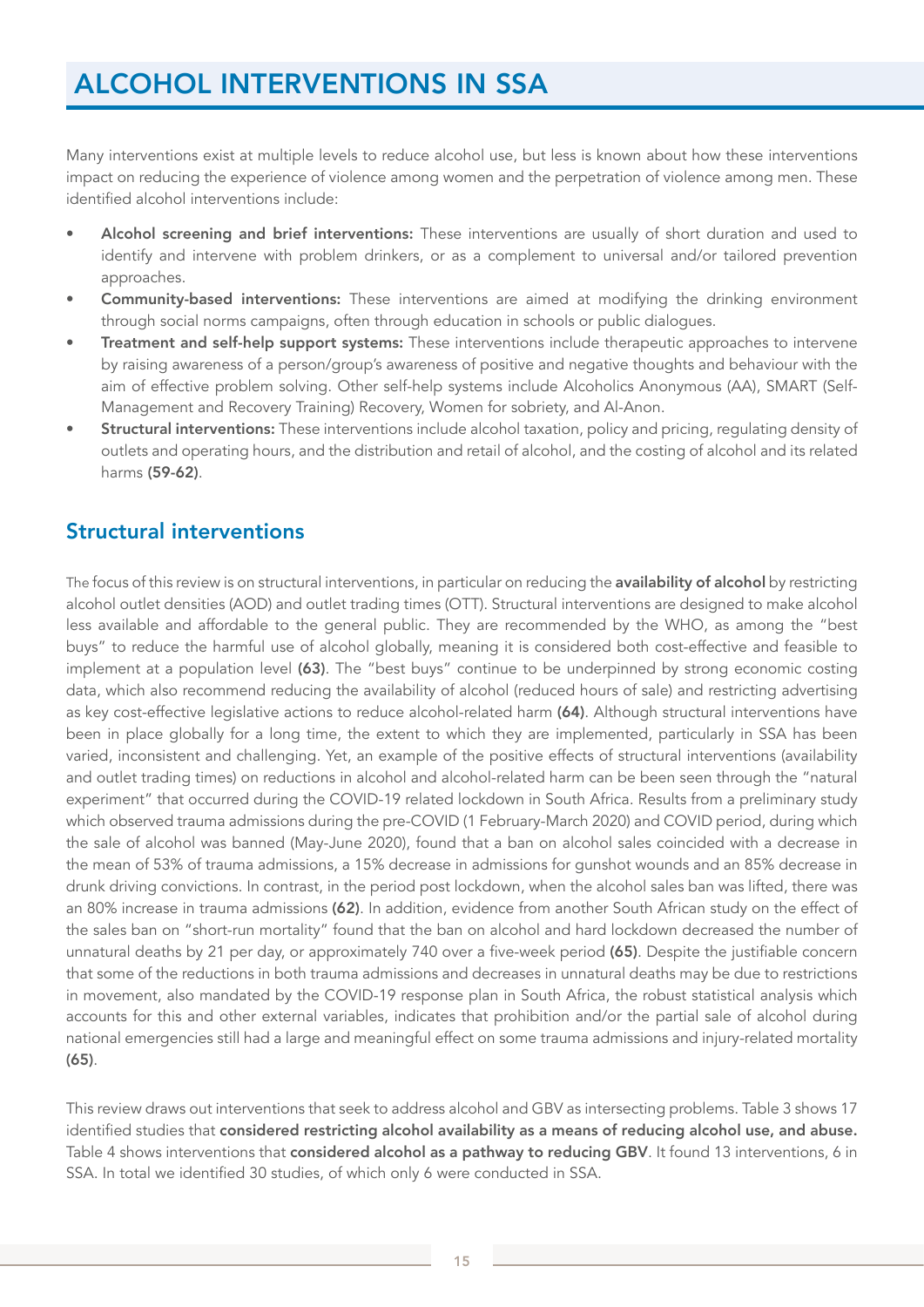The rationale for including interventions which address alcohol as a pathway to reducing GBV is based on consistent evidence that alcohol use by one or both partners increases the risk of intimate partner violence perpetration and experience. It follows that intervening to reduce alcohol consumption, in part through reducing availability (AOD and OTT) will lead to a reduction in alcohol related GBV.

#### Table 3: Studies addressing reducing alcohol availability and alcohol use



Good evidence: There is good evidence from systematic reviews of the effectiveness of interventions that reduce alcohol availability to reduce both alcohol consumption and alcohol-related harm.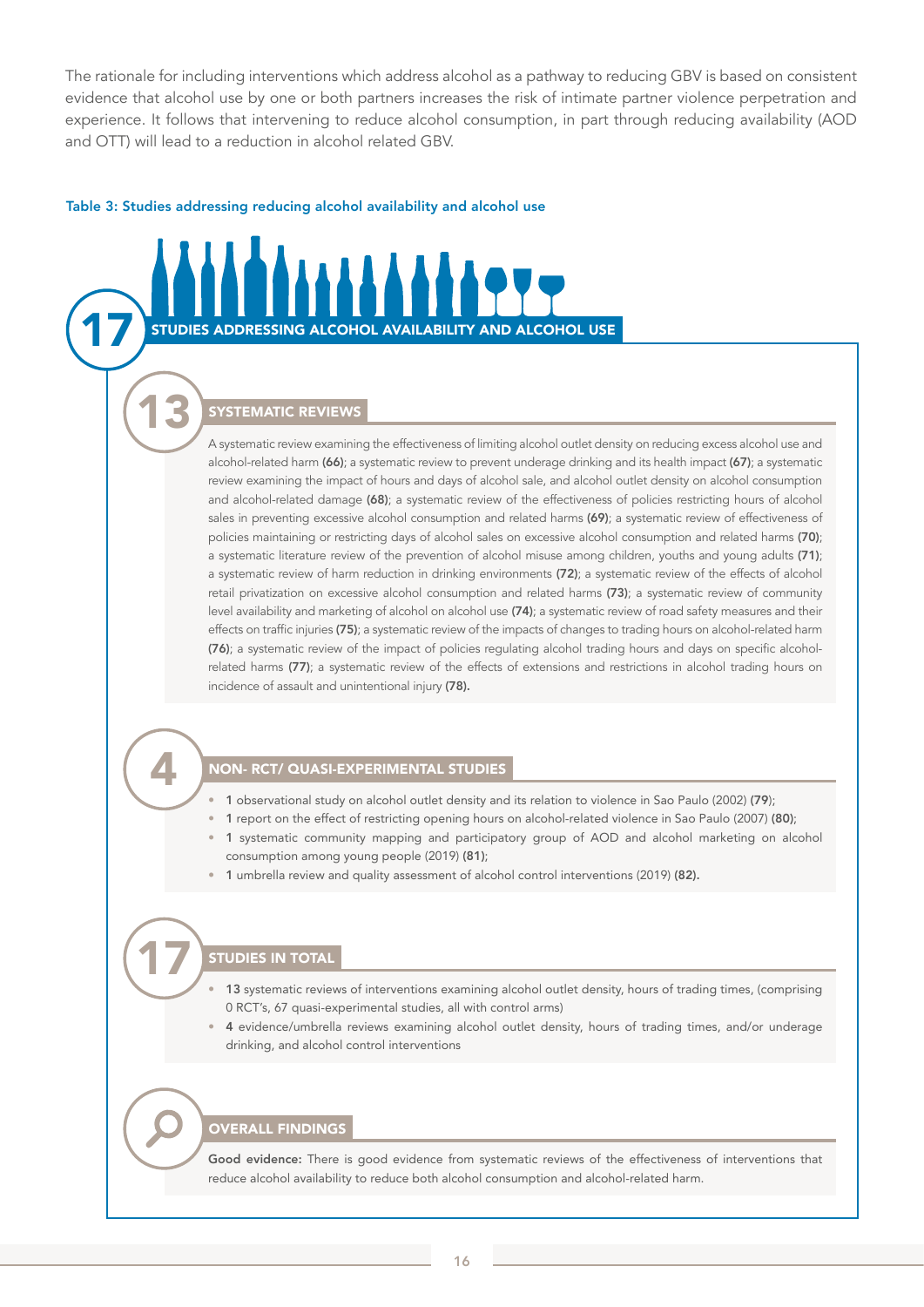### Effectiveness of the interventions:

Overall, there is good evidence from our review of the 13 systematic reviews, based on 67 quasi-experimental studies (all with control arms) of the effectiveness of interventions to reduce alcohol availability (reduced alcohol outlet density and outlet trading times) and a reduction in both alcohol consumption and alcohol-related harm. In addition, evidence from four non- RCT/ quasi-experimental studies (included as exceptions to the eligibility criteria) found that increased alcohol availability is associated with an increase in alcohol use. One umbrella review found that restricting both on and off-premise outlet density may be potentially beneficial for reducing alcohol use and its related harms. Overall, evidence is limited for interventions employing RCT designs to assess whether reducing alcohol availability by restricting alcohol outlet densities (AOD) and outlet trading times (OTT), reduced alcohol consumption and its related harms.

#### Evidence from systematic reviews

The evidence from the 13 available systematic reviews largely found that reducing alcohol availability by restricting alcohol outlet densities (AOD) and outlet trading times (OTT) was associated with reduced alcohol consumption and its related harms. The reviews are summarised below.

In one systematic review, Campbell and colleagues (2009) examined the effectiveness of limiting alcohol outlet density on reducing excess alcohol use and alcohol-related harm. The review referenced 10 primary studies, employing interrupted time series designs, and the quality of the evidence was categorised based on threats to validity of the findings (e.g. poor measurement of exposure or outcome, lack of control of potential confounders). Based on the threats to validity measures, they categorised studies as good (one or fewer threats to validity), fair (two-four threats) or poor (five or more threats). Only studies with good or fair evidence and suitable designs were included in the review. Based on these studies, they found that greater alcohol outlet density was associated with increased alcohol consumption and alcohol-related harms, including injury, crime and violence (66).

A systematic review by Spoth and colleagues (2009) examined the evidence base on interventions to prevent address underage drinking. The review was based on 127 studies focusing on interventions targeting 3 developmental age groups (<10, 10–15, and 16 to ≥20 years of age). Of these, only 10 studies examined the effectiveness of alcohol availability (outlet density and hours of trading times) on underage drinking. The quality of all the studies was based on 6 criteria i.e. interventions 1. ) had to have had an experimental design, (randomized trial design or a quasi-experimental design) with a comparison group, 2.) have a sample for which outcome was measured, had to be specified, 3.) have pre-intervention, post-intervention, and follow-up findings included, 4.) there had to have been a measurable difference in alcohol or alcohol-related outcomes, 5.) studies had to have met 7 quality of evidence criteria, and 6.) there had to have been a written manual with details of the target population and intervention procedures. For studies examining the effect of alcohol availability on underage drinking, they found positive effects of one community-based intervention Mobilizing for Change on Alcohol effects among high school or older Participants (16 to ≥20 Years of Age) on alcohol or alcohol-related harm. Specifically, 3 years post baseline, they found reductions in sales to minors, increased identification checks by vendors; reduced availability from non-commercial outlets; reduced community acceptance of underage purchase (83). Overall, the risk of bias from the review was high, and results should therefore be interpreted with caution.

Another systematic review by Popova and colleagues examined the impact of hours and days of alcohol sale, and alcohol outlet density on alcohol consumption and alcohol-related damage (68). The review was based on 44 studies on alcohol outlet density and 15 studies on hours and days of sale. Only studies that assessed the impact of an intervention or dependent variable and those that had sufficient information on the key variables, such as density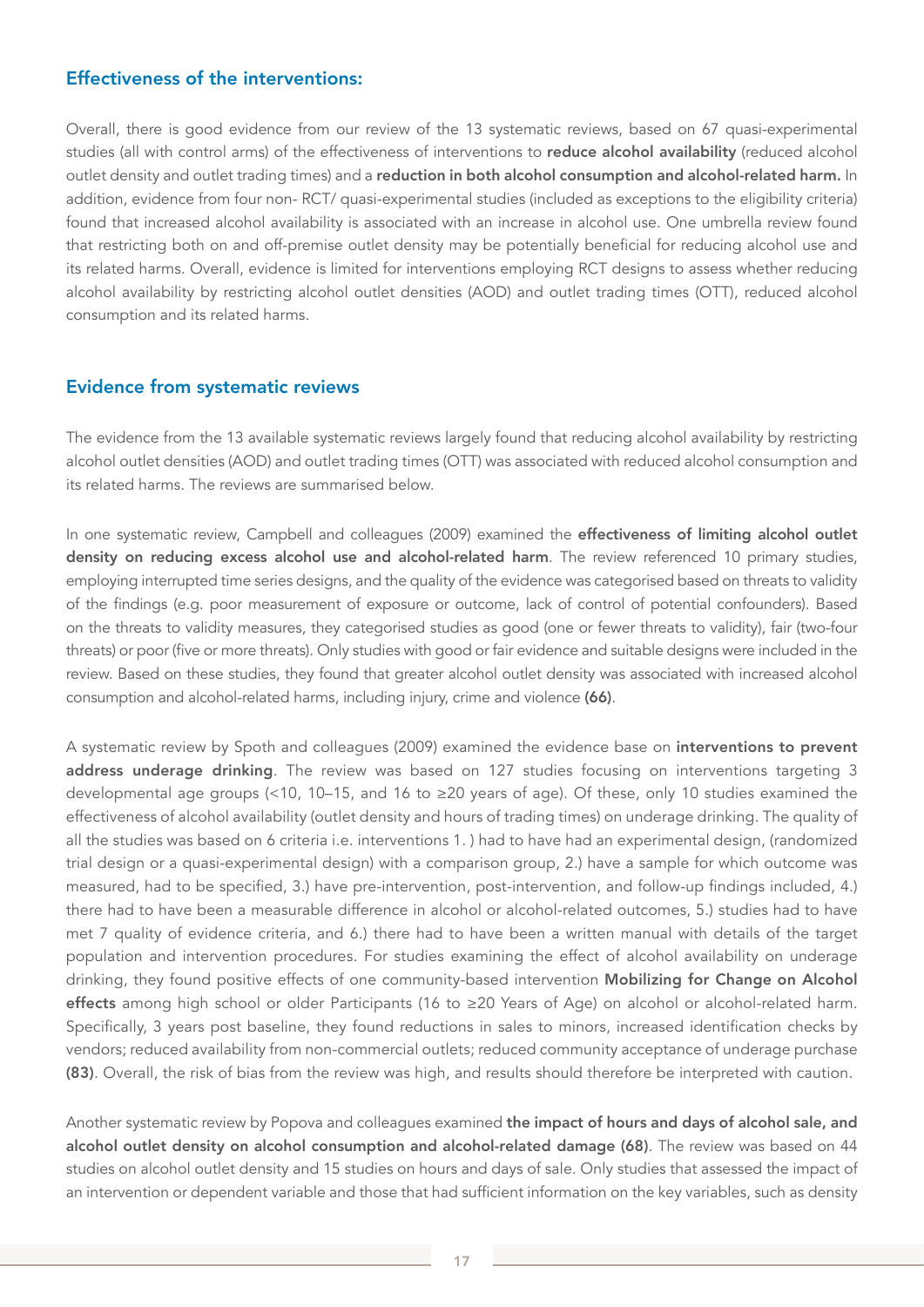of outlets or hours or days of sale were included. The review found that the majority of the studies on alcohol outlet density and hours sale impacted one or more of the main outcomes, i.e. overall alcohol consumption, drinking patterns and alcohol-related damage. Specifically, they found that higher alcohol outlet density was associated with increased alcohol consumption (quantity, frequency). They found some variation in findings with regard to drinking patterns, with some studies showing that AOD was not associated with increases in drinking patterns and others showing an increase; and in general, studies showing that an increase in AOD was associated with increased alcohol-related damage, harm and problems (e.g. alcohol-related pedestrian collisions, and self-reported injuries).

Hahn and colleagues (2010) examined the **effectiveness of policies restricting hours of alcohol sales** in a systematic review, based on 10 studies (69). In keeping with the Campbell review above, the quality of the evidence was categorised based on threats to validity of the findings, and those found to have one or few threats to validity were deemed good, those with two-four threats were deemed fair and those with five or more threats were deemed poor. Only studies with good or fair evidence were included in the review. Overall, the review found that increasing the hours of alcohol sales by 2 or more hours increased alcohol-related harms, and recommended that reducing alcohol sales by 2 or more hours is likely to prevent alcohol related harms at on-premise outlets. However, evidence from six studies was inconclusive in determining whether increasing alcohol sales by less than 2 hours increases alcohol misuse and alcohol-related harm.

Another systematic review by Middleton and colleagues examined the effectiveness of policies maintaining or restricting days of alcohol sales on excessive drinking and related harms (70).The review examined 14 studies , of which 11 assessed the effect of adding days of sale of alcohol, and 3 assessed the effect of banning alcohol sales on a given day in a weekend. The review included primary studies that evaluated long-term policy changes related to days of sale; the impact of changes in days of sale alone on excessive alcohol consumption or related harm, and that had a comparison group, or compared outcomes of interest before and after policy change. They found that increasing days of sales led to increases in excessive alcohol consumption and alcohol related harm. In contrast, decreasing the number of days of alcohol sales generally decreased alcohol-related harms. They recommended that restricting days of alcohol sales is an effective strategy to prevent alcohol-consumption and its related harms.

Korczak and colleagues conducted a systematic review on the prevention of alcohol misuse, specifically among children, youth and young adults (71). The review was based on 59 studies and reports the findings in terms of socio-medical results and health-economic results. In terms of quality of studies reviewed, despite the overall high quality of the studies included, a number of studies had methodological limitations, e.g. missing randomisation. Nonetheless, findings from the socio-medical results indicate that multi-component programmes that include structural prevention, such as increasing alcohol taxes and prices, traffic control, restricting the proximal access to outlets and the days and hours of sale, control of the sales staff, limiting the advertising are generally effective in preventing alcohol misuse among young people.

In a systematic review by Jones and colleagues, they examined reducing harm in drinking environments (bars) by reviewing effective approaches from 39 studies to reduce alcohol use and its related harms. The quality of the studies included in the review were assessed based on the Effective Public Health Practice Project (EPHPP) Quality Assessment Tool for Quantitative Studies (84) and the methodological quality of studies was based on an interrupted time series (ITS) design, Cochrane Effective Practice and Organisation of Care group (85). The review prioritised studies that were categorised as strong and moderate, and those that were weak, need to be interpreted with caution. Overall, they found that multi-component programmes including; community mobilisation, responsible beverage service training, control on alcohol outlet density, components of drinking driving measures and measures to curb underage drinking reduced the quantities of alcohol consumed, alcohol-related traffic accidents and assault (72). The review points to two projects as promising multi-component programs , the Community Trials project, a 5 year multi-component project which found significant reductions in the quantities of alcohol consumed and alcohol related harms in the intervention communities (86). It also highlights the STAD project, a 10 year multi-component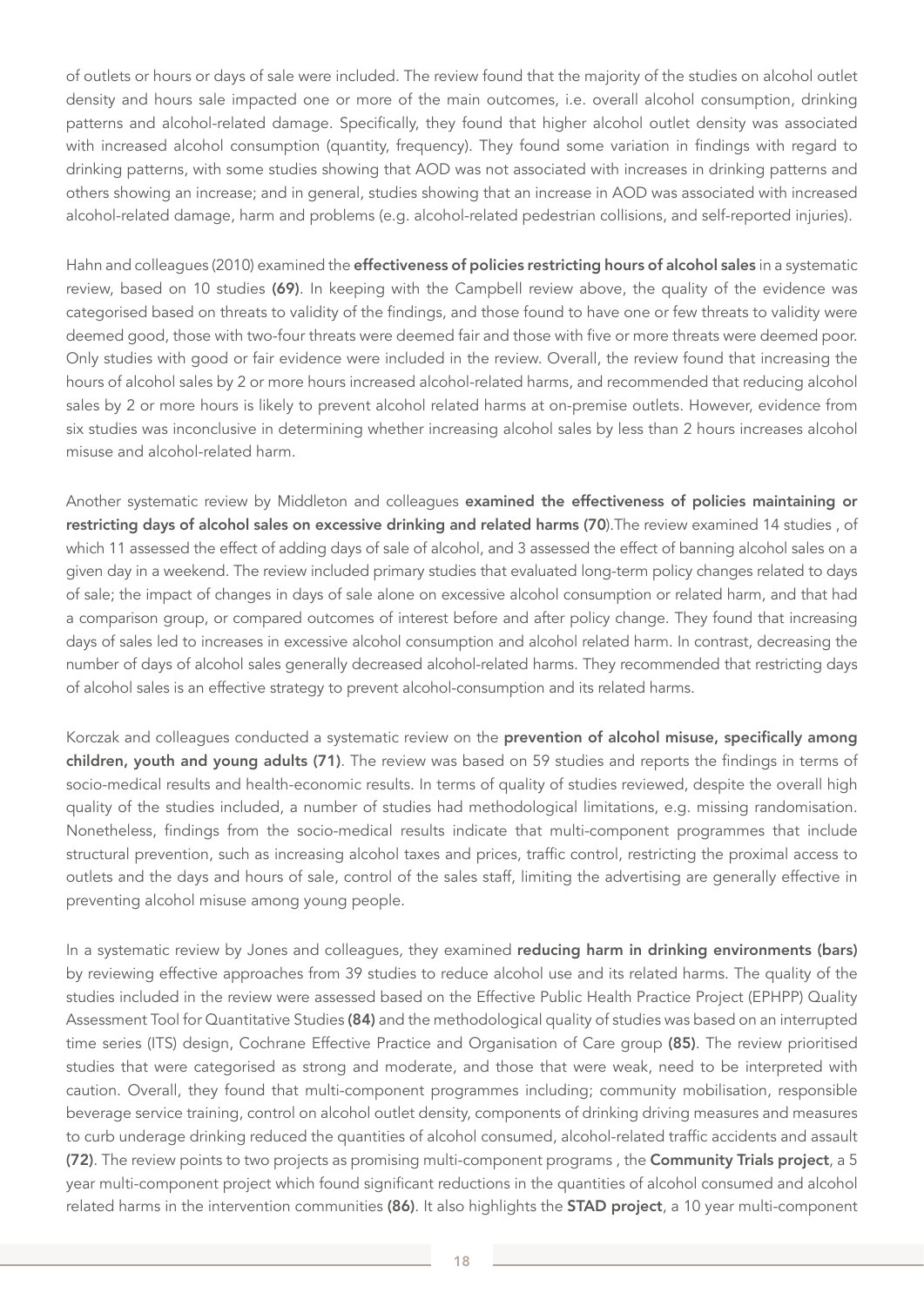community action program, which combined community mobilisation, responsible beverage server training, and stricter enforcement of existing alcohol laws, and found significant reductions in violent crimes (assaults, illegal threats and harassment, violence and threats targeted at door staff/police) in the intervention communities (87).

A 2012 systematic review by Hahn and colleagues examined the effects of privatisation of alcohol retail sales on excessive alcohol use and related harms based on 17 studies (73). The quality of studies included in the review was based on design and execution. Prospective studies with exposed and comparison groups were categorised as the highest quality, while studies with moderate designs suitability were retrospective studies with exposed and comparison groups, or in which there were multiple pre- or post-intervention measurements, but no concurrent comparison population. Cross-sectional studies or those in which there was no comparison population were considered to be of least quality. Only studies with high and moderate quality were included in the review and are reported. The study followed the conceptual argument that the privatisation of alcohol retail sales generally led to an increased density of off-premise alcohol outlets (66), and increased availability by increasing the days and hours of alcohol sales. They also contend that in contrast government-controlled outlets result in lower outlet density. Following these conceptual hypotheses, they concluded that privatisation of alcohol retail sales (and by implication an increase in outlet density) led to an increase in alcohol consumption.

Bryden and colleagues conducted a systematic review of the effect of community level availability and marketing of alcohol on alcohol use in 2012 (74). The review was based on 21 studies on the influence of alcohol availability on alcohol use. The quality of studies was assessed using the Quality Assessment Tool for Quantitative Studies (84), and found that 15 studies were of medium quality, 1 was of strong quality and 5 were of weak quality, mainly based on selection bias, low response rate and confounding variables. Overall, the review found that higher alcohol outlet density and increased exposure to alcohol marketing in the local community may be associated with an increase in alcohol consumption, especially among adolescents. However, they interpret their conclusions with caution, recommending that reducing alcohol outlet density is possibly beneficial. In addition, they conclude that evidence for licencing restrictions (including banning sales, and making changes to the hours, days) is inconclusive.

A systematic review by Aguileira and colleagues (2014) examined the effects of road safety measures and their effects on traffic injuries. The review included 22 studies, of which 8 examined the effectiveness of alcohol legislation on road traffic injuries and deaths. Of these 8 studies, only one study was related to the hours and says of sale. Specifically, the study examined the effect of the repeal of law related to the sale of alcohol on Sundays. Time series analysis found a 42% increase in alcohol-related fatal crashes on Sundays, following the revocation of the law related to alcohol sale on Sundays. Overall, the review found that changing behaviours of drivers, especially regarding speeding and drink-driving measures was most effective in reducing traffic injuries.

Wilkinson and colleagues conducted a systematic review on the impact of changes to alcohol trading hours on alcohol consumption and alcohol-related harms (76). They identified 21 studies in the review, of which 14 examined the impacts of increased trading hours, 7 examined the impacts of restrictions on trading hours. Seven studies were categorised as robust and well-designed. Overall, the review found that reducing hours of on-premise alcohol sales late at night can substantially reduce the rates of violence. The review further found that increasing trading hours tends to result in higher rates of harm and conclude that evidence of effectiveness is strong enough to consider restricting late trading hours for bars and hotels as a means to reducing late night violence.

Another systematic review by Sanchez-Ramirez and colleagues examined the impact of policies regulating alcohol trading hours and days of sale on specific alcohol-related harms (assault, violence, motor vehicle crashes/fatalities, injuries, visits to the emergency room/hospital, murder, homicide/crime) (77). Based on findings from 26 studies, they concluded that regulating times of alcohol sales and consumption can result in reductions in injuries, alcoholrelated hospitalisation/emergency room visits, homicides and crime. However, the evidence was less compelling for the impact of alcohol trading policies on these outcomes, suggesting that further research on this is merited.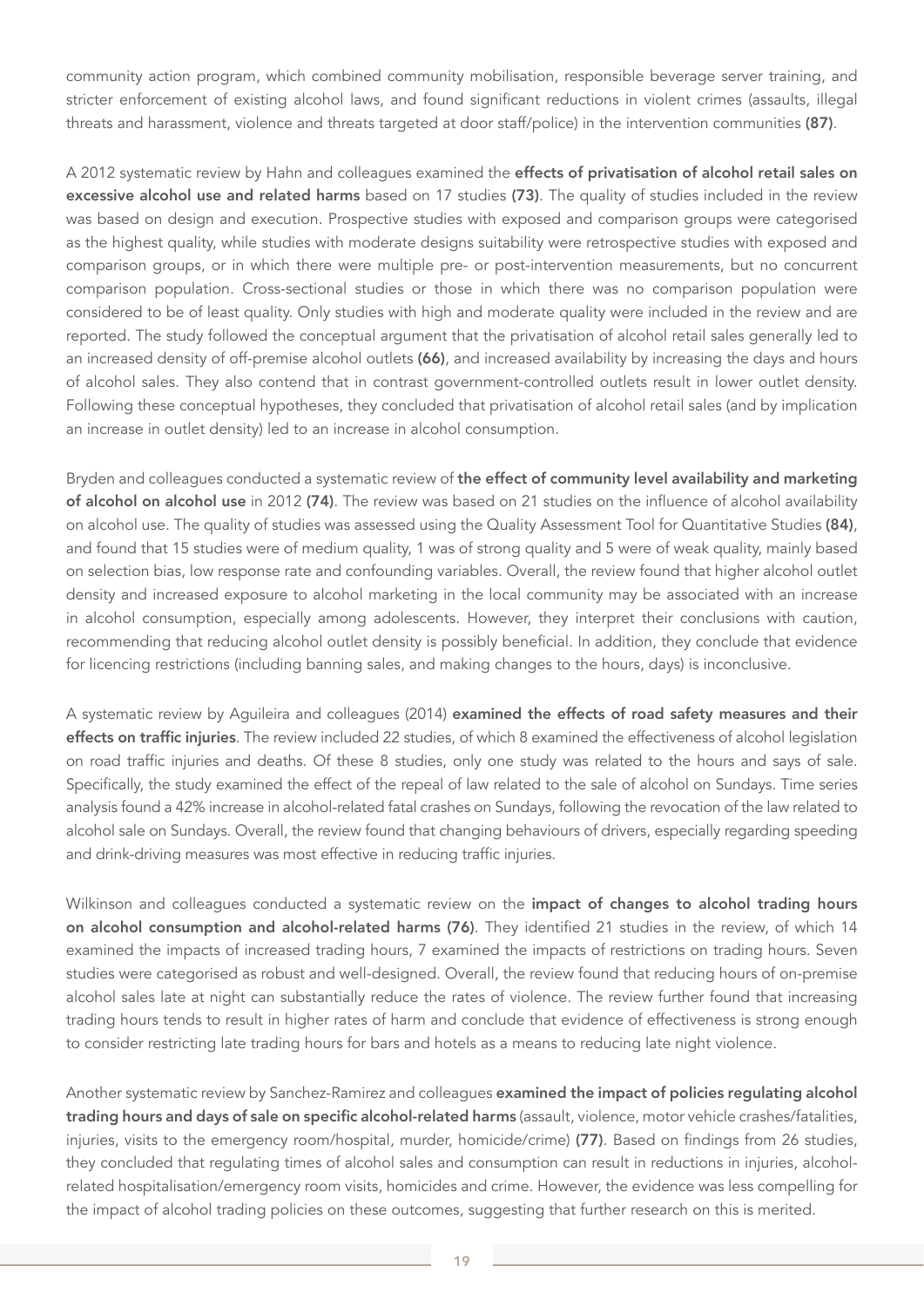In a recent systematic review, Nepal and colleagues looked at the effects of extensions and restrictions in alcohol trading hours on the incidence of assault and unintentional injury (78). The review was based on 22 studies, all of which were interrupted time series designs. They examined the effect of (a.) extension of trading hours in on-licence premises only and (b.) the restriction of trading hours on both on and off-licence premises. The quality of studies was assessed using the Effective Practice and Organisation of Care (EPOC) guidelines (85) and Preferred Reporting Items for Systematic Reviews and Meta-Analyses (PRISMA). The majority of studies were found to have low risk of bias of displacement, contamination, and confounding. Overall, the review found that extending trading hours was positively associated with increases in assault, unintentional injury, and drink-driving offences. In contrast, restricting trading hours resulted in decreases in incidence of assault and hospitalisation.

#### Evidence from evidence reviews

Three studies point to the proliferation of alcohol outlets and its influence on drinking. The first study emerges from the Brazilian city of Sao Paulo, where in 2002 it recorded the highest density of alcohol outlets ever (79). The study examined the availability of alcohol in a densely populated residential area of suburban São Paulo, characterised by poverty and violence. It found 107 alcohol outlets in the area per 1,202 other (non- alcohol related) properties and suggests that outlet density could be calculated based on the number of outlets per kilometre of roadway; and the proportion of all properties that sold alcohol. The study hypothesizes that high alcohol outlet density may be related to the very high rates of violence in the city (79). However the study was exploratory in nature, unable to prove any association between alcohol outlet density and violence, and inferences of an association must therefore be interpreted with caution.

Another study in urban Tanzania conducted by Ibitoye and colleagues employed a systematic community mapping and participatory group approach to examine how alcohol outlet density and advertising may contribute to adolescent drinking in urban Tanzania. The study found a high density of alcohol outlets and outdoor advertisements, which was said to contribute to initiation and an increase in drinking among adolescents (81). However, results should be interpreted on the basis that alcohol consumption among study participants was not measured, and therefore the effect of alcohol density and advertising on adolescent drinking cannot be quantified. However, the study does provide important insights from adolescents on the effects of structural factors such as alcohol outlet density on drinking or their intentions to drink.

Evidence from a record review by Duailibi and colleagues examined whether limiting the hours of alcoholic beverage sales in bars had an effect on homicides and violence against women in Diadema, Brazil (80). The authors analyzed data on homicides (1995-2005) and violence against women (2000 - 2005) from population statistics in Diadema, (population 360 000) and police archives. They found that the restrictions on drinking hours (reducing closing times) were associated with a decrease of almost 9 murders per month (44%), and a decrease in assault of women, though the latter finding was not statistically significant (80). The study is limited by the lack of demographic, social-economic changes that may impact on crime, and the data on women assault was limited by shorter time series and variable quality of reporting, making it difficult to attribute the reduction in assaults to the changed laws. In addition, it does not take account of multiple factors that may explain changes in homicide and focuses only on drinking restrictions.

In summary, the evidence from systematic reviews point to the widely accepted view that increased availability of alcohol, through increased alcohol-outlet density and hours of trading times is associated with an increase in alcohol use and alcohol-related harm.

This section of the review considered alcohol interventions as a pathway to reducing GBV (intimate partner physical and sexual violence and non-partner sexual violence).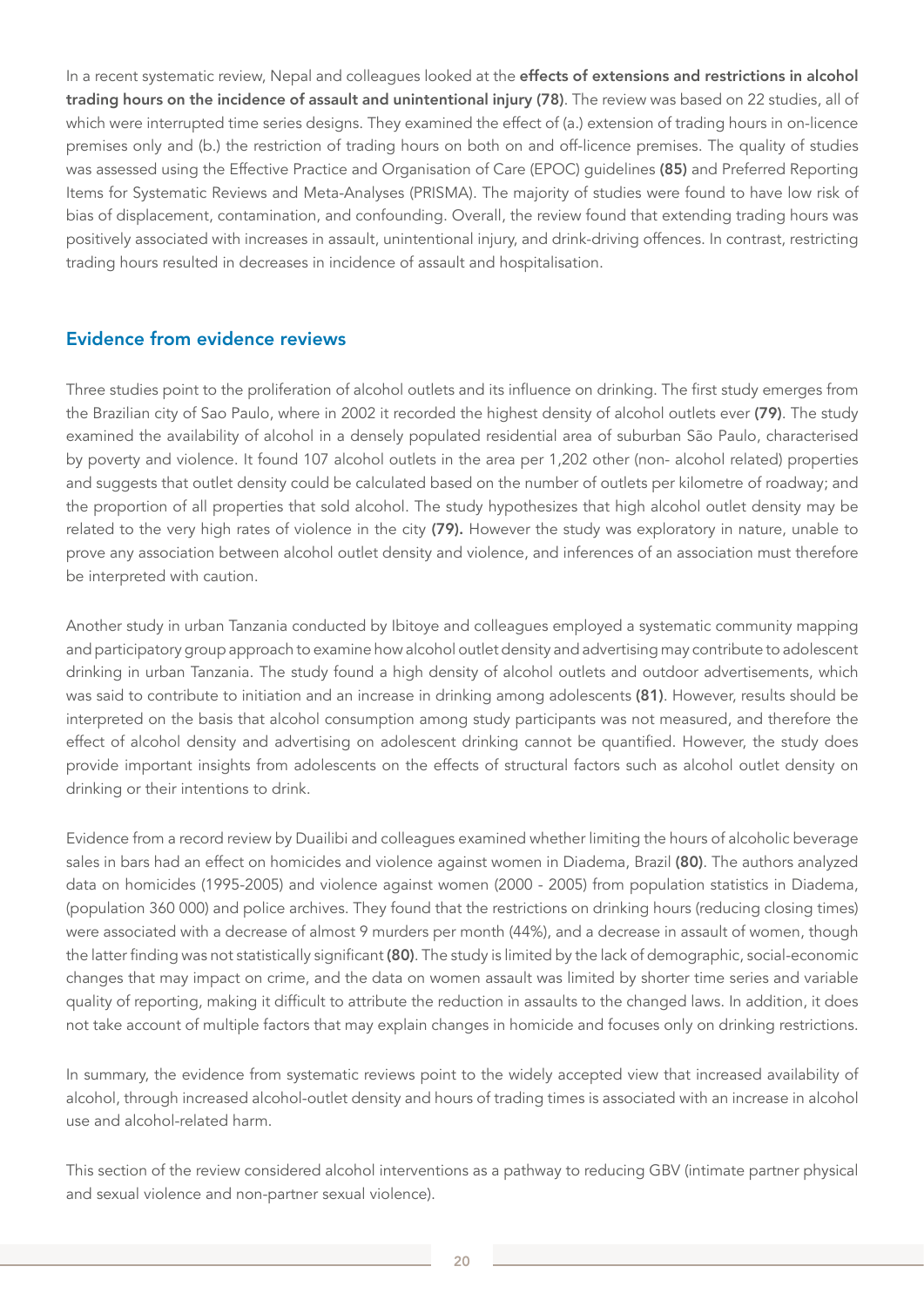#### Table 4: Interventions addressing alcohol and GBV

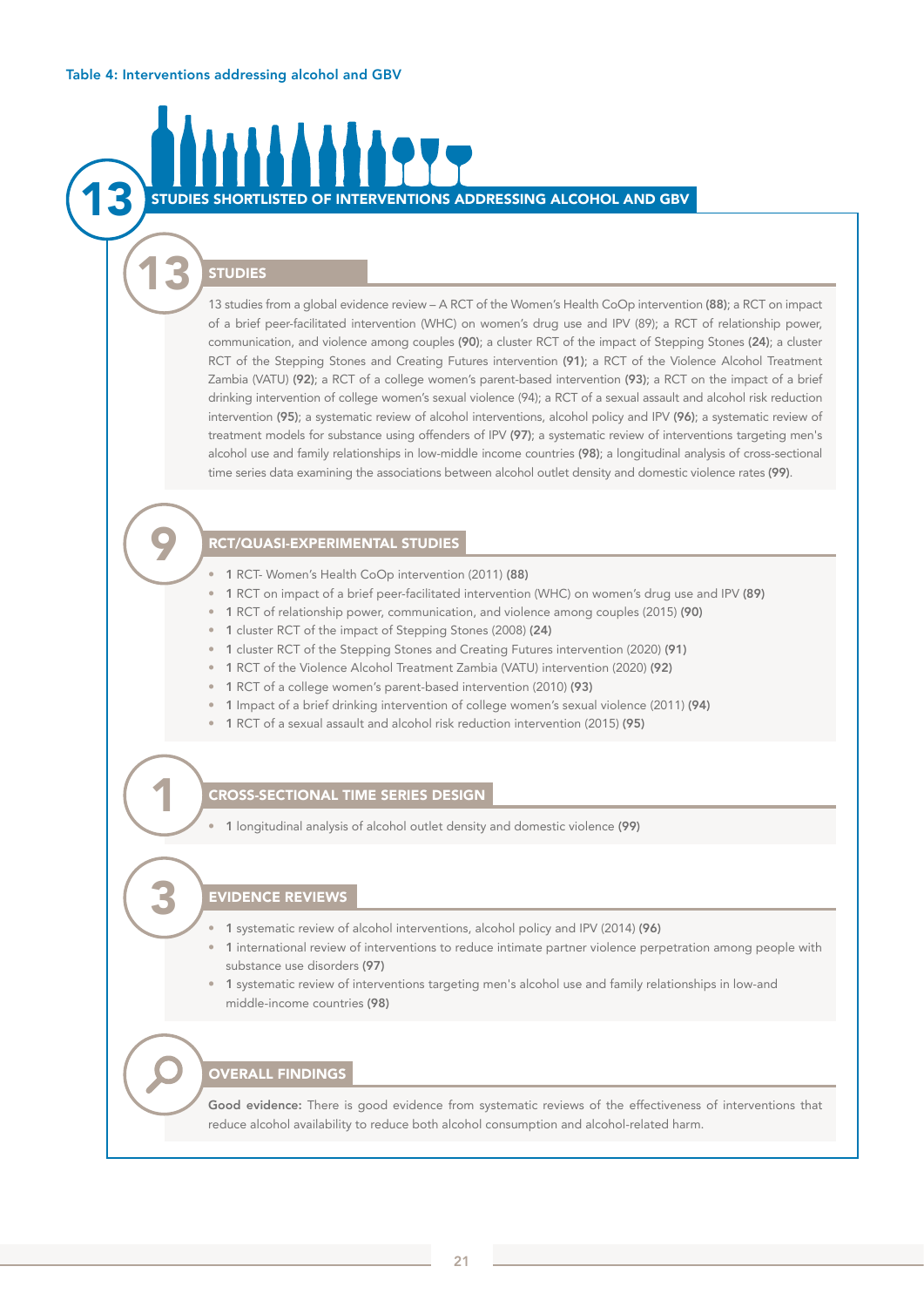### Effectiveness of the interventions:

Overall, there is good evidence from both RCTs and systematic reviews for the effectiveness of alcohol interventions in reducing GBV outcomes. Specifically, the evidence suggests that working with couples to intervene on issues of alcohol misuse and violence, as well as intervening with men through gender transformative programme may be particularly beneficial. Where good evidence exists for reducing GBV through alcohol and/or substance use interventions, these come from Southern Africa. However, there is also limited evidence for the effectiveness of structural alcohol interventions in reducing GBV outcomes via alcohol interventions.

### Evidence from Randomised Control Trials (RCTs)

Three South African based RCT's evaluated the impact of Women's Health Co-operative (WHC) intervention on excessive alcohol use, sexual and physical violence, drug use respectively (88, 89, 100).

The first, a community based RCT, examined the impact of WHC among sex workers and non-sex workers who used alcohol excessively. At six month follow-up, non-sex workers reported significantly less drinking in the previous 30 days, were significantly less likely to meet DSM-IV criteria for alcohol dependence, were more likely to use a condom at last sex with a main partner, and were significantly less likely to report sexual abuse by a main partner. In addition, sex workers reported significantly less physical violence from their main partner (88).

The second RCT, a brief peer-facilitated intervention, evaluated the impact of WHC on women who used drugs and experienced IPV, and found a positive impact on drug use, but no impact on IPV experience at 12 months (89). The study did not measure an alcohol outcome but is included here for completeness in assessing the effectiveness of the WHC on substance use and IPV.

A third RCT, compared the WHC for women alone, with adaptions of the WHC i.e. one adaptation with men and their female partners together in a couple's intervention (Couples Health CoOp [CHC]) and a gender-separate intervention (Men's Health CoOp/Women's Health CoOp [MHC/WHC]) (90, 100). Overall, compared to the women only component, women in the CHC, and those in the MHC/WHC arms reported less violence at six months post baseline. In addition, both men and women reported significantly less alcohol use.

A RCT in Zambia, the Violence Alcohol Treatment Zambia (VATU) intervention, which adapted the Common Elements Treatment Approach (CETA) examined the effectiveness of an evidence-based, transdiagnostic intervention addressing both alcohol abuse and gender-based violence on women's experiences of IPV and their male partner's alcohol abuse (92). This intervention was delivered to 248 couples over 6 to 12 weekly sessions by lay counsellors, and was evaluated in a two arm RCT. The evaluation found significant reductions in alcohol use, harmful use, and perpetration of IPV among men. Among women, it also found significant reductions in overall alcohol use, harmful alcohol use, and experiences of physical and sexual IPV. Overall, the intervention impacted positively on the mental health of both men and women in the couples, with both reporting significantly reduced symptoms of depression and post-traumatic stress disorder (PTSD). The success of this intervention points to the promise of working with high risk couples to address the co-occurring problems of alcohol abuse and violence.

Two RCT's from South Africa showed positive impacts on alcohol use. The first RCT, Stepping Stones, a 50-hour intervention, which was designed to target HIV incidence, IPV reduction, unwanted pregnancy, sexual practices, depression, and substance misuse, showed (among other outcomes) significant reductions in men's alcohol use and poor mental health at 12 months follow up (24). The second RCT, Stepping Stones and Creating Futures intervention, a participatory gender transformative and livelihoods strengthening program was designed to reduce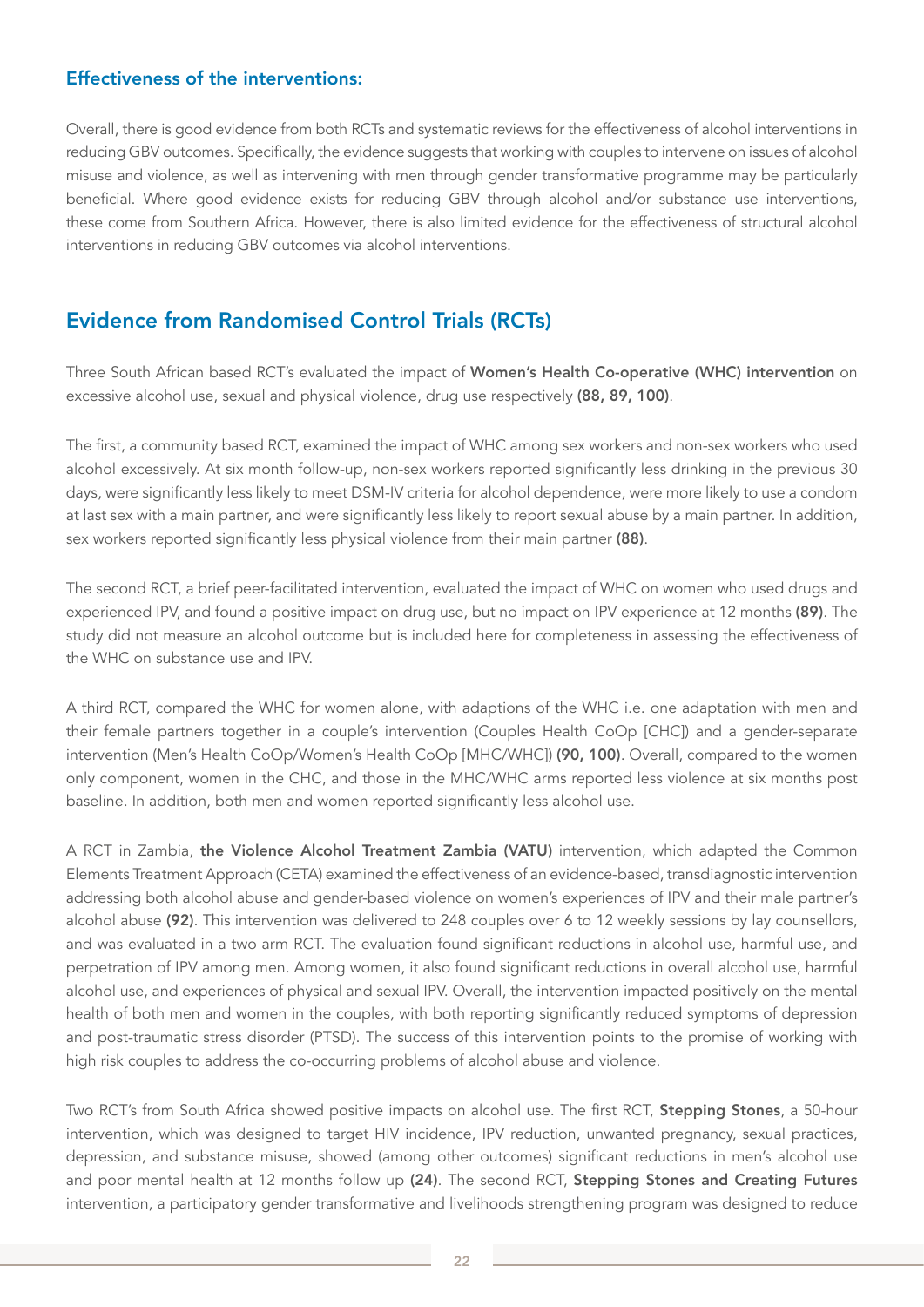IPV perpetration and violence experience. It was delivered over 21 sessions, each approximately 3 hours long, delivered twice a week to single sex groups of approximately 20 participants. At endline, the intervention showed positive impacts, with reductions in both alcohol use and men's perpetration of IPV at 12 and 24 month follow up in the intervention arm compared to the control arm (91). The success of both these interventions point to the promise of approaches with gender transformative components targeting men in reducing both violence perpetration and alcohol use and should be explored alongside other measures to reduce alcohol use.

Apart from the six interventions mentioned above from SSA, the majority of alcohol interventions that impact on GBV outcomes emerge from outside SSA, and largely from the global North. For example, a randomized controlled trial targeting alcohol use and sexual assault risk among college women at high risk for victimization used a webbased combined sexual assault and alcohol use risk reduction (SARR) intervention among 207 college women. The intervention reduced sexual assault experiences (rape and attempted rape) for women who engaged in heavy episodic drinking. By the end of the intervention, women with higher incidence and severity of sexual assault at baseline engaged in less heavy episodic drinking compared to the control condition at the 3-month follow-up.

Another study from the United States assessed the impact of a motivational interviewing (MI) brief alcohol intervention and prior victimization on alcohol-involved sexual victimization experiences among 229 first-year female college students (94). The evaluation found a reduction in alcohol use for all conditions, and specifically a reduction in sexual assault experienced in the MIFB arm. However, the study is limited by its single self-reported measure of pressured or forced sex in the context of alcohol-involved incapacitation. This may have led to an under-reporting of alcohol-involved violence experienced and other types of sexual violence. It is also limited by a short follow up of only 3 months.

Testa and colleagues tested the effectiveness of a **parent-based intervention (PBI)** to reduce the incidence of alcohol-involved sexual victimization among first-year college students in the USA (93). The intervention was designed to increase communication (alcohol-specific and general) between mother and daughter. It reached female graduating high school seniors and their mothers from the community and randomly assigned to one of four conditions: Alcohol PBI (n=305), Enhanced Alcohol + Sex PBI (n=218), Control (n=288) or Unmeasured Control (n=167). The evaluation found that either standard or enhanced PBI, was associated with lower incidence of incapacitated rape in the first year of college compared to the control group. The intervention had positive effects, by increasing mother-daughter communication, which predicted lower incidence of first semester heavy episodic drinking, resulting in lower rates of alcohol-involved sexual victimization in the first year of college. The intervention was however limited by its relatively modest effects, as it did not reduce overall heavy episodic drinking, and the fidelity of the intervention implementation was difficult to establish.

The Integrated Violence Prevention Treatment (IVPT) intervention, which targeted men and women in treatment for substance use disorders, was tested in a randomized controlled trial (RCT) in the United States (101).The intervention used a motivational interviewing approach and 5 therapy sessions. Despite decreases in cocaine use between baseline and 3-month follow-up for both conditions, and a significant decline in alcohol use in the IVPT, no impacts were found for women's experience of IPV.

### Evidence from systematic reviews/longitudinal study

Giusto and Puffer conducted a systematic review of interventions targeting men's alcohol use and at least one family outcome (IPV/GBV days without family dysfunction, quality of family and social relationships and parent and child mental health) in LMICs. The review was based on 9 studies, of which only one primarily focused on synergistically improving drinking and a related family-level outcome (IPV). Overall, they found that in 6 of the 9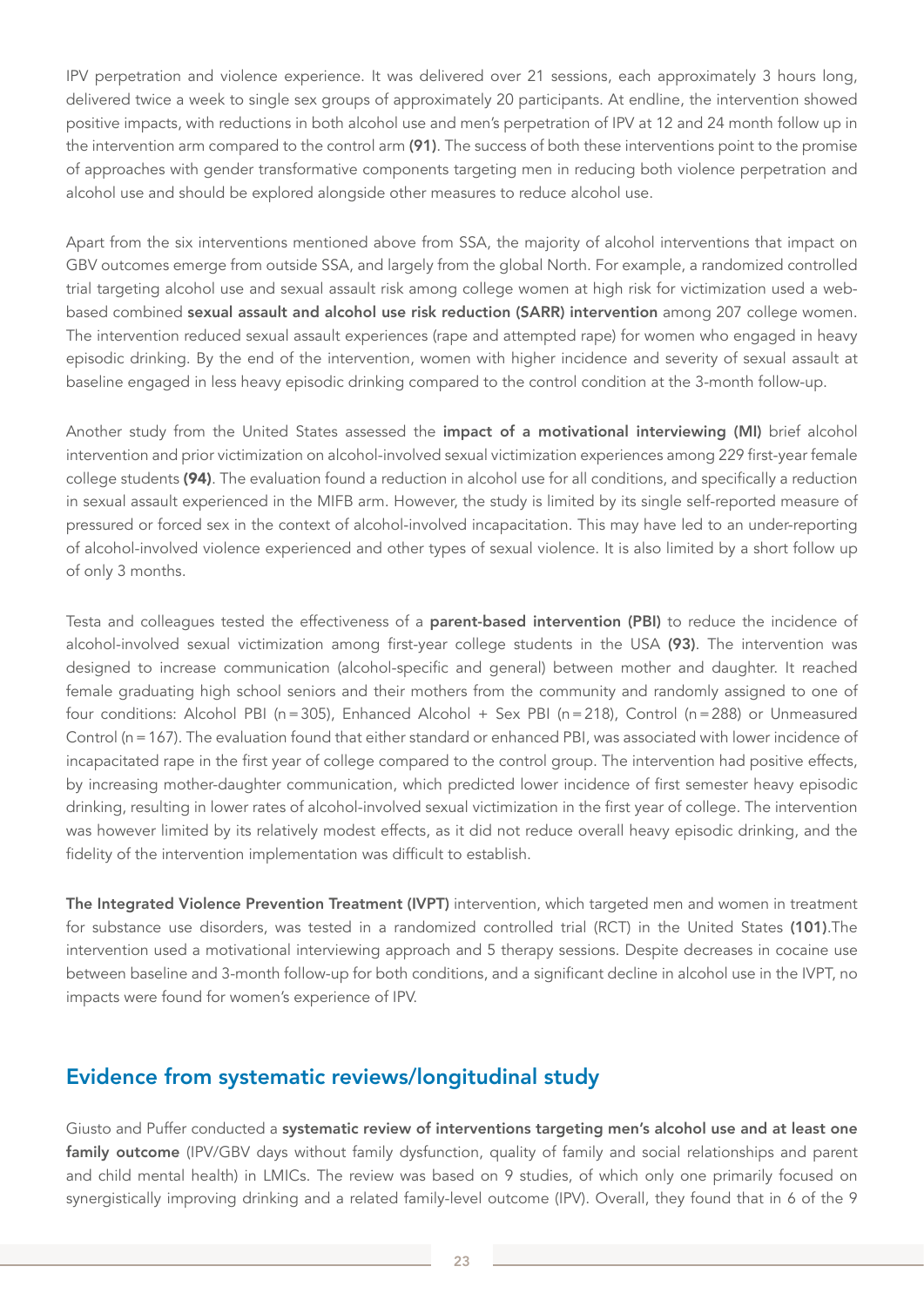studies there were modest improvements in drinking and family outcomes (98). However, it did find that motivational interviewing and behavioural techniques were beneficial for reducing alcohol use, while gender-transformative approaches were related to reduced IPV and more equitable gender norms.

Another systematic review by Wilson and colleagues examining the effectiveness of treatment models for substance using offenders of IPV, found some positive effects of a brief alcohol intervention as an aide to batterer treatment, and positive effects of brief interventions with non-alcohol dependent youth, but effects were often not sustained (96). The same systematic review examined associations of the effectiveness of structural interventions (alcohol interventions/ policies) on IPV reduction (96). It found weak or no evidence for alcohol price changes on IPV. It also found that studies of community-level policies or interventions (e.g., hours of sale, alcohol outlet density) showed weak evidence of an association with IPV. However, the authors concede that this is due in large part to (a) a small literature base examining the effect of structural interventions on alcohol use; (b) using an alcohol-related IPV and IPV measure that was not alcohol-related. It is also notable that the majority of individual studies that are cited emerge from the global North, which do not take account of the context-specific realities of alcohol outlet density or hours of sale in SSA (e.g. proliferation of informal alcohol outlets and poorly implemented outlet trading times). This underscores the need for stronger designs and more studies to be conducted on the effectiveness of structural alcohol interventions on alcohol related GBV in the global South.

Evidence from a longitudinal cross-sectional time-series design (included as an exception to the eligibility criteria) examined the association between alcohol outlet density and domestic violence in Australia. In keeping with findings from many studies, it found that increased alcohol outlet density was significantly associated with increases in domestic violence over time, with a particularly increased effect for outlets that sold packaged liquor (99). This highlights the need to look more closely at alcohol outlet density in relation to alcohol use and its related harms in SSA.

# **DISCUSSION**

In the last two decades there has been growing recognition and scientific evidence of the role of alcohol as a significant driver of gender-based violence. This evidence review has revealed this association (9, 11, 102), particularly in SSA. However, it has also revealed the limited evidence from SSA of high-quality evaluations of structural interventions to prevent (a.) alcohol abuse, (b.) alcohol related GBV. Notably the evidence base is limited in evaluations to assess the effectiveness of interventions to reduce alcohol availability, particularly those recommended by WHO to reduce alcohol-related harm. However, evidence from systematic reviews found that reducing alcohol availability by restricting alcohol outlet densities (AOD) and outlet trading times (OTT) was associated with reduced alcohol consumption and its related harms. Furthermore, the review reveals some evidence of the effectiveness of couples and gender transformative interventions for reducing alcohol related GBV. This suggests that a useful approach to addressing alcohol-related GBV could be through a suite of structural, couples, and gender transformative programmes.

This review has found good evidence from systematic reviews for the association between reducing alcohol availability (AOD and OTT) and alcohol-related harm (66-69, 72, 79, 80). However, evidence for this emerges largely from the global North. In line with this review's focus i.e. examining studies assessing the effectiveness of reducing availability as a means to reduce alcohol abuse and alcohol-related GBV, the dearth of literature suggests that more work is required to assess the effectiveness of structural interventions in the global South. This will enable a realistic and useful lens through which to plan prevention and intervention efforts that address these intersections.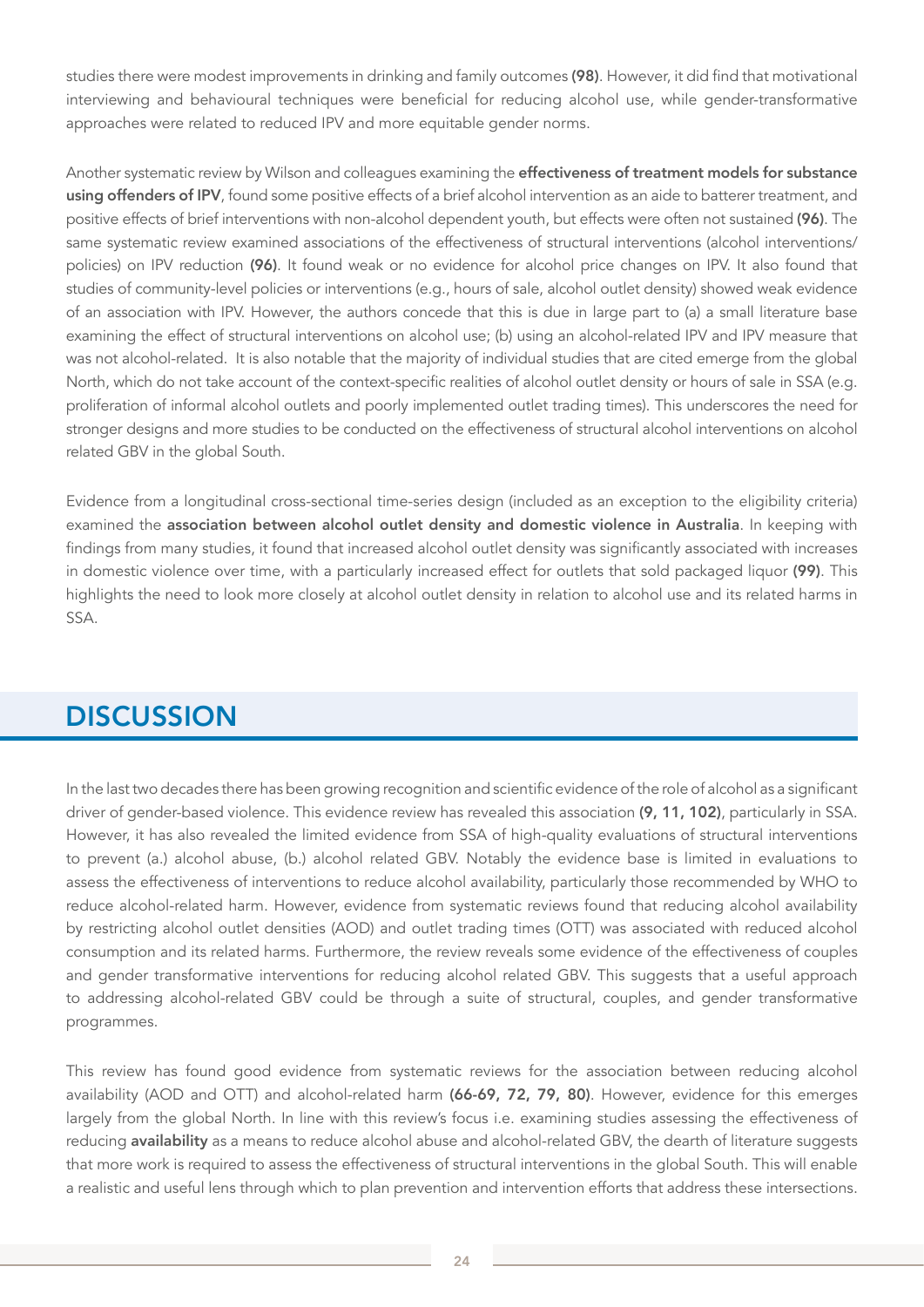In addition, the review indicates that there is stronger evidence for the effectiveness of reducing alcohol outlet density as a means of reducing alcohol use and its related harms compared to restricting trading hours (74, 82). Simultaneously, the timing of this review coincides with an unprecedented time in the history of alcohol control (COVID-19 related alcohol restrictions), where available studies indicate clear associations between reductions in outlet trading times through complete and partial sales bans and reductions in alcohol-related harms (62, 65, 103). Therefore, conducting further research on alcohol outlet density and outlet trading times is merited.

Although the RCT is a gold standard in evaluation research design, it is noteworthy that this design may have limited use for assessing the effectiveness of structural interventions in reducing alcohol use and its related harm. One suggestion is that research designs that lend themselves to measuring the complexities of structural interventions (AOD and OTT) in relation to alcohol use are needed. However, the lack of data on AOD and the thwarted implementation of outlet trading times, and the dearth of evidence of AOD reduction interventions worldwide means that it not really known if these interventions work on their own. Despite this, the available research shows clear positive associations between increased alcohol outlet density and outlet trading times and increased alcohol use and its related harms and merits further research, particularly in the global South.

The findings from available studies in the 4 Southern African countries on structural interventions to address alcohol and its related harms indicate that despite the presence of legislation and policy frameworks, enforcement of alcohol control remains a challenge in SSA. In addition, a common challenge across the SSA context is the role of industry involvement in alcohol policy, which must be acknowledged and addressed by key decision makers (13-15).

Finally, the role of community participation in policy implementation and enforcement is largely under-explored and therefore limited evidence of its contribution is available. Public health and development literature cite community engagement and participation as a key element for meaningful and sustainable change towards more enabling environments within which individuals and communities can thrive. Within a health promotion and asset-based development framework, partnerships with communities need to include all aspects including identifying the issue and monitoring implementation (104). Involving communities in research in their community contributes to building the social capital of a community to take ownership, identify solutions and participate in remedial action. In the context of limited human, financial and infrastructural resources of countries in the global South, this paradigm is critical for sustainable implementation of health interventions.

Community involvement and partnership also maximises the ethical conduct of the research; can decrease the gatekeeping by communities; and can improve the uptake of the findings of the research. Importantly, lack of community involvement in the research can result in overlooking the potential consequences of the research e.g. cultural appropriateness (105) Establishing trust, which includes reciprocal communication; being relatable e.g. context- specific dress code and local language; mindfulness of importance of relationships and respect for customs and traditions (4 R's) is a critical element for conducting and the uptake of research (105).

Within the context of alcohol regulations, empowering and partnering with communities to participate in research that identifies their local 'reality' and barriers in the development, implementation, monitoring and enforcement of local level regulation of alcohol, could lead to better outcomes of regulation.

Investigating ways in which communities can take action to promote health and prevent alcohol-related harm should be a critical element of a national strategy to reduce alcohol attributable harm as recommended in the WHO 2010 Global Strategy. In a review of alcohol policies and its implementation in SSA, Ferreira-Borges and colleagues argues that popular community mobilisation and support is a necessary ingredient for enabling enforcement and maintenance of a regulatory regime (106). Community participation offers the opportunity to translate national, provincial and regional or district policies and regulations at a local authority level. This can contribute to the creation of social environments that shifts trading practices and social drinking norms to support positive individual behavioural change.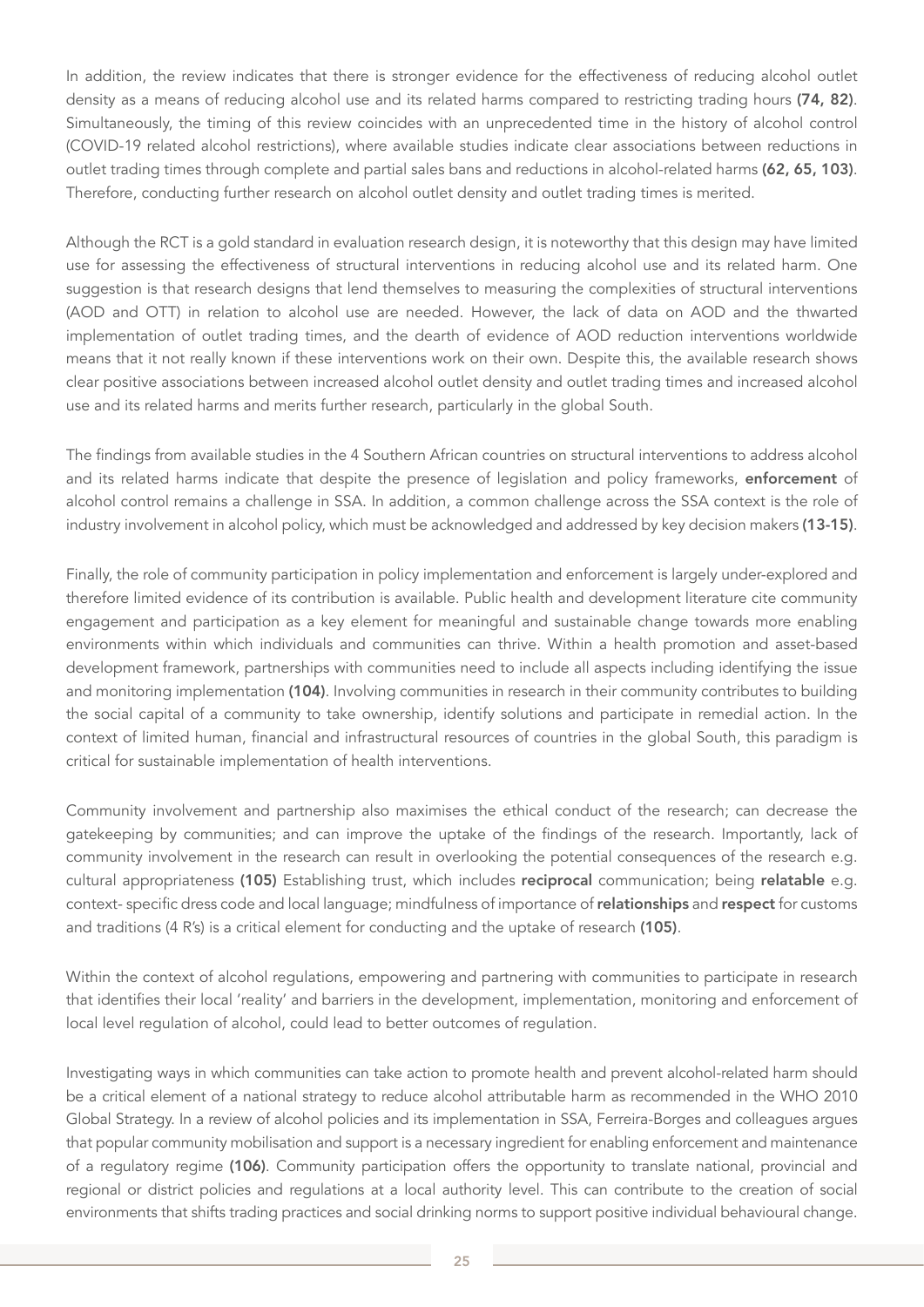It is the contention of this review that formalising community participation in routine data collection and analysis will empower, skill and increase community ownership of the solutions to impact the effectiveness of reducing alcohol availability (AOD and OTT) on alcohol attributable harm. This will influence local authority decisions about regulations related to alcohol outlet density and trading hours.

# **LIMITATIONS**

There were a number of limitations in the review. It was not a systematic review, but it did follow the principles of a systematic review, and therefore covers as many studies as possible in SSA. The review did not consider evidence from qualitative studies in its search strategies. However, wherever possible in-country evidence from qualitative research and its overarching thematic findings have been included in the background of the report. In the absence of a gold standard to measure the effectiveness of structural interventions (AOD and OTT), the review employed the RCT and quasi experimental designs as the gold standard. However, it must be acknowledged that other kinds of research designs and methods could also lend themselves to measuring the effectiveness of structural interventions in reducing alcohol and its related harms. Nonetheless, while future work should focus on developing a methodological gold standard for this work, existing evidence points to a definite increase in alcohol use and its related harms with increases in AOD and OTT.

# RECOMMENDATIONS

Based on this evidence review of alcohol availability (AODs and OTT), as well as its association with Gender Based Violence in sub-Saharan Africa, the recommendations for donors, implementers and researchers are as follows:

### For donors:

#### 1. INCREASE INVESTMENT IN RESEARCH ON THE ASSOCIATION BETWEEN ALCOHOL AND GBV IN GLOBAL SOUTH

Given the growing recognition and emerging research evidence on alcohol as a driver of gender based violence, donors need to substantially increase investment in research on alcohol and its association with gender based violence in the global South; including rigorous evaluation of such interventions that seek to address these associations. A number of key areas for donors are identified:

- a) Fund scale up of existing interventions that have been shown to reduce alcohol use and GBV (e.g. couples programmes, gender transformative programmes);
- b) Fund evaluations of structural interventions to reduce alcohol use and its related harms;
- c) Fund the testing of effective interventions (e.g. couples and gender transformative programmes) combined with structural interventions as part of a comprehensive approach to reduce alcohol related GBV;
- d) Fund testing of local and context specific interventions which have not yet been robustly evaluated, or from which broader lessons for the field can be learned;
- e) Adopt best practice research methods and data collection to measure the effectiveness of structural interventions on alcohol use and GBV; and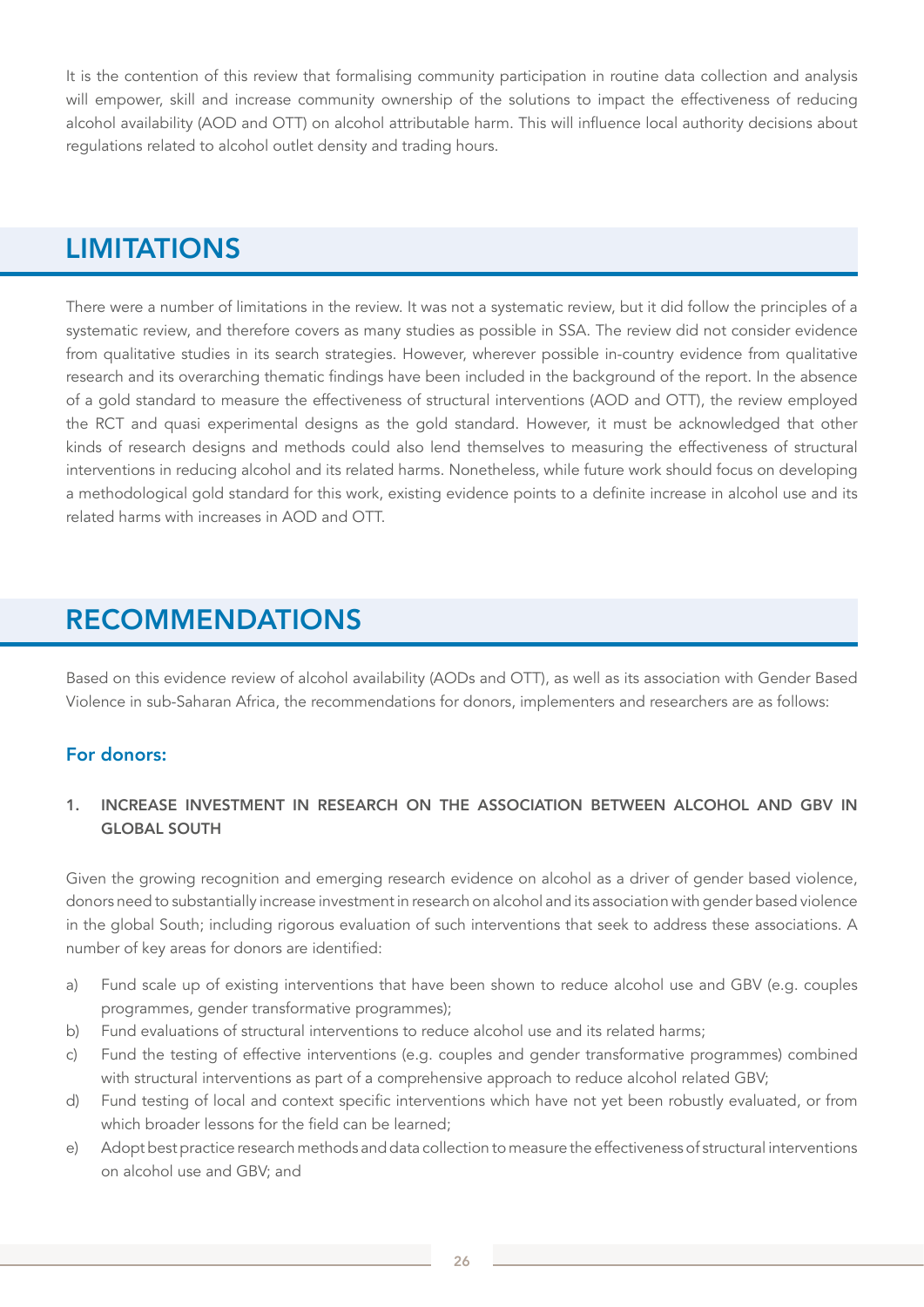f) Fund rigorous research on the effectiveness of reducing alcohol outlet density and outlet trading times on alcohol use and GBV.

#### 2. INCLUDE COMMUMITIES AS PART OF EVIDENCE COLLECTION AND DECISION-MAKING PROCESSES

A key recommendation of this review, in line with WHO recommendations is to include community action as a strategy of governments as part of a package interventions to reduce alcohol attributable harm.

#### For programme implementers:

- a) Through community programming, sensitise communities to the association between alcohol and GBV;
- b) Empower communities with knowledge and skills to take responsible and collective action on alcohol regulations;
- c) Involve local communities in participatory mapping of data (quantitative and qualitative) on the regulation of alcohol in their communities;
- d) Recognise the role, value and influence of community action in influencing local authority decisions about alcohol outlet density and trading hours.

#### For researchers:

#### 3. INCREASE RIGOUR OF RESEARCH

- a) Improved quality of routinely collected data by liquor authorities at provincial level on AOD (licenced and unlicenced outlets) and outlet trading times, including evaluations of the effect of changes in these AOD and outlet trading times on alcohol consumption and GBV;
- b) Robustly designed and implemented qualitative research that is published on how regulations related to alcohol outlet density and outlet trading times are experienced (e.g. contravention of official trading times, impact of thwarted implementation);
- c) Testing best practice research and data collection to measure the effectiveness of structural interventions on alcohol use and GBV.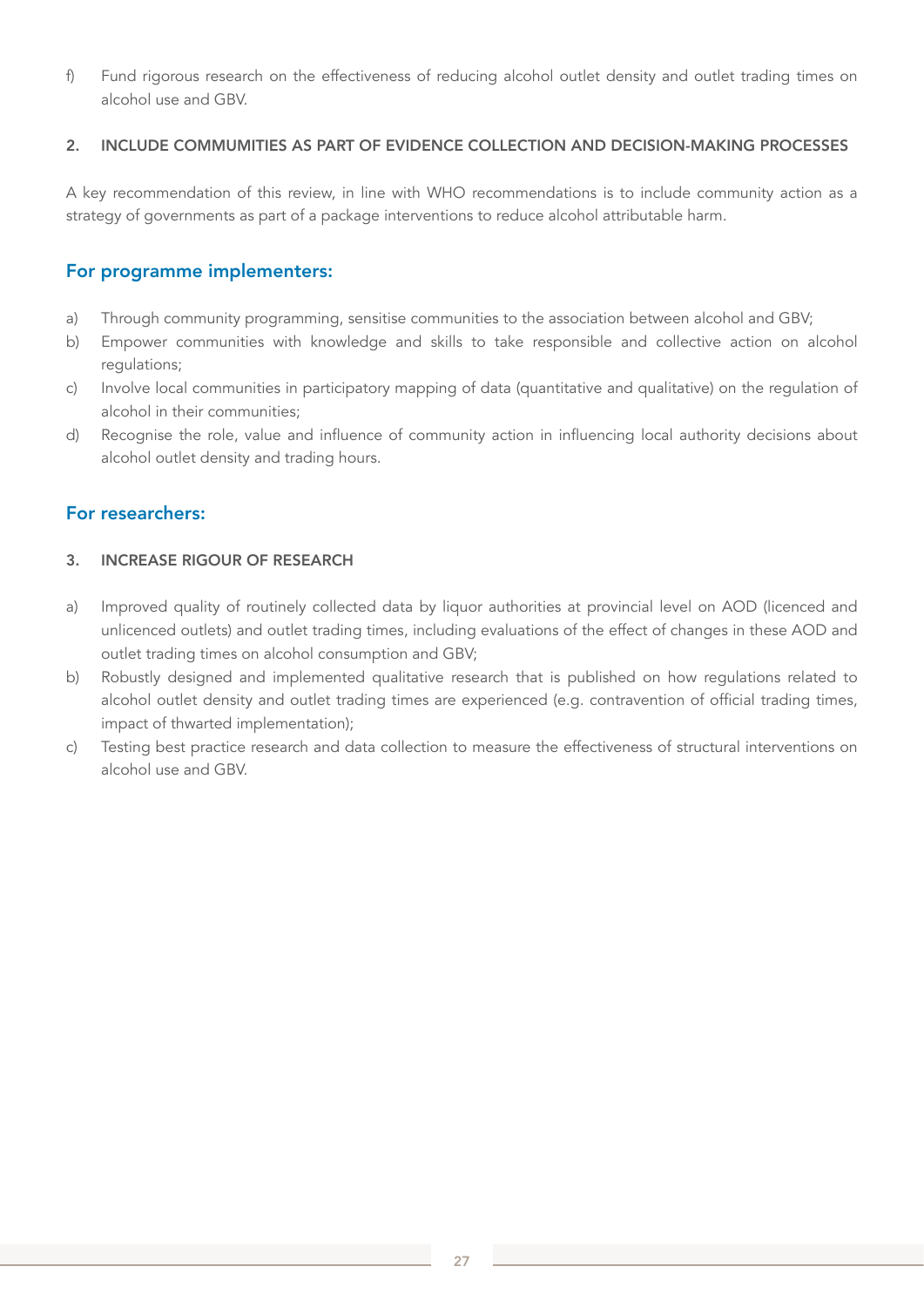# **REFERENCES**

- 1. World Health Organization. Violence against women prevalence estimates, 2018. Geneva, Switzerland: WHO; 2021.
- 2. World Health Organization. Global status report on alcohol and health 2018: World Health Organization; 2019.
- 3. Klostermann KC, Fals-Stewart W. Intimate partner violence and alcohol use: Exploring the role of drinking in partner violence and its implications for intervention. Aggression and violent behavior. 2006;11(6):587-97.
- 4. Boden JM, Fergusson DM, Horwood LJ. Alcohol misuse and violent behavior: Findings from a 30-year longitudinal study. Drug and alcohol dependence. 2012;122(1-2):135-41.
- 5. Graham K, Bernards S, Wilsnack SC, Gmel G. Alcohol may not cause partner violence but it seems to make it worse: a cross national comparison of the relationship between alcohol and severity of partner violence. Journal of interpersonal violence. 2011;26(8):1503-23.
- 6. Foran HM, O'Leary KD. Alcohol and intimate partner violence: A meta-analytic review. Clinical psychology review. 2008;28(7):1222-34.
- 7. Organization WH. Intimate partner violence and alcohol fact sheet. World Health Organization (Ed): World Health Organization, Geneva; 2011. p. 1-10.
- 8. Gibbs A, Dunkle K, Ramsoomar L, Willan S, Jama Shai N, Chatterji S, et al. New learnings on drivers of men's physical and/or sexual violence against their female partners, and women's experiences of this, and the implications for prevention interventions. Global health action. 2020;13(1):1739845.
- 9. Ramsoomar LG, A. & Jewkes, R Associations between Alcohol, Poor Mental Health and Intimate Partner Violence: Evidence Review. 2019.
- 10. Fulu E, Jewkes R, Roselli T, Garcia-Moreno C. Prevalence of and factors associated with male perpetration of intimate partner violence: findings from the UN Multi-country Cross-sectional Study on Men and Violence in Asia and the Pacific. The lancet global health. 2013;1(4):e187-e207.
- 11. Greene MC, Kane J, Tol WA. Alcohol use and intimate partner violence among women and their partners in sub-Saharan Africa. Global Mental Health. 2017;4.
- 12. Setlalentoa B, Pisa P, Thekisho G, Ryke E, Loots Du T. The social aspects of alcohol misuse/abuse in South Africa. South African Journal of Clinical Nutrition. 2010;23(sup2):11-5.
- 13. Morojele NK, Dumbili EW, Obot IS, Parry CD. Alcohol consumption, harms and policy developments in sub<sup>[2]</sup> Saharan Africa: The case for stronger national and regional responses. Drug and alcohol review. 2021;40(3):402- 19.
- 14. Bertscher A, London L, Orgill M. Unpacking policy formulation and industry influence: the case of the draft control of marketing of alcoholic beverages bill in South Africa. Health Policy and Planning. 2018;33(7):786- 800.
- 15. Bakke Ø, Endal D. Vested interests in addiction research and policy alcohol policies out of context: drinks industry supplanting government role in alcohol policies in sub<sup>[2]</sup>Saharan Africa. Addiction. 2010;105(1):22-8.
- 16. Pitso JM, Obot IS. Botswana alcohol policy and the presidential levy controversy. Addiction. 2011;106(5):898- 905.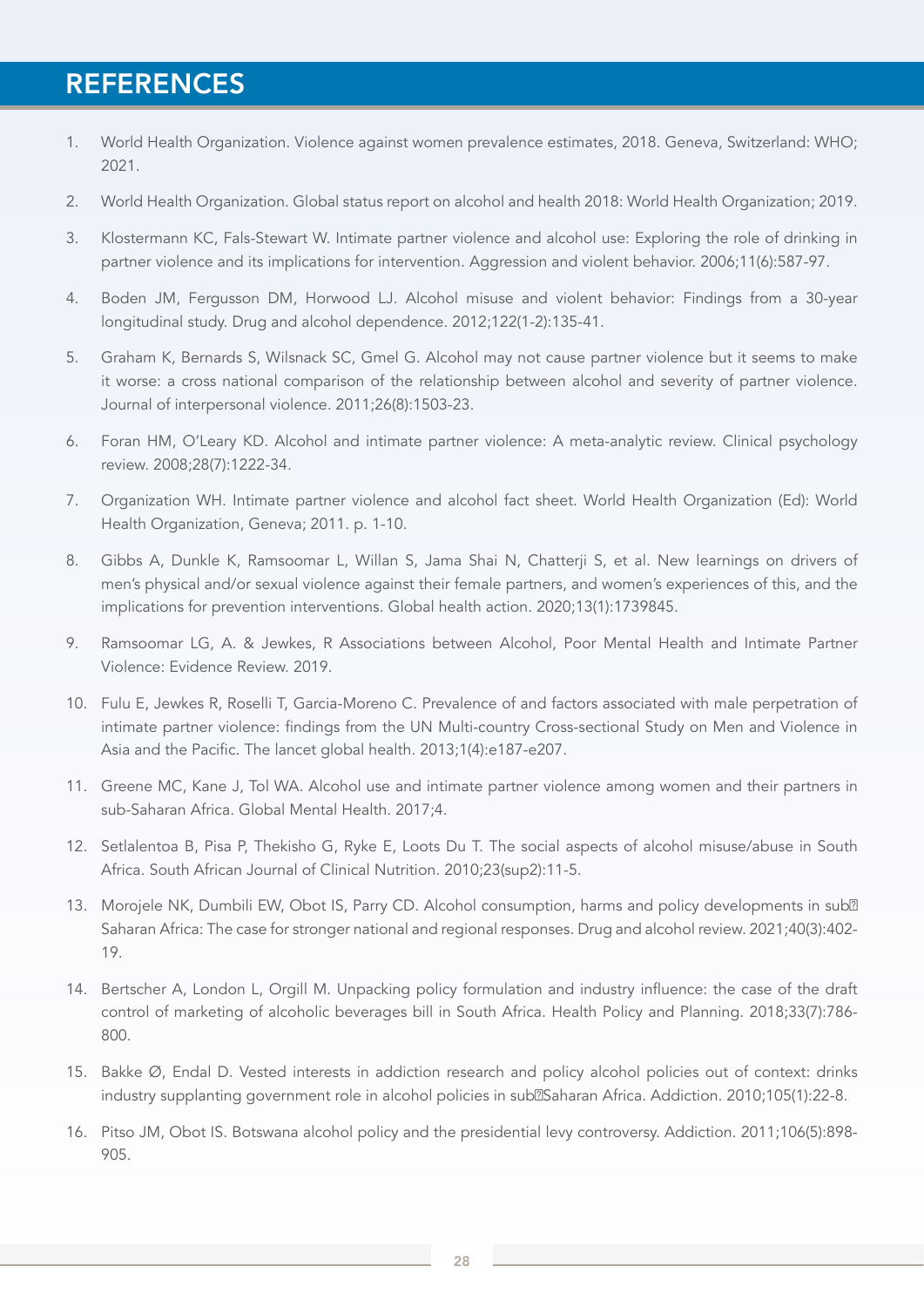- 17. National Department of Health (NDoH) SSASS, South African Medical Research, Council (SAMRC) aI, and Rockville M, USA: NDoH, Stats SA, SAMRC, and ICF. South Africa Demographic and Health Survey 2016. Pretoria, South Africa,. South Africa: South African Medical Research Council (SAMRC), and ICF, and Rockville, Maryland, USA: NDoH, Stats SA, SAMRC, and ICF 2019.
- 18. Reddy S, James S, Sewpaul R, Sifunda S, Ellahebokus A, Kambaran NS, et al. Umthente uhlaba usamila: The 3rd South African national youth risk behaviour survey 2011. 2013.
- 19. Vellios N, Van Walbeek C. Self-reported alcohol use and binge drinking in South Africa: Evidence from the National Income Dynamics Study, 2014-2015. South African Medical Journal. 2018;108(1):33-9.
- 20. Presidency T. Presdential Summit against Gender Based Violence and Femicide: Declaration. 2018.
- 21. Gibbs A, Jewkes R, Willan S, Washington L. Associations between poverty, mental health and substance use, gender power, and intimate partner violence amongst young (18-30) women and men in urban informal settlements in South Africa: A cross-sectional study and structural equation model. PLoS one. 2018;13(10):e0204956.
- 22. Hatcher AM, Stöckl H, McBride R-S, Khumalo M, Christofides N. Pathways from food insecurity to intimate partner violence perpetration among peri-urban men in South Africa. American journal of preventive medicine. 2019;56(5):765-72.
- 23. Hatcher AM, Gibbs A, McBride R-S, Rebombo D, Khumalo M, Christofides NJ. Gendered syndemic of intimate partner violence, alcohol misuse, and HIV risk among peri-urban, heterosexual men in South Africa. Social Science & Medicine. 2019:112637.
- 24. Jewkes R, Nduna M, Levin J, Jama N, Dunkle K, Puren A, et al. Impact of stepping stones on incidence of HIV and HSV-2 and sexual behaviour in rural South Africa: cluster randomised controlled trial. Bmj. 2008;337:a506.
- 25. Jewkes R, Dunkle K, Koss MP, Levin JB, Nduna M, Jama N, et al. Rape perpetration by young, rural South African men: Prevalence, patterns and risk factors. Social science & medicine. 2006;63(11):2949-61.
- 26. Jewkes R, Sikweyiya Y, Morrell R, Dunkle K. The relationship between intimate partner violence, rape and HIV amongst South African men: a cross-sectional study. PloS one. 2011;6(9):e24256.
- 27. Machisa M, van Dorp R. The Gender Based Violence Indicators Study: Botswana: African books collective; 2012.
- 28. Mathitha M. Alcohol abuse and domestic violence in Botswana: A case study of Francistown 2020.
- 29. Poznyak V, Rekve D. Global status report on alcohol and health 2014. World Health Organization. 2014.
- 30. Ndishishi A. Namibia Demographic and Health Survey 2013. Namibia Demographic and Health Survey 2013. 2014.
- 31. He Z, Bishwajit G, Yaya S. Prevalence of alcohol and tobacco use among men and women in Namibia. International journal of environmental research and public health. 2019;16(1):59.
- 32. García-Moreno C, Jansen HA, Ellsberg M, Heise L, Watts C. WHO multi-country study on women's health and domestic violence against women: World Health Organization; 2005.
- 33. Sithole M. Experiences of gender-based domestic violence among unemployed women in Havana informal settlement-Windhoek 2018.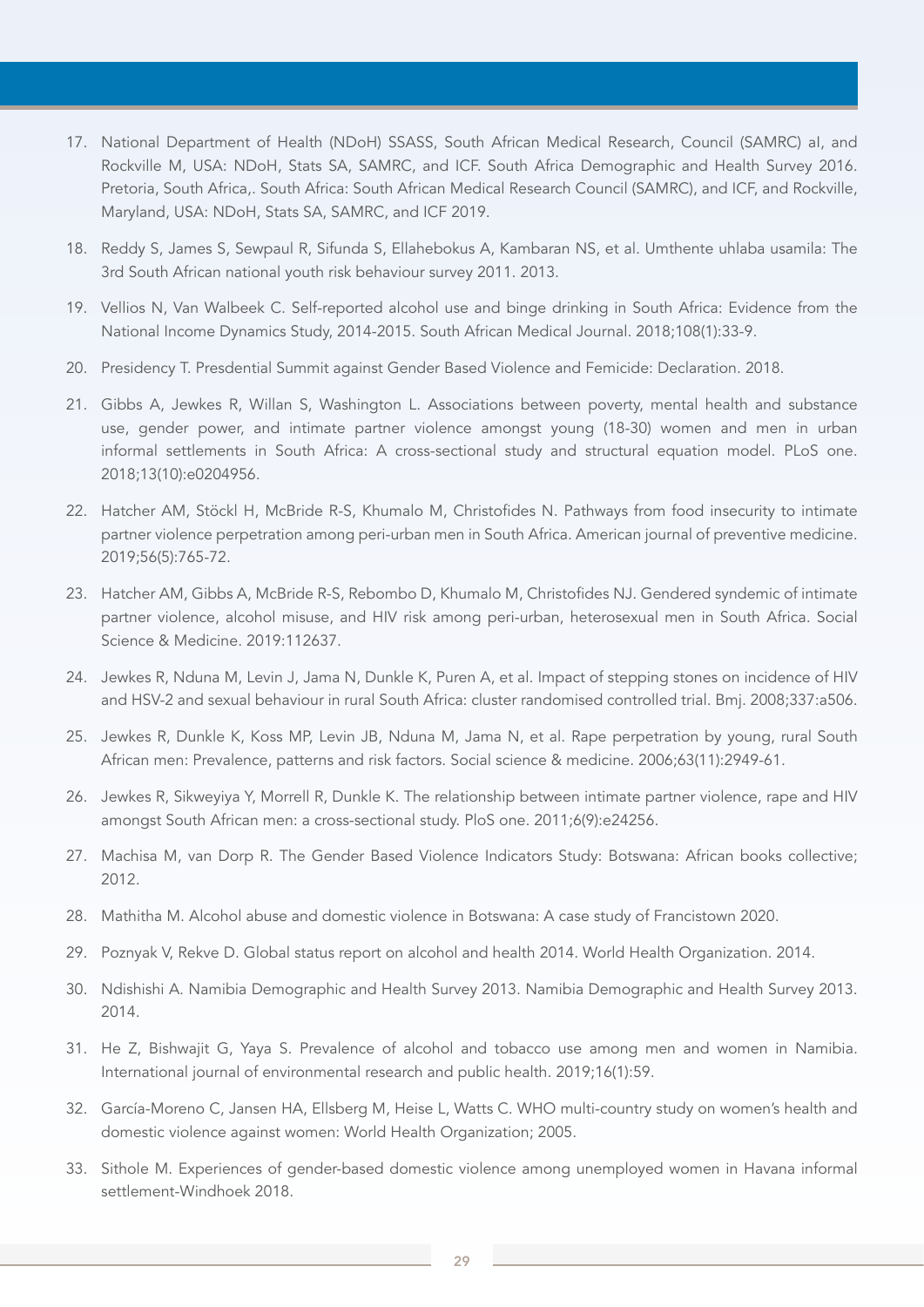# **REFERENCES**

- 34. Mogotsi I. Gender Based Violence in Namibia: A Response Driven Approach: Technical Report 2015: Multidisciplinary Research Centre (MRC), Social Sciences Division (SSD …; 2015.
- 35. LeBeau D, Yoder PS. Alcohol consumption, sexual partners, and HIV transmission in Namibia: ICF Macro; 2009.
- 36. Demographic E. Health Survey Central Statistical Agency and ICF International. Addis Ababa, Calverton. 2016.
- 37. Mukamana JIi, Machakanja P, Adjei NK. Trends in prevalence and correlates of intimate partner violence against women in Zimbabwe, 2005–2015. BMC international health and human rights. 2020;20(1):1-11.
- 38. Waterman EA, Edwards KM, Makoni EI, Siller L, Murphy SB, Wagman JA. Zimbabwean Stakeholders' Perspectives on Causes of and Solutions to Gender-Based Violence in Their Community: Findings From a Focus Group. Violence against women. 2020:1077801220917448.
- 39. Njovana E, Watts C. Gender violence in Zimbabwe: a need for collaborative action. Reproductive health matters. 1996;4(7):46-55.
- 40. World Economic Forum. Global Gender Gap Report: Zimbabwe 2018. 2018.
- 41. National Strategic Plan on Gender-based Violence and Femicide (2020).
- 42. Gauteng Liquor Act, 2, (2003).
- 43. National norms andstandards in terms of the Liquor Act, 59 of 2003, (2009).
- 44. Attorney PfDbSH. Five "best buys" for alcohol harms reduction: A review of the policy and legislative framework in South Africa. 2021.
- 45. Botswana Government . Domestic Violence Act (No. 10 of 2008). Botswana2008.
- 46. Over N-PSV. BOTSWANA: GENDER-BASED VIOLENCE (GBV) BRIEFING NOTE. alcohol.4:1.
- 47. National Strategy Towards Ending Gender Based Violence in Botswana 2016-2020, (2015).
- 48. Sebeelo TB. Beer drinking, resistance and the politics of alcohol tax levy in Botswana. Nordic Studies on Alcohol and Drugs. 2020;37(6):544-56.
- 49. Mukungu K, Kamwanyah NJ. Gender-Based Violence: Victims, Activism and Namibia's Dual Justice Systems. Victimology: Springer; 2020. p. 81-114.
- 50. Namibia Government. The Namibian Liquor Act, No 6 of 1998 1998.
- 51. Shanghala S. Eveline Street is Sodom and Gomorrah. New Era. Retrieved; 2017.
- 52. Shidolo MW. Perceptions of the effects of shebeens on the community of Greenwell Matongo, Windhoek: University of Namibia; 2019.
- 53. Rwafa T. 2015. [cited 2021].
- 54. Zimbabwe Government. Constitution of Zimbabwe Harare: Government Printers.; 2013.
- 55. 2006 TDVAAo. In: Gazette ZG, editor. Harare: Government Printer; 2006.
- 56. Zimbabwe Go. Liquor Act 1996 [Chapter 14:12]. Harare: Government Printers; 1996.
- 57. Government of Zimbabwe (GoZ). National Alcohol Policy. Harare: Government Printers; 2010.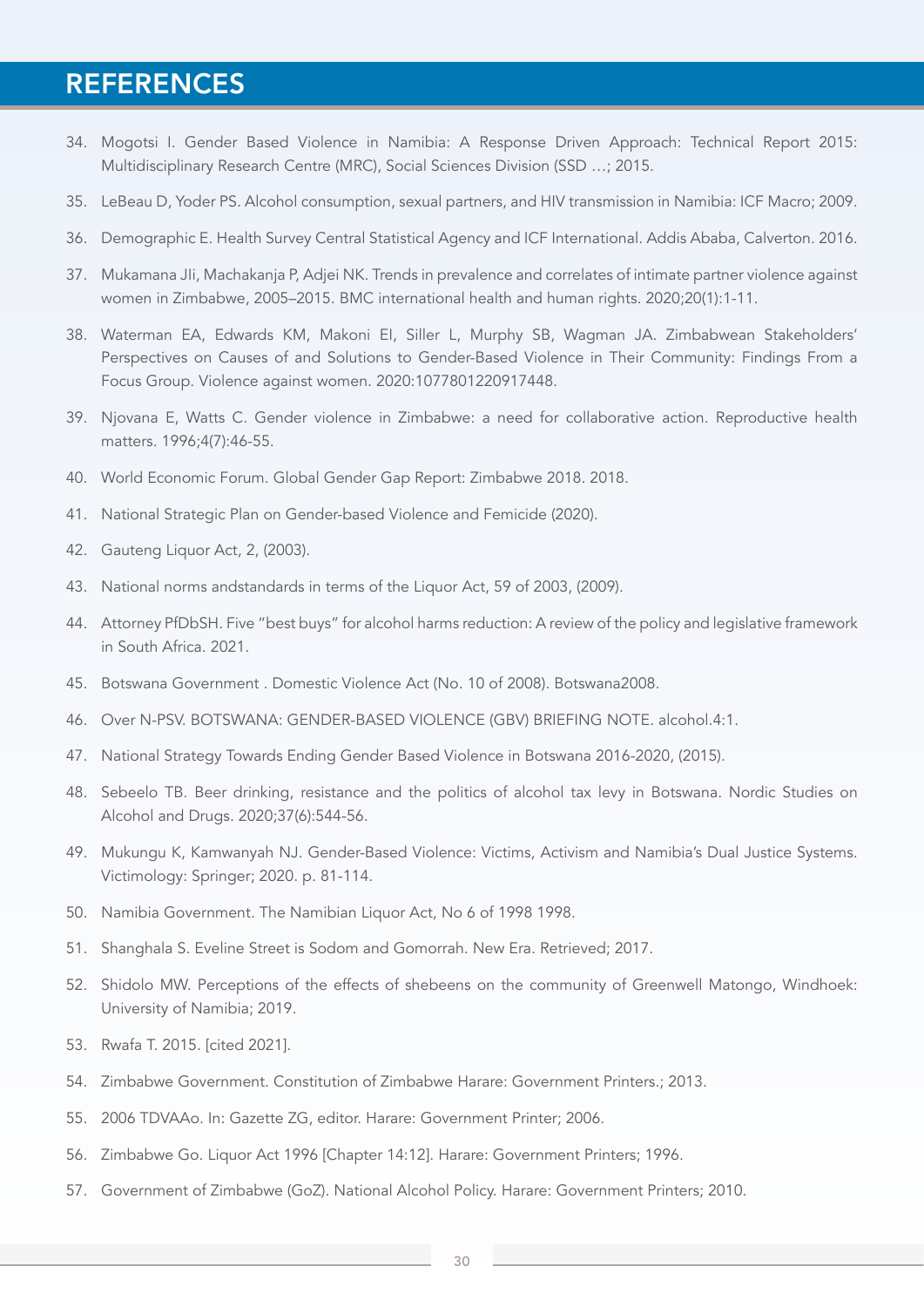- 58. Government of Zinbabwe Food and Food Standards (Alcoholic Beverages) Regulations 2001 (S.I. 25of 2001) Harare: Government Printers; 2001.
- 59. Heise LL. Violence against women: An integrated, ecological framework. Violence against women. 1998;4(3):262- 90.
- 60. Wagenaar AC, Salois MJ, Komro KA. Effects of beverage alcohol price and tax levels on drinking: a meta<sup>[2]</sup> analysis of 1003 estimates from 112 studies. Addiction. 2009;104(2):179-90.
- 61. Morojele N, Lombard C, Burnhams NH, Williams PP, Nel E, Parry C. Alcohol marketing and adolescent alcohol consumption: Results from the International Alcohol Control study (South Africa). South African Medical Journal. 2018;108(9).
- 62. Navsaria P, Nicol A, Parry C, Matzopoulos R, Maqungo S, Gaudin R. The effect of lockdown on intentional and non-intentional injury during the COVID-19 pandemic in Cape Town, South Africa: A preliminary report. SAMJ: South African Medical Journal. 2021;111(2):110-3.
- 63. World Health Organization. Tackling NCDs:'best buys' and other recommended interventions for the prevention and control of noncommunicable diseases. World Health Organization; 2017.
- 64. World Health Organization. Saving lives, spending less: a strategic response to noncommunicable diseases. World Health Organization; 2018.
- 65. Barron K, Bradshaw D, Parry CD, Dorrington R, Groenewald P, Laubscher R, et al. Alcohol and short-run mortality: Evidence from a modern-day prohibition. Available at SSRN 3744031. 2020.
- 66. Campbell CA, Hahn RA, Elder R, Brewer R, Chattopadhyay S, Fielding J, et al. The effectiveness of limiting alcohol outlet density as a means of reducing excessive alcohol consumption and alcohol-related harms. American journal of preventive medicine. 2009;37(6):556-69.
- 67. Spoth R, Greenberg M, Turrisi R. Preventive interventions addressing underage drinking: State of the evidence and steps toward public health impact. Pediatrics. 2008;121(Supplement 4):S311-S36.
- 68. Popova S, Giesbrecht N, Bekmuradov D, Patra J. Hours and days of sale and density of alcohol outlets: impacts on alcohol consumption and damage: a systematic review. Alcohol & Alcoholism. 2009;44(5):500-16.
- 69. Hahn RA, Kuzara JL, Elder R, Brewer R, Chattopadhyay S, Fielding J, et al. Effectiveness of policies restricting hours of alcohol sales in preventing excessive alcohol consumption and related harms. American journal of preventive medicine. 2010;39(6):590-604.
- 70. Middleton JC, Hahn RA, Kuzara JL, Elder R, Brewer R, Chattopadhyay S, et al. Effectiveness of policies maintaining or restricting days of alcohol sales on excessive alcohol consumption and related harms. American journal of preventive medicine. 2010;39(6):575-89.
- 71. Korczak D, Steinhauser G, Dietl M. Prevention of alcohol misuse among children, youths and young adults. GMS health technology assessment. 2011;7.
- 72. Jones L, Hughes K, Atkinson AM, Bellis MA. Reducing harm in drinking environments: a systematic review of effective approaches. Health & place. 2011;17(2):508-18.
- 73. Hahn RA, Middleton JC, Elder R, Brewer R, Fielding J, Naimi TS, et al. Effects of alcohol retail privatization on excessive alcohol consumption and related harms: a community guide systematic review. American Journal of Preventive Medicine. 2012;42(4):418-27.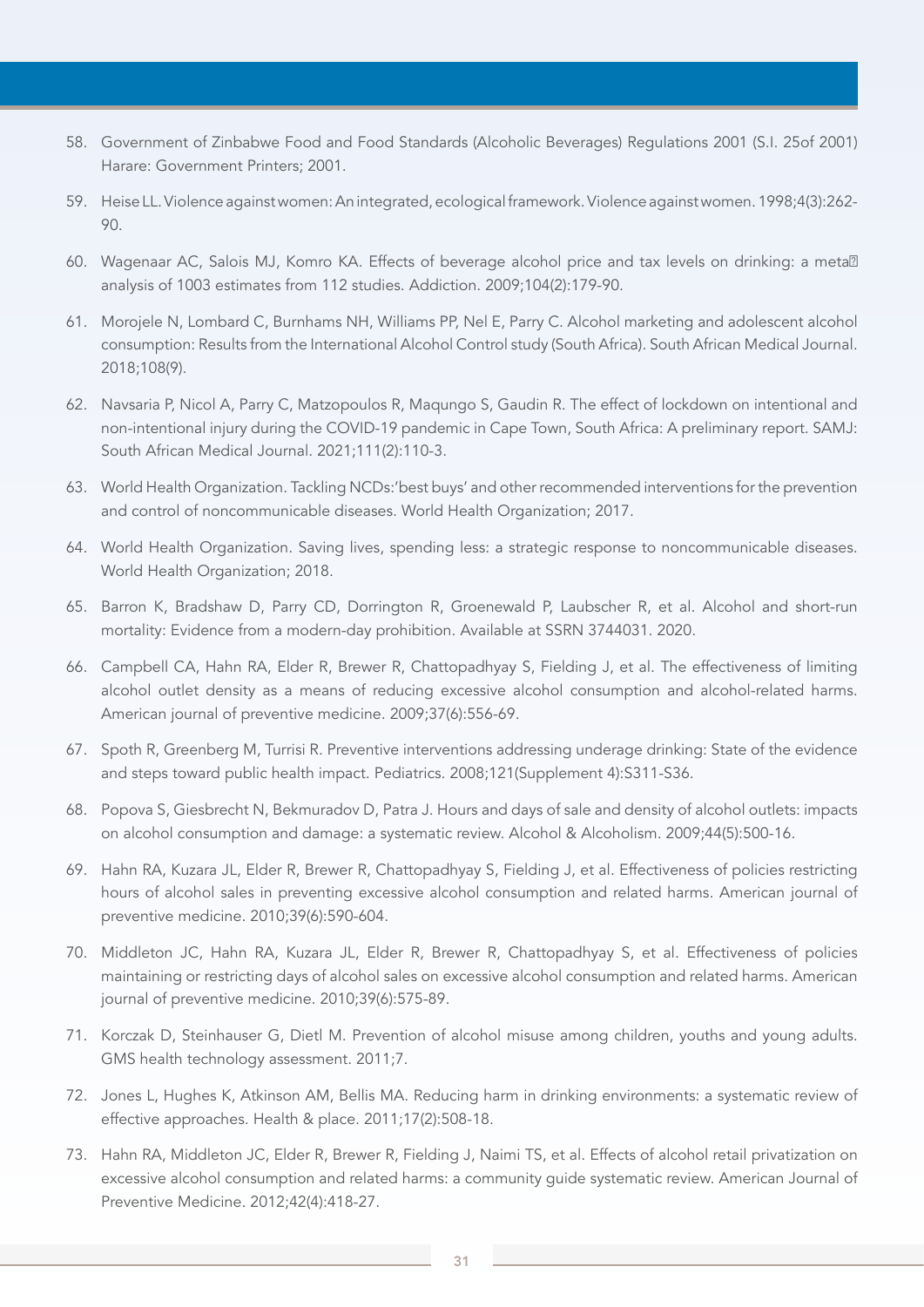# **REFERENCES**

- 74. Bryden A, Roberts B, McKee M, Petticrew M. A systematic review of the influence on alcohol use of community level availability and marketing of alcohol. Health & place. 2012;18(2):349-57.
- 75. Aguilera S, Moysés ST, Moysés SJ. Road safety measures and their effects on traffic injuries: a systematic review. Revista panamericana de salud publica= Pan American journal of public health. 2014;36(4):257-65.
- 76. Wilkinson C, Livingston M, Room R. Impacts of changes to trading hours of liquor licences on alcohol-related harm: a systematic review 2005–2015. Public Health Res Practice. 2016;26(4):e2641644.
- 77. Sanchez-Ramirez DC, Voaklander D. The impact of policies regulating alcohol trading hours and days on specific alcohol-related harms: a systematic review. Injury prevention. 2018;24(1):94-100.
- 78. Nepal S, Kypri K, Tekelab T, Hodder RK, Attia J, Bagade T, et al. Effects of extensions and restrictions in alcohol trading hours on the incidence of assault and unintentional injury: systematic review. Journal of studies on alcohol and drugs. 2020;81(1):5-23.
- 79. Laranjeira R, Hinkly D. Evaluation of alcohol outlet density and its relation with violence. Revista de saude publica. 2002;36(4):455-61.
- 80. Duailibi S, Ponicki W, Grube J, Pinsky I, Laranjeira R, Raw M. The effect of restricting opening hours on alcoholrelated violence. American journal of public health. 2007;97(12):2276-80.
- 81. Ibitoye M, Kaaya S, Parker R, Likindikoki S, Ngongi L, Sommer M. The influence of alcohol outlet density and advertising on youth drinking in urban Tanzania. Health & place. 2019;58:102141.
- 82. Siegfried N, Parry C. Do alcohol control policies work? An umbrella review and quality assessment of systematic reviews of alcohol control interventions (2006–2017). PloS one. 2019;14(4):e0214865.
- 83. Wagenaar AC, Gehan JP, Jones-Webb R, Toomey TL, Forster JL, Wolfson M, et al. Communities mobilizing for change on alcohol: Lessons and results from a 15-community randomized trial. Journal of Community Psychology. 1999;27(3):315-26.
- 84. Evans N, Lasen M, Tsey K. Effective Pubic Health Practice Project (EPHPP) quality assessment tool for quantitative studies. A Systematic Review of Rural Development Research. 2015.
- 85. Collaboration C. Effective Practice and Organisation of Care. 2017.
- 86. Grube JW. Preventing sales of alcohol to minors: Results from a community trial. Addiction. 1997;92:S251-S60.
- 87. Wallin E, Norström T, Andréasson S. Alcohol prevention targeting licensed premises: a study of effects on violence. Journal of studies on alcohol. 2003;64(2):270-7.
- 88. Wechsberg WM, Zule WA, Luseno WK, Kline TL, Browne FA, Novak SP, et al. Effectiveness of an adapted evidence-based woman-focused intervention for sex workers and non-sex workers: the Women's Health CoOp in South Africa. Journal of Drug Issues. 2011;41(2):233-52.
- 89. Wechsberg WM, Jewkes R, Novak SP, Kline T, Myers B, Browne FA, et al. A brief intervention for drug use, sexual risk behaviours and violence prevention with vulnerable women in South Africa: a randomised trial of the Women's Health CoOp. BMJ open. 2013;3(5).
- 90. Minnis AM, Doherty IA, Kline TL, Zule WA, Myers B, Carney T, et al. Relationship power, communication, and violence among couples: results of a cluster-randomized HIV prevention study in a South African township. International journal of women's health. 2015;7:517.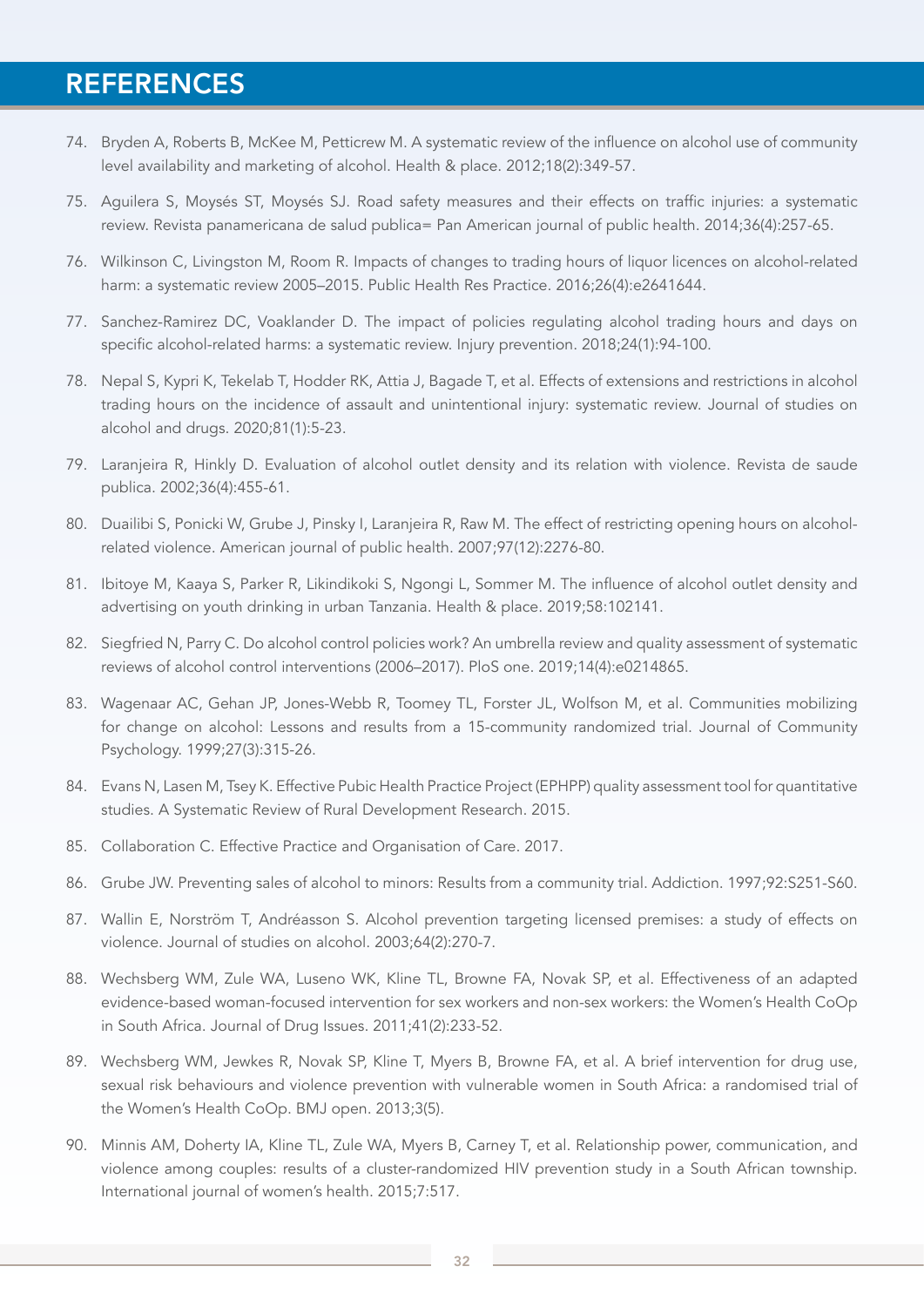- 91. Gibbs A, Washington L, Abdelatif N, Chirwa E, Willan S, Shai N, et al. Stepping Stones and Creating Futures intervention to prevent intimate partner violence among young people: cluster randomized controlled trial. Journal of Adolescent Health. 2020;66(3):323-35.
- 92. Murray LK, Kane JC, Glass N, Skavenski van Wyk S, Melendez F, Paul R, et al. Effectiveness of the Common Elements Treatment Approach (CETA) in reducing intimate partner violence and hazardous alcohol use in Zambia (VATU): A randomized controlled trial. PLoS medicine. 2020;17(4):e1003056.
- 93. Testa M, Hoffman JH, Livingston JA, Turrisi R. Preventing college women's sexual victimization through parent based intervention: A randomized controlled trial. Prevention Science. 2010;11(3):308-18.
- 94. Clinton-Sherrod M, Morgan-Lopez AA, Brown JM, McMillen BA, Cowell A. Incapacitated sexual violence involving alcohol among college women: The impact of a brief drinking intervention. Violence against women. 2011;17(1):135-54.
- 95. Gilmore AK, Lewis MA, George WH. A randomized controlled trial targeting alcohol use and sexual assault risk among college women at high risk for victimization. Behaviour research and therapy. 2015;74:38-49.
- 96. Wilson IM, Graham K, Taft A. Alcohol interventions, alcohol policy and intimate partner violence: a systematic review. BMC public health. 2014;14(1):1-11.
- 97. Easton CJ, Crane CA. Interventions to reduce intimate partner violence perpetration among people with substance use disorders. International review of psychiatry. 2016;28(5):533-43.
- 98. Giusto A, Puffer E. A systematic review of interventions targeting men's alcohol use and family relationships in low-and middle-income countries. Global Mental Health. 2018;5.
- 99. Livingston M. A longitudinal analysis of alcohol outlet density and domestic violence. Addiction. 2011;106(5):919- 25.
- 100. Wechsberg WM, Zule WA, El-Bassel N, Doherty IA, Minnis AM, Novak SD, et al. The male factor: Outcomes from a cluster randomized field experiment with a couples-based HIV prevention intervention in a South African township. Drug and alcohol dependence. 2016;161:307-15.
- 101. Chermack ST, Bonar EE, Ilgen MA, Walton MA, Cunningham RM, Booth BM, et al. Developing an integrated violence prevention for men and women in treatment for substance use disorders. Journal of interpersonal violence. 2017;32(4):581-603.
- 102. Heise L. What works to prevent partner violence? An evidence overview. 2011.
- 103. Chu KMM, J.L.;Owolabi, E.O.; Duvenage, R.; Lodani, M.; Lombard, C. & Parry, C.D.H. Trauma trends during COVID-19 alcohol prohibition at a South African regional hospital Drug and Alcohol Review. 2021.
- 104. Nel H. Stakeholder engagement: asset-based community-led development (ABCD) versus the traditional needs-based approach to community development. Social Work. 2020;56(3):264-78.
- 105. Mathie A, Cunningham G. From clients to citizens: Asset-based community development as a strategy for community-driven development. Development in practice. 2003;13(5):474-86.
- 106. Ferreira-Borges C, Esser MB, Dias S, Babor T, Parry CD. Alcohol control policies in 46 African countries: opportunities for improvement. Alcohol and alcoholism. 2015;50(4):470-6.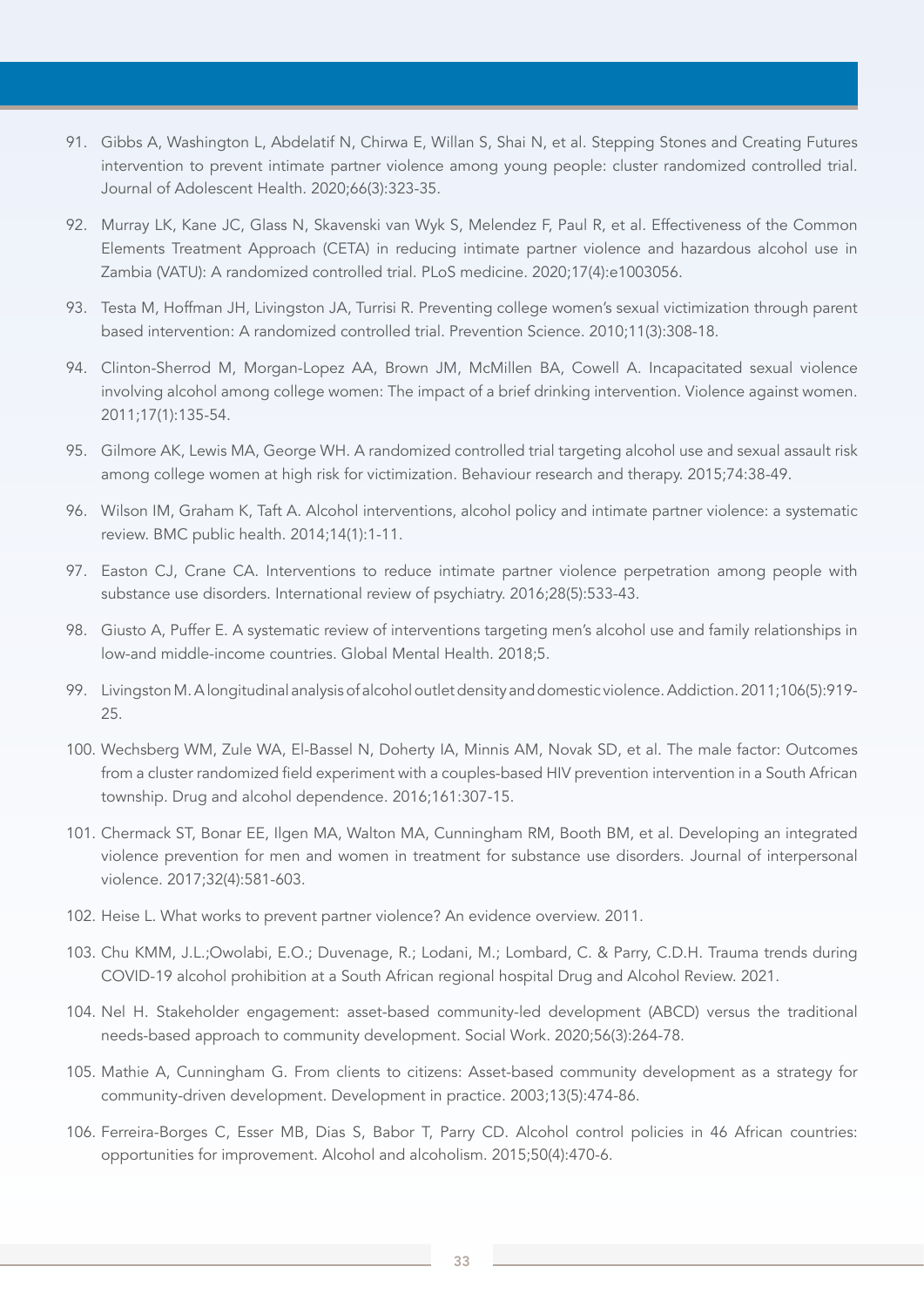# APPENDIX A: LIST OF ALCOHOL AND GBV LEGISLATION AND POLICIES IN SOUTH AFRICA, BOTSWANA, NAMIBIA AND ZIMBABWE

### South Africa

### List of Alcohol policies

- Liquor Act, 59 of 2003
- Gauteng Liquor Act, 2003
- W Cape Liquor Bill of 2005
- Norms and Standards in Terms of the Liquor Act, 59 of 2003 (2015)
- National Liquor Norms and Standards, 2014

### List of GBV policies

- Constitution of the Republic of South Africa 108 of 1996
- The Bill of Rights under the Constitution
- Domestic Violence Act of 118 of 1998
- Convention on the Rights of the Child that ensures the recognition of children's rights
- Beijing Declaration and Platform for Action, 1995
- Protocol to Prevent, Suppress and Punish Trafficking in Persons, 2000
- Optional Protocol to the Convention on the Rights of the Child on the Sale of Children, Child Prostitution and Child Pornography, 2002
- Convention on the Rights of Persons with Disabilities, 2007
- the Children's Act 38 of 2005
- the White Paper on Safety and Security
- The Child Justice Act No 75 of 2008
- Criminal Law (Sexual Offences and Related Matters) Amendment Act 6 of 2012
- Criminal Law (Sexual Offences and Related Matters) Amendment Act 5 of 2015
- Prevention and Combating of Trafficking in Persons Act 7 of 2013
- Promotion of Equality and Prevention of Unfair Discrimination Act 4 of 2000
- the Integrated Social Crime Strategy
- GBV policy and strategy framework for higher education university and college campuses
- Life Orientation Strategy for Basic Education and higher education
- National Strategic Plan on Gender Based Violence and Femicide 2020
- Domestic Violence Amendment Bill 2020
- Criminal justice reform bill 2020
- Higher Education GBV Policy and Strategy Framework to develop an integrated model for managing sexual and gender-based violence
- The Plan of Action on Violence against Women and Children
- 365 Days Strategy of No Violence Against Women and Children
- National Guidelines, Medical Management of Rape
- Global: Guidelines for Medico-Legal Care for Victims of Sexual Violence, WHO, 2004
- The Centre for Disease Control Sexual Assault or Abuse of Children, 2015
- Trafficking in Persons Act